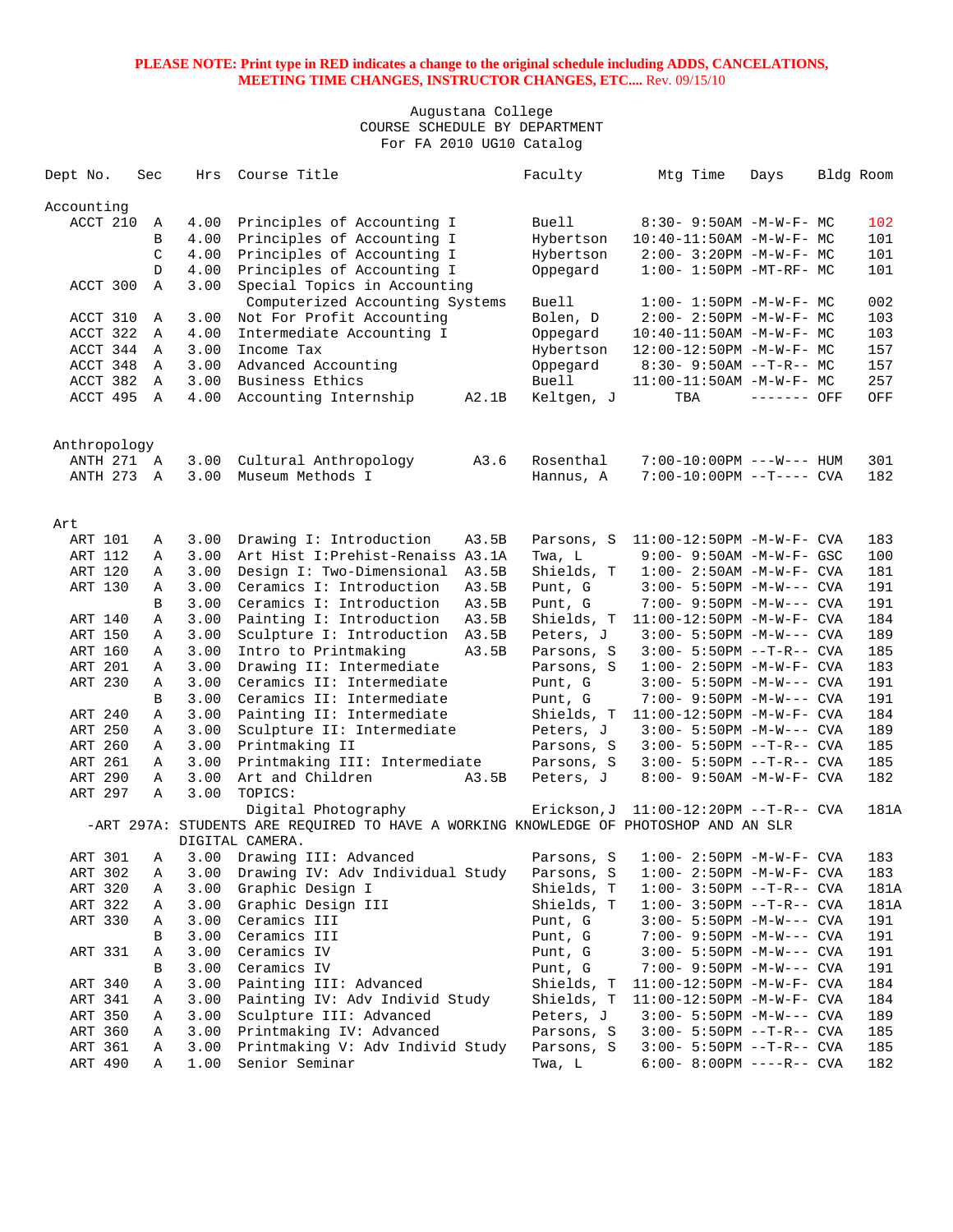| Dept No.          | Sec            | Hrs           | Course Title                                          |      | Faculty    | Mtg Time                          | Days        | Bldg Room |     |
|-------------------|----------------|---------------|-------------------------------------------------------|------|------------|-----------------------------------|-------------|-----------|-----|
| Athletic Training |                |               |                                                       |      |            |                                   |             |           |     |
| AT 101            | Α              | 2.00          | Athletic Training Experience I                        |      | Whiting    | $9:00 - 9:50AM -M-W---$ ELMN      |             |           | 123 |
| AT 301            | Α              | 2.00          | Athletic Training Experience III                      |      | Boehnke, A | $1:00-1:50PM -T-R--ELMN$          |             |           | 123 |
| AT 350            | Α              | 4.00          | Assessment of Athletic Injuries                       |      | Gerry, B   | $9:00-9:50AM -MTW-F-ELMN$         |             |           | 230 |
| AT 370            | Α              | 3.00          | Therapeutic Modalities/AthltTrng                      |      | Wells, B   | $1:00-1:50PM -M-W-F-ELMN$         |             |           | 241 |
| AT 395            | Α              |               | 4.00 Athletic Training Internship                     |      | Gerry, B   | TBA                               | ------- OFF |           | OFF |
|                   |                |               | -AT 395A: MUST HAVE APPROVAL & SIGNATURE OF B. GERRY. |      |            |                                   |             |           |     |
| AT 401            | Α              |               | 1.00 Athletic Training Experience IV                  |      | Whiting    | $11:00-11:50AM$ --T-R-- ELMN      |             |           | 123 |
|                   |                |               |                                                       |      |            |                                   |             |           |     |
| Biology           |                |               |                                                       |      |            |                                   |             |           |     |
| BIOL 110 A        |                | 4.00          | Biology & Human Concerns                              | A3.2 | Olness, V  | 12:00-12:50PM -M-W-F- GSC         |             |           | 101 |
|                   |                |               |                                                       |      | Lewis, A   |                                   |             |           |     |
|                   |                |               |                                                       |      | Lewis, A   | $8:00 - 9:50AM$ --T---- GSC       |             |           | 163 |
|                   |                | Lecture & Lab |                                                       |      |            |                                   |             |           |     |
|                   | B              |               | 4.00 Biology & Human Concerns                         | A3.2 | Olness, V  | 12:00-12:50PM -M-W-F- GSC         |             |           | 101 |
|                   |                |               |                                                       |      | Lewis, A   |                                   |             |           |     |
|                   |                |               |                                                       |      |            |                                   |             |           |     |
|                   |                |               |                                                       |      | Olness, V  | $11:00-12:50PM$ --T---- GSC       |             |           | 163 |
|                   | $\mathsf{C}$   | 4.00          | Biology & Human Concerns                              | A3.2 | Olness, V  | 12:00-12:50PM -M-W-F- GSC         |             |           | 101 |
|                   |                |               |                                                       |      | Lewis, A   |                                   |             |           |     |
|                   |                |               |                                                       |      | Vitiello   | $2:00 - 3:50PM$ ---W--- GSC       |             |           | 161 |
|                   |                |               | BIOL 120 A1 4.00 Biological Principles I              | A3.2 | Spencer, C | 9:00- 9:50AM -M-W-F- GSC          |             |           | 101 |
|                   |                |               |                                                       |      | Lewis, A   |                                   |             |           |     |
|                   |                |               |                                                       |      | Lewis, A   | $11:00-12:50PM$ --T---- GSC       |             |           | 153 |
|                   |                | Lecture & Lab |                                                       |      |            |                                   |             |           |     |
|                   |                |               | A2 4.00 Biological Principles I                       | A3.2 | Spencer, C | 9:00- 9:50AM -M-W-F- GSC          |             |           | 101 |
|                   |                |               |                                                       |      | Lewis, A   |                                   |             |           |     |
|                   |                |               |                                                       |      | Spencer, C | $2:00-3:50PM --T---GSC$           |             |           | 153 |
|                   | B1             |               | 4.00 Biological Principles I                          | A3.2 | Howard, D  | 11:00-11:50AM -M-W-F- GSC         |             |           | 101 |
|                   |                |               |                                                       |      | Eqland     |                                   |             |           |     |
|                   |                |               |                                                       |      | Howard, D  | $8:00 - 9:50AM$ ----R-- GSC       |             |           | 153 |
|                   | B <sub>2</sub> | 4.00          | Biological Principles I                               | A3.2 | Howard, D  | $11:00-11:50AM$ -M-W-F- GSC       |             |           | 101 |
|                   |                |               |                                                       |      | Eqland     |                                   |             |           |     |
|                   |                |               |                                                       |      | Lewis, A   | $11:00-12:50PM$ ----R-- GSC       |             |           | 153 |
|                   | B <sub>3</sub> |               | 4.00 Biological Principles I                          | A3.2 | Howard, D  | $11:00-11:50AM$ -M-W-F- GSC       |             |           | 101 |
|                   |                |               |                                                       |      | Eqland     |                                   |             |           |     |
|                   |                |               |                                                       |      | Lewis, A   | $2:00 - 3:50PM$ ----R-- GSC       |             |           | 153 |
|                   |                |               | C1 4.00 Biological Principles I                       | A3.2 | Arens Gubb | $1:00 - 1:50PM - M - W - F - GSC$ |             |           | 101 |
|                   |                |               |                                                       |      | Vogelmann  |                                   |             |           |     |
|                   |                |               |                                                       |      | Larson, Mk | 8:00- 9:50AM --T---- GSC          |             |           | 161 |
|                   | C2             | 4.00          | Biological Principles I                               | A3.2 | Arens Gubb | $1:00 - 1:50PM - M - W - F - GSC$ |             |           | 101 |
|                   |                |               |                                                       |      | Vogelmann  |                                   |             |           |     |
|                   |                |               |                                                       |      | Vogelmann  | $11:00-12:50PM$ --T---- GSC       |             |           | 161 |
|                   | C <sub>3</sub> |               | 4.00 Biological Principles I                          | A3.2 | Arens Gubb | $1:00 - 1:50PM - M - W - F - GSC$ |             |           | 101 |
|                   |                |               |                                                       |      | Vogelmann  |                                   |             |           |     |
|                   |                |               |                                                       |      | Lewis, A   | 2:00- 3:50PM --T---- GSC          |             |           | 161 |
| BIOL 200 A        |                |               | 4.00 Life Science<br>A2.1B & A3.2                     |      | Olness, V  | 8:00- 9:50AM --T-R-- GSC          |             |           | 169 |
|                   |                |               |                                                       |      | Olness, V  | $2:00 - 3:50PM$ ----R-- GSC       |             |           | 163 |
|                   |                | Lecture & Lab |                                                       |      |            |                                   |             |           |     |
| BIOL 225          | A              | 4.00          | Human Physiology                                      |      | Arens Gubb | 10:40-11:50AM -M-W-F- GSC         |             |           | 100 |
|                   |                |               |                                                       |      | Vogelmann  |                                   |             |           |     |
|                   |                |               |                                                       |      | Vogelmann  | 7:50- 9:50AM --T---- GSC          |             |           | 109 |
|                   | В              | 4.00          | Human Physiology                                      |      | Arens Gubb | 10:40-11:50AM -M-W-F- GSC         |             |           | 100 |
|                   |                |               |                                                       |      | Vogelmann  |                                   |             |           |     |
|                   |                |               |                                                       |      |            |                                   |             |           |     |
|                   |                |               |                                                       |      | Vogelmann  | 7:50- 9:50AM ----R-- GSC          |             |           | 109 |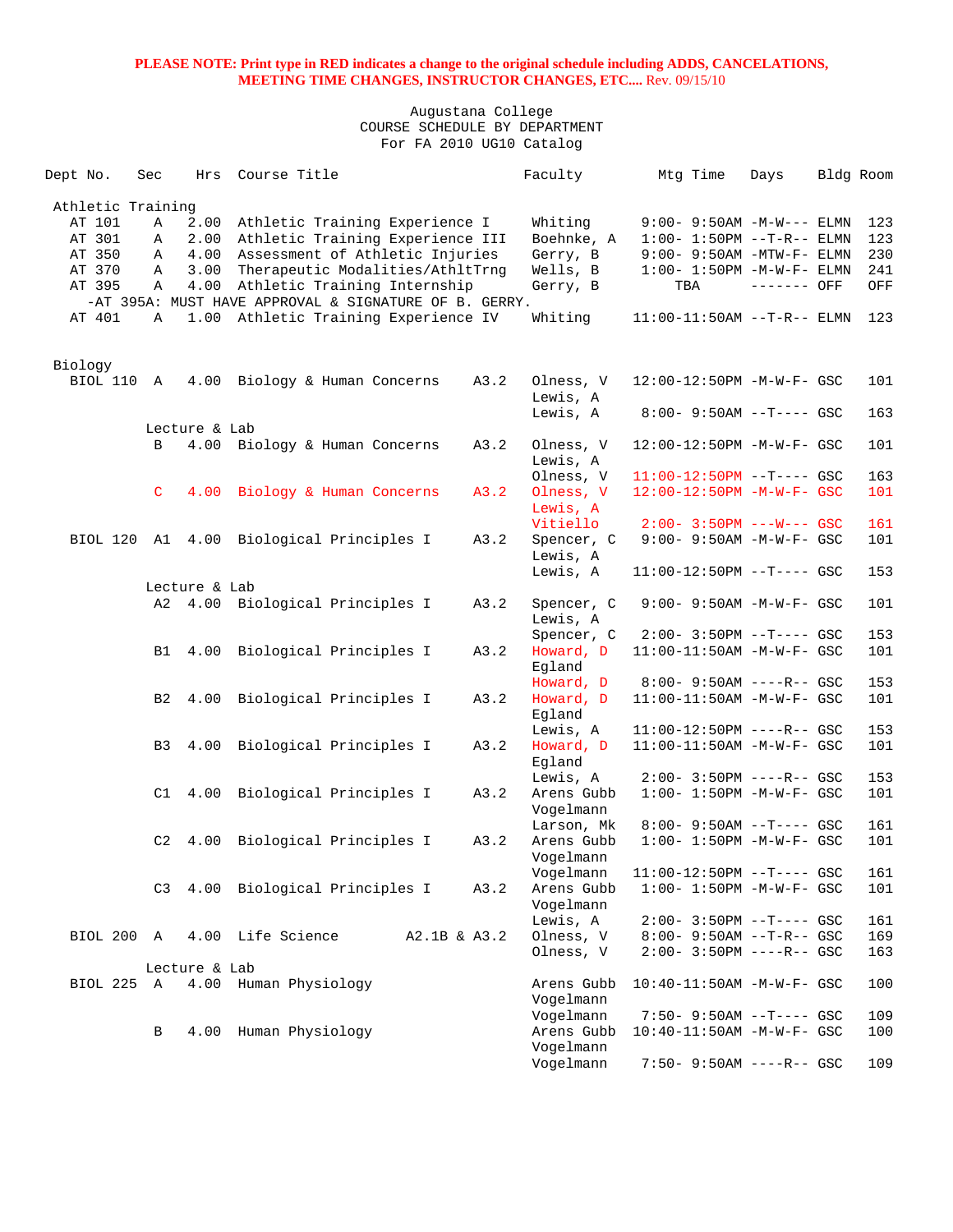| Dept No.                  | Sec                | Hrs           | Course Title                                                                           | Faculty                 | Mtg Time                                                 | Days         | Bldg Room  |
|---------------------------|--------------------|---------------|----------------------------------------------------------------------------------------|-------------------------|----------------------------------------------------------|--------------|------------|
|                           | C                  | 4.00          | Human Physiology                                                                       | Arens Gubb<br>Vogelmann | 10:40-11:50AM -M-W-F- GSC                                |              | 100        |
|                           |                    |               |                                                                                        | Vogelmann               | $10:50-12:50PM$ ----R-- GSC                              |              | 109        |
|                           | D                  | 4.00          | Human Physiology                                                                       | Arens Gubb              | 10:40-11:50AM -M-W-F- GSC                                |              | 100        |
|                           |                    |               |                                                                                        | Vogelmann               |                                                          |              |            |
|                           |                    |               |                                                                                        | Vogelmann               | $2:00-4:00PM$ ----R-- GSC                                |              | 109        |
| BIOL 233 A                |                    | 4.00          | Genetics                                                                               | Vitiello                | 8:00- 8:50AM -M-W-F- GSC                                 |              | 101        |
|                           |                    |               |                                                                                        | King, L                 | $8:00-10:50AM$ --T---- GSC                               |              | 151        |
|                           | B                  | 4.00          | Genetics                                                                               | Vitiello                | 8:00- 8:50AM -M-W-F- GSC                                 |              | 101        |
|                           |                    |               |                                                                                        | Vitiello                | $12:00 - 2:50PM -T--- GSC$                               |              | 151        |
|                           | C                  | 4.00          | Genetics                                                                               | Vitiello                | 8:00- 8:50AM -M-W-F- GSC                                 |              | 101        |
|                           |                    | 4.00          |                                                                                        | Vitiello                | $8:00-10:50AM$ ----R-- GSC                               |              | 151        |
|                           | D                  |               | Genetics                                                                               | Vitiello<br>King, L     | 8:00- 8:50AM -M-W-F- GSC<br>$11:30 - 2:20PM$ ----R-- GSC |              | 101<br>151 |
|                           | E                  | 4.00          | Genetics                                                                               | Vitiello                | 8:00- 8:50AM -M-W-F- GSC                                 |              | 101        |
|                           |                    |               |                                                                                        | Vitiello                | $3:00 - 5:50PM$ ----R-- GSC                              |              | 151        |
| BIOL 344 A                |                    | 4.00          | General Microbiology                                                                   | Eqland                  | $2:00 - 2:50PM - M - W - F - GSC$                        |              | 101        |
|                           |                    |               |                                                                                        | King, L                 | 12:00- 2:50PM --T---- GSC                                |              | 109        |
|                           | B                  | 4.00          | General Microbiology                                                                   | Egland                  | 2:00- 2:50PM -M-W-F- GSC                                 |              | 101        |
|                           |                    |               |                                                                                        | King, L                 | $4:00-6:50PM --T---GSC$                                  |              | 109        |
|                           | $\mathsf{C}$       | 4.00          | General Microbiology                                                                   | Eqland                  | 2:00- 2:50PM -M-W-F- GSC                                 |              | 101        |
|                           |                    |               |                                                                                        | King, L                 | $5:00 - 7:50PM$ ----R-- GSC                              |              | 109        |
| BIOL 348 A                |                    |               | 4.00 Principles of Ecology                                                             |                         | Spencer, C 12:00-12:50PM -M-W-F- GSC                     |              | 169        |
|                           |                    |               |                                                                                        | Spencer, C              | $1:00-4:50PM$ ----R-- GSC                                |              | 169        |
|                           |                    | Lecture & Lab |                                                                                        |                         |                                                          |              |            |
| BIOL 354 A                |                    |               | 4.00 Biological Chemistry                                                              |                         | Larson, Mk 11:30-12:50PM --T-R-- GSC                     |              | 101        |
|                           |                    |               |                                                                                        | Larson, Mk              | $2:00-4:50PM --T---GSC$                                  |              | 163        |
|                           | B                  | 4.00          | Biological Chemistry                                                                   | Larson, Mk              | 11:30-12:50PM --T-R-- GSC                                |              | 101        |
|                           |                    |               |                                                                                        | Larson, Mk              | $8:00-10:50AM$ ----R-- GSC                               |              | 163        |
| BIOL 397A A               |                    | 4.00          | TOPICS:                                                                                |                         |                                                          |              |            |
|                           |                    |               | Insect Ecology                                                                         | Howard, D               | 9:00- 9:50AM -M-W-F- GSC                                 |              | 169        |
|                           |                    |               |                                                                                        | Howard, D               | $1:00-3:50PM --T---GSC$                                  |              | 169        |
| BIOL 397B B<br>BIOL 490 A |                    | 3.00<br>1.00  | TOPICS: Cell Signaling (CANCELED)<br>Biology Seminar                                   | Egland                  | TBA                                                      | $------$ GSC |            |
|                           |                    |               |                                                                                        |                         |                                                          |              |            |
|                           |                    |               |                                                                                        |                         |                                                          |              |            |
| Business Administration   |                    |               |                                                                                        |                         |                                                          |              |            |
| BSAD 205 A                |                    | 3.00          | Intro to Management Info Systems                                                       | Entwistle               | $11:00-12:20PM$ --T-R-- MC                               |              | 002        |
| BSAD 241 A                |                    |               | 3.00 Management Information System II                                                  | Entwistle               | $1:00-2:20PM --T-R--MC$                                  |              | 002        |
| BSAD 270                  | $\mathbb{A}$       | 4.00          | Statistics                                                                             | Sorenson, D             | $8:00 - 8:50AM - M - W - F - MC$                         |              | 153        |
|                           | B<br>$\mathcal{C}$ | 4.00<br>4.00  | Statistics                                                                             | Sorenson, D             | $9:00 - 9:50AM - M - W - F - MC$                         |              | 153        |
|                           |                    |               | Statistics                                                                             | Sougstad                | $2:00 - 2:50PM -M-W-F - MC$                              |              | 153<br>153 |
|                           | D                  |               | 4.00 Statistics<br>-BSAD 270A, B, C & D: MUST ALSO REGISTER FOR BSAD 270L LAB SECTION. | Sougstad                | $1:00-1:50PM -M-W-F-MC$                                  |              |            |
| BSAD 270L A               |                    | 0.00          | BSAD 270: Lab                                                                          | Sorenson, D             | $8:00-8:50AM$ ----R-- MC                                 |              | 001        |
|                           | B                  | 0.00          | BSAD 270: Lab                                                                          | Sougstad                | $1:00-1:50PM$ ----R-- MC                                 |              | 001        |
|                           | C                  | 0.00          | BSAD 270: Lab                                                                          | Sorenson, D             | $3:00-3:50PM$ ----R-- MC                                 |              | 001        |
|                           | D                  | 0.00          | BSAD 270: Lab                                                                          | Sorenson, D             | $7:00 - 7:50PM$ ---W--- MC                               |              | 001        |
| <b>BSAD 297</b>           | $\mathbf{A}$       | 3.00          | CHANGED TO BSAD 410 A                                                                  |                         |                                                          |              |            |
| BSAD 310                  | Α                  | 4.00          | Principles of Marketing                                                                | Keltgen, J              | 9:00- 9:50AM -MT-RF- MC                                  |              | 103        |
| BSAD 320                  | Α                  | 3.00          | Principles of Management                                                               | Gardner, S              | $1:00 - 1:50PM - M - W - F - MC$                         |              | 264        |
| BSAD 330 A                |                    | 4.00          | Principles of Finance                                                                  | Bolen, D                | $8:40 - 9:50AM - M - W - F - MC$                         |              | 101        |
| BSAD 340                  | A                  | 3.00          | Business Law I                                                                         | Harris, J               | $11:00-12:20PM -T-R-- MC$                                |              | 103        |
|                           | В                  | 3.00          | Business Law I                                                                         | Harris, J               | $1:00-2:20PM -T-R--MC$                                   |              | 103        |
| BSAD 382                  | A                  | 3.00          | Business Ethics                                                                        | <b>Buell</b>            | $11:00-11:50AM$ -M-W-F- MC                               |              | 257        |
| BSAD 410 A                |                    | 3.00          | <b>CANCELED</b>                                                                        |                         |                                                          |              |            |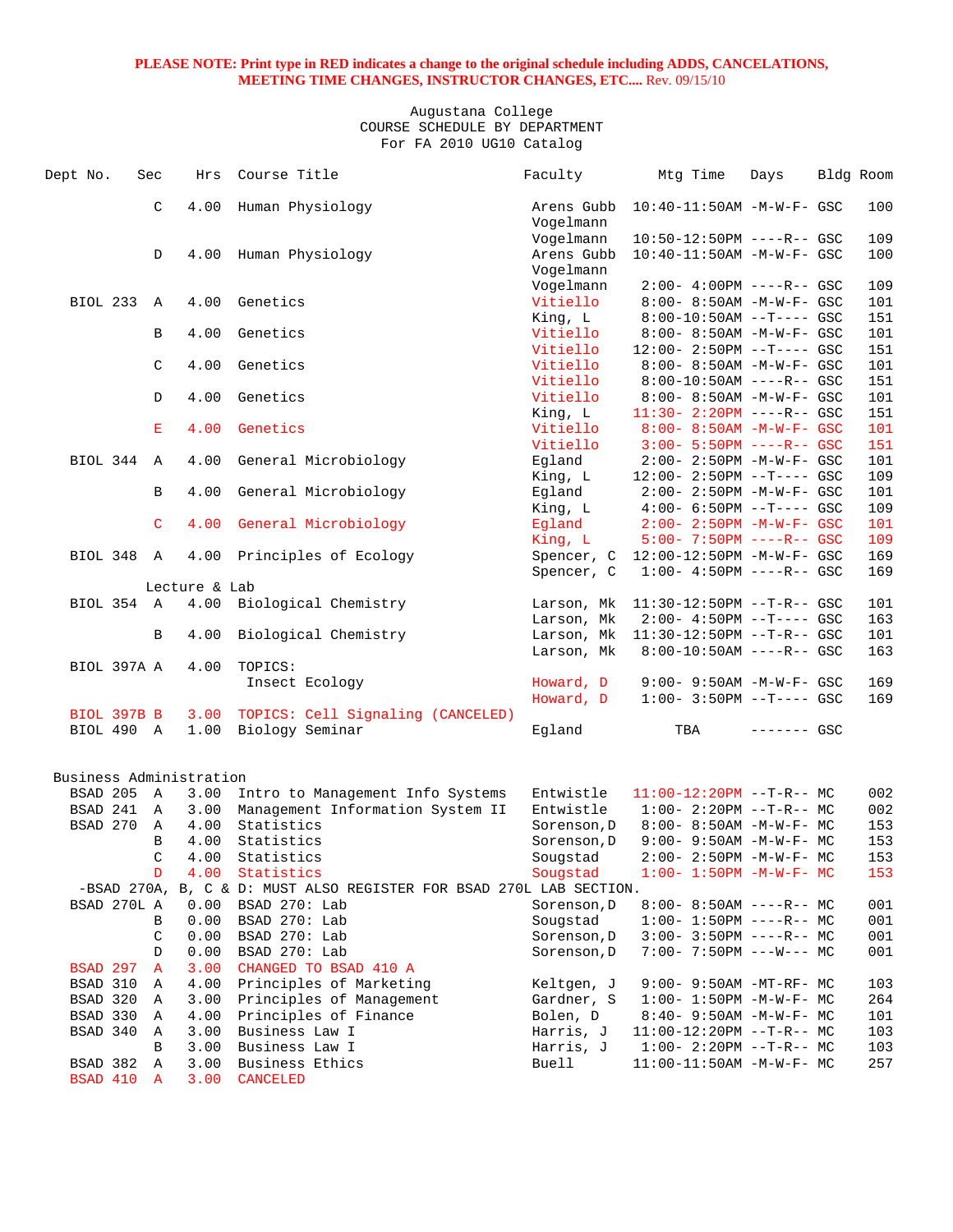### Augustana College COURSE SCHEDULE BY DEPARTMENT For FA 2010 UG10 Catalog

| Dept No.    | Sec            | Hrs           | Course Title                                                                                                        |       | Faculty    | Mtg Time                             | Days        | Bldg Room |     |
|-------------|----------------|---------------|---------------------------------------------------------------------------------------------------------------------|-------|------------|--------------------------------------|-------------|-----------|-----|
| BSAD 413 A  |                | 3.00          | Marketing Promotions<br>-BSAD 413A: ADDITIONAL \$25 FEE APPLIES.                                                    |       |            | Keltgen, J 11:00-12:20PM --T-R-- MC  |             |           | 264 |
| BSAD 421 A  |                | 2.00          | Human Resource Management                                                                                           |       | Harris, J  | $12:00-12:50PM -M-W--- MC$           |             |           | 101 |
| BSAD 425    | $\overline{A}$ | 3.00          | Small Business Management                                                                                           |       | Gardner, S | $9:00 - 9:50AM - M - W - F - MC$     |             |           | 157 |
| BSAD 427 A  |                | 3.00          | Production & Operations Mgmt                                                                                        |       | Sougstad   | $8:00 - 8:50AM - M - W - F - MC$     |             |           | 120 |
| BSAD 433 A  |                | 3.00          | International Finance                                                                                               |       | Bolen, D   | $1:00 - 1:50PM -M-W-F - MC$          |             |           | 157 |
| BSAD 495 A  |                | 3.00          | Business Internship                                                                                                 | A2.1B | Keltgen, J | TBA                                  | ------- OFF |           | OFF |
|             |                |               |                                                                                                                     |       |            |                                      |             |           |     |
| Chemistry   |                |               |                                                                                                                     |       |            |                                      |             |           |     |
| CHEM 102 A  |                |               | 0.00 Trustee's Fellowshp in Chemistry                                                                               |       | Eichler    | $10:00-10:50AM$ --T---- GSC          |             |           | 241 |
|             |                |               | -CHEM 102A: BY INVITATION FROM DEPT ONLY. ONE CREDIT COURSE, BUT MUST ATTEND BOTH SEMESTERS<br>TO RECEIVE 1 CREDIT. |       |            |                                      |             |           |     |
| CHEM 120    | A1             | 4.00          | Intro to Chemistry                                                                                                  | A3.2  | Mays, J    | 8:00- 8:50AM -M-W-F- GSC             |             |           | 241 |
|             |                |               |                                                                                                                     |       | Mays, J    | $8:00 - 9:50AM -T--- GSC$            |             |           | 243 |
|             | A2             | 4.00          | Intro to Chemistry                                                                                                  | A3.2  | Mays, J    | 8:00- 8:50AM -M-W-F- GSC             |             |           | 241 |
|             |                |               |                                                                                                                     |       | Pullman, D | 8:00- 9:50AM ----R-- GSC             |             |           | 243 |
|             | B1             | 4.00          | Intro to Chemistry                                                                                                  | A3.2  | Dey, B     | 9:00- 9:50AM -M-W-F- GSC             |             |           | 241 |
|             |                |               |                                                                                                                     |       | Pullman, D | $11:00-12:50PM$ --T---- GSC          |             |           | 243 |
|             | B <sub>2</sub> | 4.00          | Intro to Chemistry                                                                                                  | A3.2  | Dey, B     | 9:00- 9:50AM -M-W-F- GSC             |             |           | 241 |
|             |                |               |                                                                                                                     |       | Dey, B     | $2:00 - 3:50PM$ ----R-- GSC          |             |           | 243 |
|             | C1             | 4.00          | Intro to Chemistry                                                                                                  | A3.2  | Eichler    | $1:00 - 1:50PM - M - W - F - GSC$    |             |           | 241 |
|             |                |               |                                                                                                                     |       | Eichler    | $2:00-3:50PM -M---GSC$               |             |           | 243 |
|             | C2             | 4.00          | Intro to Chemistry                                                                                                  | A3.2  | Eichler    | $1:00 - 1:50PM - M - W - F - GSC$    |             |           | 241 |
|             |                |               |                                                                                                                     |       | Pullman, D | $8:00 - 9:50AM$ ---W--- GSC          |             |           | 243 |
|             | D1             | 4.00          | Intro to Chemistry                                                                                                  | A3.2  | Earl, G    | 2:00- 2:50PM -M-W-F- GSC             |             |           | 241 |
|             |                |               |                                                                                                                     |       | Pullman, D | $2:00-3:50PM --T---GSC$              |             |           | 243 |
|             | D <sub>2</sub> | 4.00          | Intro to Chemistry                                                                                                  | A3.2  | Earl, G    | $2:00 - 2:50PM - M - W - F - GSC$    |             |           | 241 |
|             |                |               |                                                                                                                     |       |            | Pullman, D 11:00-12:50PM ----R-- GSC |             |           | 243 |
|             | H              | 4.00          | Honors Section                                                                                                      |       | Eichler    | 9:00- 9:50AM -M-W-F- GSC             |             |           | 207 |
|             |                |               |                                                                                                                     |       | Eichler    | $2:00-3:50PM$ ----R-- GSC            |             |           | 259 |
|             |                |               | -CHEM 120H: INTENDED FOR STUDENTS WITH ACT OF 28 OR HIGHER & WITH GRADE OF B OR BETTER IN                           |       |            |                                      |             |           |     |
|             |                |               | HS CHEMISTRY COURSE.                                                                                                |       |            |                                      |             |           |     |
| CHEM 201 A1 |                |               | 4.00 Organic Chemistry I                                                                                            |       | Mercer, E  | $11:00-11:50AM$ -M-W-F- GSC          |             |           | 201 |
|             |                |               |                                                                                                                     |       | Mercer, E  | $8:00-11:50AM$ --T---- GSC           |             |           | 255 |
|             | A2             | 4.00          | Organic Chemistry I                                                                                                 |       | Mercer, E  | 11:00-11:50AM -M-W-F- GSC            |             |           | 201 |
|             |                |               |                                                                                                                     |       | Mercer, E  | $2:00 - 5:50PM -T--- GSC$            |             |           | 255 |
| CHEM 202 A1 |                | 4.00          | Organic Chemistry II                                                                                                |       | Mays, J    | $9:00 - 9:50AM - M - W - F - GSC$    |             |           | 201 |
|             |                |               |                                                                                                                     |       | Mercer, E  | $8:00-11:50AM$ ----R-- GSC           |             |           | 255 |
|             | A2             | 4.00          | Organic Chemistry II                                                                                                |       | Mays, J    | $9:00 - 9:50AM - M - W - F - GSC$    |             |           | 201 |
|             |                |               |                                                                                                                     |       | Mays, J    | $2:00 - 5:50AM - M---$ GSC           |             |           | 255 |
| CHEM 250 A  |                | 2.00          | Instrument Proficiency for Scien                                                                                    |       |            |                                      |             |           |     |
|             |                |               | <b>HPLC</b>                                                                                                         |       | Staff      | $2:00 - 4:00PM$ ---W--- GSC          |             |           | 259 |
|             |                |               | -CHEM 250A: SCHEDULED TIME IS FOR 1ST MEETING, OTHER TIMES INDIVIDUALLY ARRANGED.                                   |       |            |                                      |             |           |     |
| CHEM 301 A  |                | 4.00          | Physical Chemistry I                                                                                                |       | Dey, B     | 12:00-12:50PM -MT-RF- GSC            |             |           | 241 |
|             |                |               |                                                                                                                     |       | Dey, B     | $2:00 - 5:50PM -M--- GSC$            |             |           | 259 |
| CHEM 311 A  |                | 4.00          | Advanced Analytical Chem                                                                                            | A2.1B | Weisshaar  | 8:00- 8:50AM -M-W--- GSC             |             |           | 201 |
|             |                |               |                                                                                                                     |       | Weisshaar  | $2:00-4:50PM -T---GSC$               |             |           | 259 |
|             |                |               |                                                                                                                     |       | Weisshaar  | $8:00-10:50AM$ ----R-- GSC           |             |           | 259 |
|             |                | Lecture & Lab |                                                                                                                     |       |            |                                      |             |           |     |
|             |                |               |                                                                                                                     |       |            |                                      |             |           |     |
| CIVITAS     |                |               |                                                                                                                     |       |            |                                      |             |           |     |
| CIVT 110    | Α              | 3.00          | Exploring Christian Faith                                                                                           | A4.1  | Swanson, R | $11:00-11:50AM$ -M-W-F- HUM          |             |           | 123 |
| CIVT 200    | Α              | 3.00          | Literary Experience A2.1B & A3.5                                                                                    |       | Blank-Libr | $1:00 - 1:50PM - M - W - F - HUM$    |             |           | 102 |
| CIVT 201    | $\mathbb A$    | 3.00          | Reading Augustana                                                                                                   |       | Swart, W   | $1:00 - 1:50PM - M - W - F - MC$     |             |           | 120 |
|             | B              | 3.00          | Reading Augustana                                                                                                   |       | Miller, J  | $8:30 - 9:50AM -T-R--CWS$            |             |           | 108 |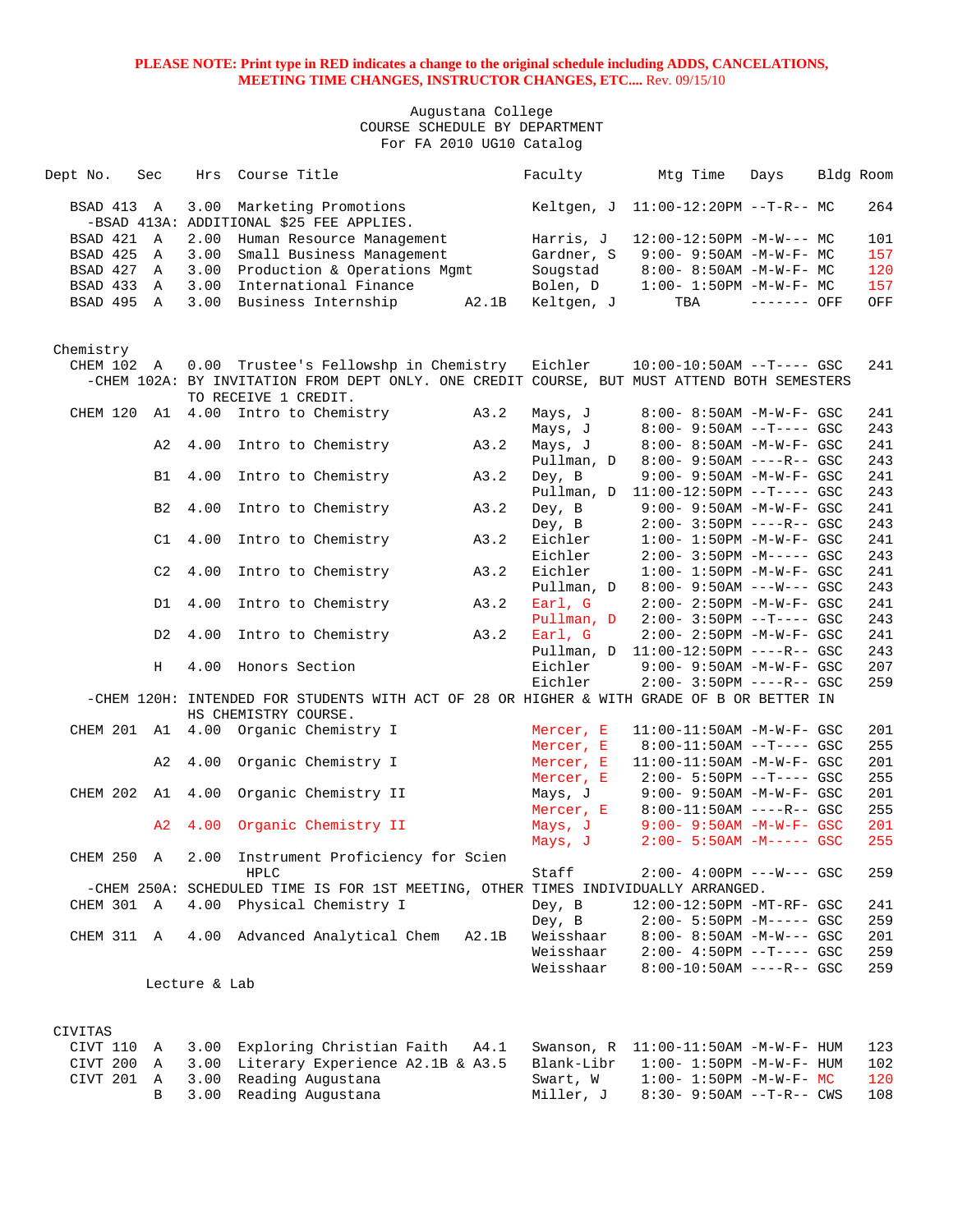| CIVT 203 A<br>3.00<br>Justice:<br>Endless Rev: Haiti Hist & Culture<br>Twa, L<br>$11:00-11:50AM$ -M-W-F- CWS<br>108<br>Conover<br>CIVT 204 A<br>3.00 Freedom:<br>On Christian Liberty<br>A2.1B<br>$11:00-12:20PM$ --T-R-- HUM<br>202<br>Dipple, G<br>Croghan<br>Lima, 0<br>$2:00 - 2:50PM -M-W-F - CWS$<br>108<br>3.00<br>The Power of Language<br>B<br>Rives, D<br>Miller, J<br>CIVT 395 A<br>4.00 Vocation (Indiv Learning Exper)<br>TBA<br>------- OFF<br>OFF<br>Classics<br>CLAS 200<br>11:00-11:50AM -M-W-F- HUM<br>226<br>3.00 Elementary Greek I<br>A3.4<br>Wentzel, R<br>Α<br>CLAS 205<br>3.00 Elementary Latin I<br>A3.4<br>319<br>Α<br>Wentzel, R<br>$9:00 - 9:50AM - M - W - F - HUM$<br>3.00 Our Phil Heritage I<br>O'Hara, D<br>202<br>CLAS 220<br>Α<br>A3.1A<br>$1:00 - 1:50PM - M - W - F - HUM$<br>CLAS 230<br>3.00<br>Classical Mythology<br>A3.5A<br>231<br>A<br>Wentzel, R<br>$1:00 - 1:50PM - M - W - F - HUM$<br>Communication Disorders<br>CMDS 170 A<br>2.00<br>Intro to Communication Disorders<br>Mahan, K<br>$1:00-1:50PM -M-W--- MC$<br>102<br>CMDS 201 A<br>3.00 Language Development<br>103<br>Mahan, K<br>12:00-12:50PM -M-W-F- MC<br>CMDS 221<br>3.00<br>Intro to Audiology<br>264<br>$\mathbf{A}$<br>Hanavan, P<br>8:00- 8:50AM -M-W-F- MC<br>156<br>Hanavan, P<br>$9:00 - 9:50AM -T--- MC$<br>264<br>3.00<br>Intro to Audiology<br>Hanavan, P<br>$8:00 - 8:50AM - M - W - F - MC$<br>B<br>156<br>Hanavan, P<br>$10:00-10:50AM$ --T---- MC<br>C<br>3.00<br>264<br>Intro to Audiology<br>Hanavan, P<br>$8:00 - 8:50AM$ -M-W-F- MC<br>$11:00-11:50AM$ --T---- MC<br>156<br>Hanavan, P<br>264<br>CMDS 274 A<br>2.00<br>Speech Science I<br>Hanavan, P<br>$9:00 - 9:50AM - M - W - F - MC$<br>-CMDS 274A: MEETS 1ST 7 WEEKS OF SEMESTER.<br>CMDS 275 A<br>2.00 Speech Science II<br>264<br>Hanavan, P<br>$9:00 - 9:50AM - M - W - F - MC$<br>-CMDS 275A: MEETS 2ND 7 WEEKS OF SEMESTER.<br>2.00 Voice & Fluency Disorders A2.1B<br>CMDS 372 A<br>Mahan, K<br>$11:00-11:50AM$ ---W-F- MC<br>161<br>CMDS 488 A<br>Adv Clinical Prct: Comm Disorders<br>Mahan, K<br><b>TBA</b><br>------- OFF<br>3.00<br>OFF<br>-CMDS 488A: SIGNATURE OF FIELD EXPERIENCE COORDINATOR REQUIRED.<br>Communication Studies<br>COMM 110<br>$\mathbf{A}$<br>3.00<br>Intro To Communication<br>A2.2<br>Nitz, M<br>8:00- 8:50AM -M-W-F- HUM<br>331<br>A2.2<br>3.00<br>Intro To Communication<br>Bart, J<br>331<br>$9:00 - 9:50AM - M - W - F - HUM$<br>В<br>Intro To Communication<br>3.00<br>A2.2<br>331<br>C<br>Bart, J<br>$11:00-11:50AM$ -M-W-F- HUM<br>Intro To Communication<br>A2.2<br>$\mathbf{D}$<br>3.00<br>Bart, H<br>12:00-12:50PM -M-W-F- HUM<br>331<br>E<br>3.00<br>Intro To Communication<br>A2.2<br>331<br>Bart, H<br>$1:00 - 1:50PM - M - W - F - HUM$<br>COMM 270<br>4.00 Advocacy and Argumentation A2.2<br>Bart, H<br>$1:00 - 2:50PM -T-R-- HUM$<br>301<br>A<br>COMM 310 A<br>3.00 Communication Theory<br>301<br>Bart, J<br>2:00- 2:50PM -M-W-F- HUM<br>3.00<br>Persuasive Campaigns<br>Nitz, M<br>323<br>COMM 360 A<br>11:00-11:50AM -M-W-F- HUM<br>COMM 365 A<br>3.00 Public Relations<br>Nitz, M<br>302<br>$8:30 - 9:50AM -T-R-- HUM$<br>Computer Science<br>COSC 104 A<br>1.00 Advanced Word Processing<br>Gray, S<br>$2:00 - 2:50PM -M-W-F - MC$<br>001<br>-COSC 104A: MEETS OCT 8 THRU NOV 5.<br>1.00 Advanced Spreadsheet Appl Softwr<br>COSC 105 A<br>Gray, S<br>$2:00 - 2:50PM -M-W-F - MC$<br>001<br>-COSC 105A: MEETS NOV 8 THRU DEC 10.<br>1.00 Web Page Design<br>COSC 120 A<br>Gray, S<br>$2:00 - 2:50PM - M - W - F - MC$<br>001<br>-COSC 120A: MEETS SEPT 8 THRU OCT 6.<br>COSC 130 A<br>3.00 Soc/Legal/EthicIss A3.3 & A2.1B<br>213<br>Swets, D<br>$1:00 - 1:50PM - M - W - F - GSC$<br>COSC 205 A<br>3.00<br>Intro to Management Info Systems<br>Entwistle<br>$11:00-12:20PM$ --T-R-- MC<br>002 | Dept No. | Sec | Hrs | Course Title | Faculty | Mtg Time | Days | Bldg Room |  |
|-------------------------------------------------------------------------------------------------------------------------------------------------------------------------------------------------------------------------------------------------------------------------------------------------------------------------------------------------------------------------------------------------------------------------------------------------------------------------------------------------------------------------------------------------------------------------------------------------------------------------------------------------------------------------------------------------------------------------------------------------------------------------------------------------------------------------------------------------------------------------------------------------------------------------------------------------------------------------------------------------------------------------------------------------------------------------------------------------------------------------------------------------------------------------------------------------------------------------------------------------------------------------------------------------------------------------------------------------------------------------------------------------------------------------------------------------------------------------------------------------------------------------------------------------------------------------------------------------------------------------------------------------------------------------------------------------------------------------------------------------------------------------------------------------------------------------------------------------------------------------------------------------------------------------------------------------------------------------------------------------------------------------------------------------------------------------------------------------------------------------------------------------------------------------------------------------------------------------------------------------------------------------------------------------------------------------------------------------------------------------------------------------------------------------------------------------------------------------------------------------------------------------------------------------------------------------------------------------------------------------------------------------------------------------------------------------------------------------------------------------------------------------------------------------------------------------------------------------------------------------------------------------------------------------------------------------------------------------------------------------------------------------------------------------------------------------------------------------------------------------------------------------------------------------------------------------------------------------------------------------------------------------------------------------------------------------------------------------------------------------------------------------------------------------------------------------------------------------------------------------------------------------------------------------------------------------------------------------------------------------------------------------------------------------------------------------------------------------------------------------------------------------------------------------------------------------------------------|----------|-----|-----|--------------|---------|----------|------|-----------|--|
|                                                                                                                                                                                                                                                                                                                                                                                                                                                                                                                                                                                                                                                                                                                                                                                                                                                                                                                                                                                                                                                                                                                                                                                                                                                                                                                                                                                                                                                                                                                                                                                                                                                                                                                                                                                                                                                                                                                                                                                                                                                                                                                                                                                                                                                                                                                                                                                                                                                                                                                                                                                                                                                                                                                                                                                                                                                                                                                                                                                                                                                                                                                                                                                                                                                                                                                                                                                                                                                                                                                                                                                                                                                                                                                                                                                                                                           |          |     |     |              |         |          |      |           |  |
|                                                                                                                                                                                                                                                                                                                                                                                                                                                                                                                                                                                                                                                                                                                                                                                                                                                                                                                                                                                                                                                                                                                                                                                                                                                                                                                                                                                                                                                                                                                                                                                                                                                                                                                                                                                                                                                                                                                                                                                                                                                                                                                                                                                                                                                                                                                                                                                                                                                                                                                                                                                                                                                                                                                                                                                                                                                                                                                                                                                                                                                                                                                                                                                                                                                                                                                                                                                                                                                                                                                                                                                                                                                                                                                                                                                                                                           |          |     |     |              |         |          |      |           |  |
|                                                                                                                                                                                                                                                                                                                                                                                                                                                                                                                                                                                                                                                                                                                                                                                                                                                                                                                                                                                                                                                                                                                                                                                                                                                                                                                                                                                                                                                                                                                                                                                                                                                                                                                                                                                                                                                                                                                                                                                                                                                                                                                                                                                                                                                                                                                                                                                                                                                                                                                                                                                                                                                                                                                                                                                                                                                                                                                                                                                                                                                                                                                                                                                                                                                                                                                                                                                                                                                                                                                                                                                                                                                                                                                                                                                                                                           |          |     |     |              |         |          |      |           |  |
|                                                                                                                                                                                                                                                                                                                                                                                                                                                                                                                                                                                                                                                                                                                                                                                                                                                                                                                                                                                                                                                                                                                                                                                                                                                                                                                                                                                                                                                                                                                                                                                                                                                                                                                                                                                                                                                                                                                                                                                                                                                                                                                                                                                                                                                                                                                                                                                                                                                                                                                                                                                                                                                                                                                                                                                                                                                                                                                                                                                                                                                                                                                                                                                                                                                                                                                                                                                                                                                                                                                                                                                                                                                                                                                                                                                                                                           |          |     |     |              |         |          |      |           |  |
|                                                                                                                                                                                                                                                                                                                                                                                                                                                                                                                                                                                                                                                                                                                                                                                                                                                                                                                                                                                                                                                                                                                                                                                                                                                                                                                                                                                                                                                                                                                                                                                                                                                                                                                                                                                                                                                                                                                                                                                                                                                                                                                                                                                                                                                                                                                                                                                                                                                                                                                                                                                                                                                                                                                                                                                                                                                                                                                                                                                                                                                                                                                                                                                                                                                                                                                                                                                                                                                                                                                                                                                                                                                                                                                                                                                                                                           |          |     |     |              |         |          |      |           |  |
|                                                                                                                                                                                                                                                                                                                                                                                                                                                                                                                                                                                                                                                                                                                                                                                                                                                                                                                                                                                                                                                                                                                                                                                                                                                                                                                                                                                                                                                                                                                                                                                                                                                                                                                                                                                                                                                                                                                                                                                                                                                                                                                                                                                                                                                                                                                                                                                                                                                                                                                                                                                                                                                                                                                                                                                                                                                                                                                                                                                                                                                                                                                                                                                                                                                                                                                                                                                                                                                                                                                                                                                                                                                                                                                                                                                                                                           |          |     |     |              |         |          |      |           |  |
|                                                                                                                                                                                                                                                                                                                                                                                                                                                                                                                                                                                                                                                                                                                                                                                                                                                                                                                                                                                                                                                                                                                                                                                                                                                                                                                                                                                                                                                                                                                                                                                                                                                                                                                                                                                                                                                                                                                                                                                                                                                                                                                                                                                                                                                                                                                                                                                                                                                                                                                                                                                                                                                                                                                                                                                                                                                                                                                                                                                                                                                                                                                                                                                                                                                                                                                                                                                                                                                                                                                                                                                                                                                                                                                                                                                                                                           |          |     |     |              |         |          |      |           |  |
|                                                                                                                                                                                                                                                                                                                                                                                                                                                                                                                                                                                                                                                                                                                                                                                                                                                                                                                                                                                                                                                                                                                                                                                                                                                                                                                                                                                                                                                                                                                                                                                                                                                                                                                                                                                                                                                                                                                                                                                                                                                                                                                                                                                                                                                                                                                                                                                                                                                                                                                                                                                                                                                                                                                                                                                                                                                                                                                                                                                                                                                                                                                                                                                                                                                                                                                                                                                                                                                                                                                                                                                                                                                                                                                                                                                                                                           |          |     |     |              |         |          |      |           |  |
|                                                                                                                                                                                                                                                                                                                                                                                                                                                                                                                                                                                                                                                                                                                                                                                                                                                                                                                                                                                                                                                                                                                                                                                                                                                                                                                                                                                                                                                                                                                                                                                                                                                                                                                                                                                                                                                                                                                                                                                                                                                                                                                                                                                                                                                                                                                                                                                                                                                                                                                                                                                                                                                                                                                                                                                                                                                                                                                                                                                                                                                                                                                                                                                                                                                                                                                                                                                                                                                                                                                                                                                                                                                                                                                                                                                                                                           |          |     |     |              |         |          |      |           |  |
|                                                                                                                                                                                                                                                                                                                                                                                                                                                                                                                                                                                                                                                                                                                                                                                                                                                                                                                                                                                                                                                                                                                                                                                                                                                                                                                                                                                                                                                                                                                                                                                                                                                                                                                                                                                                                                                                                                                                                                                                                                                                                                                                                                                                                                                                                                                                                                                                                                                                                                                                                                                                                                                                                                                                                                                                                                                                                                                                                                                                                                                                                                                                                                                                                                                                                                                                                                                                                                                                                                                                                                                                                                                                                                                                                                                                                                           |          |     |     |              |         |          |      |           |  |
|                                                                                                                                                                                                                                                                                                                                                                                                                                                                                                                                                                                                                                                                                                                                                                                                                                                                                                                                                                                                                                                                                                                                                                                                                                                                                                                                                                                                                                                                                                                                                                                                                                                                                                                                                                                                                                                                                                                                                                                                                                                                                                                                                                                                                                                                                                                                                                                                                                                                                                                                                                                                                                                                                                                                                                                                                                                                                                                                                                                                                                                                                                                                                                                                                                                                                                                                                                                                                                                                                                                                                                                                                                                                                                                                                                                                                                           |          |     |     |              |         |          |      |           |  |
|                                                                                                                                                                                                                                                                                                                                                                                                                                                                                                                                                                                                                                                                                                                                                                                                                                                                                                                                                                                                                                                                                                                                                                                                                                                                                                                                                                                                                                                                                                                                                                                                                                                                                                                                                                                                                                                                                                                                                                                                                                                                                                                                                                                                                                                                                                                                                                                                                                                                                                                                                                                                                                                                                                                                                                                                                                                                                                                                                                                                                                                                                                                                                                                                                                                                                                                                                                                                                                                                                                                                                                                                                                                                                                                                                                                                                                           |          |     |     |              |         |          |      |           |  |
|                                                                                                                                                                                                                                                                                                                                                                                                                                                                                                                                                                                                                                                                                                                                                                                                                                                                                                                                                                                                                                                                                                                                                                                                                                                                                                                                                                                                                                                                                                                                                                                                                                                                                                                                                                                                                                                                                                                                                                                                                                                                                                                                                                                                                                                                                                                                                                                                                                                                                                                                                                                                                                                                                                                                                                                                                                                                                                                                                                                                                                                                                                                                                                                                                                                                                                                                                                                                                                                                                                                                                                                                                                                                                                                                                                                                                                           |          |     |     |              |         |          |      |           |  |
|                                                                                                                                                                                                                                                                                                                                                                                                                                                                                                                                                                                                                                                                                                                                                                                                                                                                                                                                                                                                                                                                                                                                                                                                                                                                                                                                                                                                                                                                                                                                                                                                                                                                                                                                                                                                                                                                                                                                                                                                                                                                                                                                                                                                                                                                                                                                                                                                                                                                                                                                                                                                                                                                                                                                                                                                                                                                                                                                                                                                                                                                                                                                                                                                                                                                                                                                                                                                                                                                                                                                                                                                                                                                                                                                                                                                                                           |          |     |     |              |         |          |      |           |  |
|                                                                                                                                                                                                                                                                                                                                                                                                                                                                                                                                                                                                                                                                                                                                                                                                                                                                                                                                                                                                                                                                                                                                                                                                                                                                                                                                                                                                                                                                                                                                                                                                                                                                                                                                                                                                                                                                                                                                                                                                                                                                                                                                                                                                                                                                                                                                                                                                                                                                                                                                                                                                                                                                                                                                                                                                                                                                                                                                                                                                                                                                                                                                                                                                                                                                                                                                                                                                                                                                                                                                                                                                                                                                                                                                                                                                                                           |          |     |     |              |         |          |      |           |  |
|                                                                                                                                                                                                                                                                                                                                                                                                                                                                                                                                                                                                                                                                                                                                                                                                                                                                                                                                                                                                                                                                                                                                                                                                                                                                                                                                                                                                                                                                                                                                                                                                                                                                                                                                                                                                                                                                                                                                                                                                                                                                                                                                                                                                                                                                                                                                                                                                                                                                                                                                                                                                                                                                                                                                                                                                                                                                                                                                                                                                                                                                                                                                                                                                                                                                                                                                                                                                                                                                                                                                                                                                                                                                                                                                                                                                                                           |          |     |     |              |         |          |      |           |  |
|                                                                                                                                                                                                                                                                                                                                                                                                                                                                                                                                                                                                                                                                                                                                                                                                                                                                                                                                                                                                                                                                                                                                                                                                                                                                                                                                                                                                                                                                                                                                                                                                                                                                                                                                                                                                                                                                                                                                                                                                                                                                                                                                                                                                                                                                                                                                                                                                                                                                                                                                                                                                                                                                                                                                                                                                                                                                                                                                                                                                                                                                                                                                                                                                                                                                                                                                                                                                                                                                                                                                                                                                                                                                                                                                                                                                                                           |          |     |     |              |         |          |      |           |  |
|                                                                                                                                                                                                                                                                                                                                                                                                                                                                                                                                                                                                                                                                                                                                                                                                                                                                                                                                                                                                                                                                                                                                                                                                                                                                                                                                                                                                                                                                                                                                                                                                                                                                                                                                                                                                                                                                                                                                                                                                                                                                                                                                                                                                                                                                                                                                                                                                                                                                                                                                                                                                                                                                                                                                                                                                                                                                                                                                                                                                                                                                                                                                                                                                                                                                                                                                                                                                                                                                                                                                                                                                                                                                                                                                                                                                                                           |          |     |     |              |         |          |      |           |  |
|                                                                                                                                                                                                                                                                                                                                                                                                                                                                                                                                                                                                                                                                                                                                                                                                                                                                                                                                                                                                                                                                                                                                                                                                                                                                                                                                                                                                                                                                                                                                                                                                                                                                                                                                                                                                                                                                                                                                                                                                                                                                                                                                                                                                                                                                                                                                                                                                                                                                                                                                                                                                                                                                                                                                                                                                                                                                                                                                                                                                                                                                                                                                                                                                                                                                                                                                                                                                                                                                                                                                                                                                                                                                                                                                                                                                                                           |          |     |     |              |         |          |      |           |  |
|                                                                                                                                                                                                                                                                                                                                                                                                                                                                                                                                                                                                                                                                                                                                                                                                                                                                                                                                                                                                                                                                                                                                                                                                                                                                                                                                                                                                                                                                                                                                                                                                                                                                                                                                                                                                                                                                                                                                                                                                                                                                                                                                                                                                                                                                                                                                                                                                                                                                                                                                                                                                                                                                                                                                                                                                                                                                                                                                                                                                                                                                                                                                                                                                                                                                                                                                                                                                                                                                                                                                                                                                                                                                                                                                                                                                                                           |          |     |     |              |         |          |      |           |  |
|                                                                                                                                                                                                                                                                                                                                                                                                                                                                                                                                                                                                                                                                                                                                                                                                                                                                                                                                                                                                                                                                                                                                                                                                                                                                                                                                                                                                                                                                                                                                                                                                                                                                                                                                                                                                                                                                                                                                                                                                                                                                                                                                                                                                                                                                                                                                                                                                                                                                                                                                                                                                                                                                                                                                                                                                                                                                                                                                                                                                                                                                                                                                                                                                                                                                                                                                                                                                                                                                                                                                                                                                                                                                                                                                                                                                                                           |          |     |     |              |         |          |      |           |  |
|                                                                                                                                                                                                                                                                                                                                                                                                                                                                                                                                                                                                                                                                                                                                                                                                                                                                                                                                                                                                                                                                                                                                                                                                                                                                                                                                                                                                                                                                                                                                                                                                                                                                                                                                                                                                                                                                                                                                                                                                                                                                                                                                                                                                                                                                                                                                                                                                                                                                                                                                                                                                                                                                                                                                                                                                                                                                                                                                                                                                                                                                                                                                                                                                                                                                                                                                                                                                                                                                                                                                                                                                                                                                                                                                                                                                                                           |          |     |     |              |         |          |      |           |  |
|                                                                                                                                                                                                                                                                                                                                                                                                                                                                                                                                                                                                                                                                                                                                                                                                                                                                                                                                                                                                                                                                                                                                                                                                                                                                                                                                                                                                                                                                                                                                                                                                                                                                                                                                                                                                                                                                                                                                                                                                                                                                                                                                                                                                                                                                                                                                                                                                                                                                                                                                                                                                                                                                                                                                                                                                                                                                                                                                                                                                                                                                                                                                                                                                                                                                                                                                                                                                                                                                                                                                                                                                                                                                                                                                                                                                                                           |          |     |     |              |         |          |      |           |  |
|                                                                                                                                                                                                                                                                                                                                                                                                                                                                                                                                                                                                                                                                                                                                                                                                                                                                                                                                                                                                                                                                                                                                                                                                                                                                                                                                                                                                                                                                                                                                                                                                                                                                                                                                                                                                                                                                                                                                                                                                                                                                                                                                                                                                                                                                                                                                                                                                                                                                                                                                                                                                                                                                                                                                                                                                                                                                                                                                                                                                                                                                                                                                                                                                                                                                                                                                                                                                                                                                                                                                                                                                                                                                                                                                                                                                                                           |          |     |     |              |         |          |      |           |  |
|                                                                                                                                                                                                                                                                                                                                                                                                                                                                                                                                                                                                                                                                                                                                                                                                                                                                                                                                                                                                                                                                                                                                                                                                                                                                                                                                                                                                                                                                                                                                                                                                                                                                                                                                                                                                                                                                                                                                                                                                                                                                                                                                                                                                                                                                                                                                                                                                                                                                                                                                                                                                                                                                                                                                                                                                                                                                                                                                                                                                                                                                                                                                                                                                                                                                                                                                                                                                                                                                                                                                                                                                                                                                                                                                                                                                                                           |          |     |     |              |         |          |      |           |  |
|                                                                                                                                                                                                                                                                                                                                                                                                                                                                                                                                                                                                                                                                                                                                                                                                                                                                                                                                                                                                                                                                                                                                                                                                                                                                                                                                                                                                                                                                                                                                                                                                                                                                                                                                                                                                                                                                                                                                                                                                                                                                                                                                                                                                                                                                                                                                                                                                                                                                                                                                                                                                                                                                                                                                                                                                                                                                                                                                                                                                                                                                                                                                                                                                                                                                                                                                                                                                                                                                                                                                                                                                                                                                                                                                                                                                                                           |          |     |     |              |         |          |      |           |  |
|                                                                                                                                                                                                                                                                                                                                                                                                                                                                                                                                                                                                                                                                                                                                                                                                                                                                                                                                                                                                                                                                                                                                                                                                                                                                                                                                                                                                                                                                                                                                                                                                                                                                                                                                                                                                                                                                                                                                                                                                                                                                                                                                                                                                                                                                                                                                                                                                                                                                                                                                                                                                                                                                                                                                                                                                                                                                                                                                                                                                                                                                                                                                                                                                                                                                                                                                                                                                                                                                                                                                                                                                                                                                                                                                                                                                                                           |          |     |     |              |         |          |      |           |  |
|                                                                                                                                                                                                                                                                                                                                                                                                                                                                                                                                                                                                                                                                                                                                                                                                                                                                                                                                                                                                                                                                                                                                                                                                                                                                                                                                                                                                                                                                                                                                                                                                                                                                                                                                                                                                                                                                                                                                                                                                                                                                                                                                                                                                                                                                                                                                                                                                                                                                                                                                                                                                                                                                                                                                                                                                                                                                                                                                                                                                                                                                                                                                                                                                                                                                                                                                                                                                                                                                                                                                                                                                                                                                                                                                                                                                                                           |          |     |     |              |         |          |      |           |  |
|                                                                                                                                                                                                                                                                                                                                                                                                                                                                                                                                                                                                                                                                                                                                                                                                                                                                                                                                                                                                                                                                                                                                                                                                                                                                                                                                                                                                                                                                                                                                                                                                                                                                                                                                                                                                                                                                                                                                                                                                                                                                                                                                                                                                                                                                                                                                                                                                                                                                                                                                                                                                                                                                                                                                                                                                                                                                                                                                                                                                                                                                                                                                                                                                                                                                                                                                                                                                                                                                                                                                                                                                                                                                                                                                                                                                                                           |          |     |     |              |         |          |      |           |  |
|                                                                                                                                                                                                                                                                                                                                                                                                                                                                                                                                                                                                                                                                                                                                                                                                                                                                                                                                                                                                                                                                                                                                                                                                                                                                                                                                                                                                                                                                                                                                                                                                                                                                                                                                                                                                                                                                                                                                                                                                                                                                                                                                                                                                                                                                                                                                                                                                                                                                                                                                                                                                                                                                                                                                                                                                                                                                                                                                                                                                                                                                                                                                                                                                                                                                                                                                                                                                                                                                                                                                                                                                                                                                                                                                                                                                                                           |          |     |     |              |         |          |      |           |  |
|                                                                                                                                                                                                                                                                                                                                                                                                                                                                                                                                                                                                                                                                                                                                                                                                                                                                                                                                                                                                                                                                                                                                                                                                                                                                                                                                                                                                                                                                                                                                                                                                                                                                                                                                                                                                                                                                                                                                                                                                                                                                                                                                                                                                                                                                                                                                                                                                                                                                                                                                                                                                                                                                                                                                                                                                                                                                                                                                                                                                                                                                                                                                                                                                                                                                                                                                                                                                                                                                                                                                                                                                                                                                                                                                                                                                                                           |          |     |     |              |         |          |      |           |  |
|                                                                                                                                                                                                                                                                                                                                                                                                                                                                                                                                                                                                                                                                                                                                                                                                                                                                                                                                                                                                                                                                                                                                                                                                                                                                                                                                                                                                                                                                                                                                                                                                                                                                                                                                                                                                                                                                                                                                                                                                                                                                                                                                                                                                                                                                                                                                                                                                                                                                                                                                                                                                                                                                                                                                                                                                                                                                                                                                                                                                                                                                                                                                                                                                                                                                                                                                                                                                                                                                                                                                                                                                                                                                                                                                                                                                                                           |          |     |     |              |         |          |      |           |  |
|                                                                                                                                                                                                                                                                                                                                                                                                                                                                                                                                                                                                                                                                                                                                                                                                                                                                                                                                                                                                                                                                                                                                                                                                                                                                                                                                                                                                                                                                                                                                                                                                                                                                                                                                                                                                                                                                                                                                                                                                                                                                                                                                                                                                                                                                                                                                                                                                                                                                                                                                                                                                                                                                                                                                                                                                                                                                                                                                                                                                                                                                                                                                                                                                                                                                                                                                                                                                                                                                                                                                                                                                                                                                                                                                                                                                                                           |          |     |     |              |         |          |      |           |  |
|                                                                                                                                                                                                                                                                                                                                                                                                                                                                                                                                                                                                                                                                                                                                                                                                                                                                                                                                                                                                                                                                                                                                                                                                                                                                                                                                                                                                                                                                                                                                                                                                                                                                                                                                                                                                                                                                                                                                                                                                                                                                                                                                                                                                                                                                                                                                                                                                                                                                                                                                                                                                                                                                                                                                                                                                                                                                                                                                                                                                                                                                                                                                                                                                                                                                                                                                                                                                                                                                                                                                                                                                                                                                                                                                                                                                                                           |          |     |     |              |         |          |      |           |  |
|                                                                                                                                                                                                                                                                                                                                                                                                                                                                                                                                                                                                                                                                                                                                                                                                                                                                                                                                                                                                                                                                                                                                                                                                                                                                                                                                                                                                                                                                                                                                                                                                                                                                                                                                                                                                                                                                                                                                                                                                                                                                                                                                                                                                                                                                                                                                                                                                                                                                                                                                                                                                                                                                                                                                                                                                                                                                                                                                                                                                                                                                                                                                                                                                                                                                                                                                                                                                                                                                                                                                                                                                                                                                                                                                                                                                                                           |          |     |     |              |         |          |      |           |  |
|                                                                                                                                                                                                                                                                                                                                                                                                                                                                                                                                                                                                                                                                                                                                                                                                                                                                                                                                                                                                                                                                                                                                                                                                                                                                                                                                                                                                                                                                                                                                                                                                                                                                                                                                                                                                                                                                                                                                                                                                                                                                                                                                                                                                                                                                                                                                                                                                                                                                                                                                                                                                                                                                                                                                                                                                                                                                                                                                                                                                                                                                                                                                                                                                                                                                                                                                                                                                                                                                                                                                                                                                                                                                                                                                                                                                                                           |          |     |     |              |         |          |      |           |  |
|                                                                                                                                                                                                                                                                                                                                                                                                                                                                                                                                                                                                                                                                                                                                                                                                                                                                                                                                                                                                                                                                                                                                                                                                                                                                                                                                                                                                                                                                                                                                                                                                                                                                                                                                                                                                                                                                                                                                                                                                                                                                                                                                                                                                                                                                                                                                                                                                                                                                                                                                                                                                                                                                                                                                                                                                                                                                                                                                                                                                                                                                                                                                                                                                                                                                                                                                                                                                                                                                                                                                                                                                                                                                                                                                                                                                                                           |          |     |     |              |         |          |      |           |  |
|                                                                                                                                                                                                                                                                                                                                                                                                                                                                                                                                                                                                                                                                                                                                                                                                                                                                                                                                                                                                                                                                                                                                                                                                                                                                                                                                                                                                                                                                                                                                                                                                                                                                                                                                                                                                                                                                                                                                                                                                                                                                                                                                                                                                                                                                                                                                                                                                                                                                                                                                                                                                                                                                                                                                                                                                                                                                                                                                                                                                                                                                                                                                                                                                                                                                                                                                                                                                                                                                                                                                                                                                                                                                                                                                                                                                                                           |          |     |     |              |         |          |      |           |  |
|                                                                                                                                                                                                                                                                                                                                                                                                                                                                                                                                                                                                                                                                                                                                                                                                                                                                                                                                                                                                                                                                                                                                                                                                                                                                                                                                                                                                                                                                                                                                                                                                                                                                                                                                                                                                                                                                                                                                                                                                                                                                                                                                                                                                                                                                                                                                                                                                                                                                                                                                                                                                                                                                                                                                                                                                                                                                                                                                                                                                                                                                                                                                                                                                                                                                                                                                                                                                                                                                                                                                                                                                                                                                                                                                                                                                                                           |          |     |     |              |         |          |      |           |  |
|                                                                                                                                                                                                                                                                                                                                                                                                                                                                                                                                                                                                                                                                                                                                                                                                                                                                                                                                                                                                                                                                                                                                                                                                                                                                                                                                                                                                                                                                                                                                                                                                                                                                                                                                                                                                                                                                                                                                                                                                                                                                                                                                                                                                                                                                                                                                                                                                                                                                                                                                                                                                                                                                                                                                                                                                                                                                                                                                                                                                                                                                                                                                                                                                                                                                                                                                                                                                                                                                                                                                                                                                                                                                                                                                                                                                                                           |          |     |     |              |         |          |      |           |  |
|                                                                                                                                                                                                                                                                                                                                                                                                                                                                                                                                                                                                                                                                                                                                                                                                                                                                                                                                                                                                                                                                                                                                                                                                                                                                                                                                                                                                                                                                                                                                                                                                                                                                                                                                                                                                                                                                                                                                                                                                                                                                                                                                                                                                                                                                                                                                                                                                                                                                                                                                                                                                                                                                                                                                                                                                                                                                                                                                                                                                                                                                                                                                                                                                                                                                                                                                                                                                                                                                                                                                                                                                                                                                                                                                                                                                                                           |          |     |     |              |         |          |      |           |  |
|                                                                                                                                                                                                                                                                                                                                                                                                                                                                                                                                                                                                                                                                                                                                                                                                                                                                                                                                                                                                                                                                                                                                                                                                                                                                                                                                                                                                                                                                                                                                                                                                                                                                                                                                                                                                                                                                                                                                                                                                                                                                                                                                                                                                                                                                                                                                                                                                                                                                                                                                                                                                                                                                                                                                                                                                                                                                                                                                                                                                                                                                                                                                                                                                                                                                                                                                                                                                                                                                                                                                                                                                                                                                                                                                                                                                                                           |          |     |     |              |         |          |      |           |  |
|                                                                                                                                                                                                                                                                                                                                                                                                                                                                                                                                                                                                                                                                                                                                                                                                                                                                                                                                                                                                                                                                                                                                                                                                                                                                                                                                                                                                                                                                                                                                                                                                                                                                                                                                                                                                                                                                                                                                                                                                                                                                                                                                                                                                                                                                                                                                                                                                                                                                                                                                                                                                                                                                                                                                                                                                                                                                                                                                                                                                                                                                                                                                                                                                                                                                                                                                                                                                                                                                                                                                                                                                                                                                                                                                                                                                                                           |          |     |     |              |         |          |      |           |  |
|                                                                                                                                                                                                                                                                                                                                                                                                                                                                                                                                                                                                                                                                                                                                                                                                                                                                                                                                                                                                                                                                                                                                                                                                                                                                                                                                                                                                                                                                                                                                                                                                                                                                                                                                                                                                                                                                                                                                                                                                                                                                                                                                                                                                                                                                                                                                                                                                                                                                                                                                                                                                                                                                                                                                                                                                                                                                                                                                                                                                                                                                                                                                                                                                                                                                                                                                                                                                                                                                                                                                                                                                                                                                                                                                                                                                                                           |          |     |     |              |         |          |      |           |  |
|                                                                                                                                                                                                                                                                                                                                                                                                                                                                                                                                                                                                                                                                                                                                                                                                                                                                                                                                                                                                                                                                                                                                                                                                                                                                                                                                                                                                                                                                                                                                                                                                                                                                                                                                                                                                                                                                                                                                                                                                                                                                                                                                                                                                                                                                                                                                                                                                                                                                                                                                                                                                                                                                                                                                                                                                                                                                                                                                                                                                                                                                                                                                                                                                                                                                                                                                                                                                                                                                                                                                                                                                                                                                                                                                                                                                                                           |          |     |     |              |         |          |      |           |  |
|                                                                                                                                                                                                                                                                                                                                                                                                                                                                                                                                                                                                                                                                                                                                                                                                                                                                                                                                                                                                                                                                                                                                                                                                                                                                                                                                                                                                                                                                                                                                                                                                                                                                                                                                                                                                                                                                                                                                                                                                                                                                                                                                                                                                                                                                                                                                                                                                                                                                                                                                                                                                                                                                                                                                                                                                                                                                                                                                                                                                                                                                                                                                                                                                                                                                                                                                                                                                                                                                                                                                                                                                                                                                                                                                                                                                                                           |          |     |     |              |         |          |      |           |  |
|                                                                                                                                                                                                                                                                                                                                                                                                                                                                                                                                                                                                                                                                                                                                                                                                                                                                                                                                                                                                                                                                                                                                                                                                                                                                                                                                                                                                                                                                                                                                                                                                                                                                                                                                                                                                                                                                                                                                                                                                                                                                                                                                                                                                                                                                                                                                                                                                                                                                                                                                                                                                                                                                                                                                                                                                                                                                                                                                                                                                                                                                                                                                                                                                                                                                                                                                                                                                                                                                                                                                                                                                                                                                                                                                                                                                                                           |          |     |     |              |         |          |      |           |  |
|                                                                                                                                                                                                                                                                                                                                                                                                                                                                                                                                                                                                                                                                                                                                                                                                                                                                                                                                                                                                                                                                                                                                                                                                                                                                                                                                                                                                                                                                                                                                                                                                                                                                                                                                                                                                                                                                                                                                                                                                                                                                                                                                                                                                                                                                                                                                                                                                                                                                                                                                                                                                                                                                                                                                                                                                                                                                                                                                                                                                                                                                                                                                                                                                                                                                                                                                                                                                                                                                                                                                                                                                                                                                                                                                                                                                                                           |          |     |     |              |         |          |      |           |  |
|                                                                                                                                                                                                                                                                                                                                                                                                                                                                                                                                                                                                                                                                                                                                                                                                                                                                                                                                                                                                                                                                                                                                                                                                                                                                                                                                                                                                                                                                                                                                                                                                                                                                                                                                                                                                                                                                                                                                                                                                                                                                                                                                                                                                                                                                                                                                                                                                                                                                                                                                                                                                                                                                                                                                                                                                                                                                                                                                                                                                                                                                                                                                                                                                                                                                                                                                                                                                                                                                                                                                                                                                                                                                                                                                                                                                                                           |          |     |     |              |         |          |      |           |  |
|                                                                                                                                                                                                                                                                                                                                                                                                                                                                                                                                                                                                                                                                                                                                                                                                                                                                                                                                                                                                                                                                                                                                                                                                                                                                                                                                                                                                                                                                                                                                                                                                                                                                                                                                                                                                                                                                                                                                                                                                                                                                                                                                                                                                                                                                                                                                                                                                                                                                                                                                                                                                                                                                                                                                                                                                                                                                                                                                                                                                                                                                                                                                                                                                                                                                                                                                                                                                                                                                                                                                                                                                                                                                                                                                                                                                                                           |          |     |     |              |         |          |      |           |  |
|                                                                                                                                                                                                                                                                                                                                                                                                                                                                                                                                                                                                                                                                                                                                                                                                                                                                                                                                                                                                                                                                                                                                                                                                                                                                                                                                                                                                                                                                                                                                                                                                                                                                                                                                                                                                                                                                                                                                                                                                                                                                                                                                                                                                                                                                                                                                                                                                                                                                                                                                                                                                                                                                                                                                                                                                                                                                                                                                                                                                                                                                                                                                                                                                                                                                                                                                                                                                                                                                                                                                                                                                                                                                                                                                                                                                                                           |          |     |     |              |         |          |      |           |  |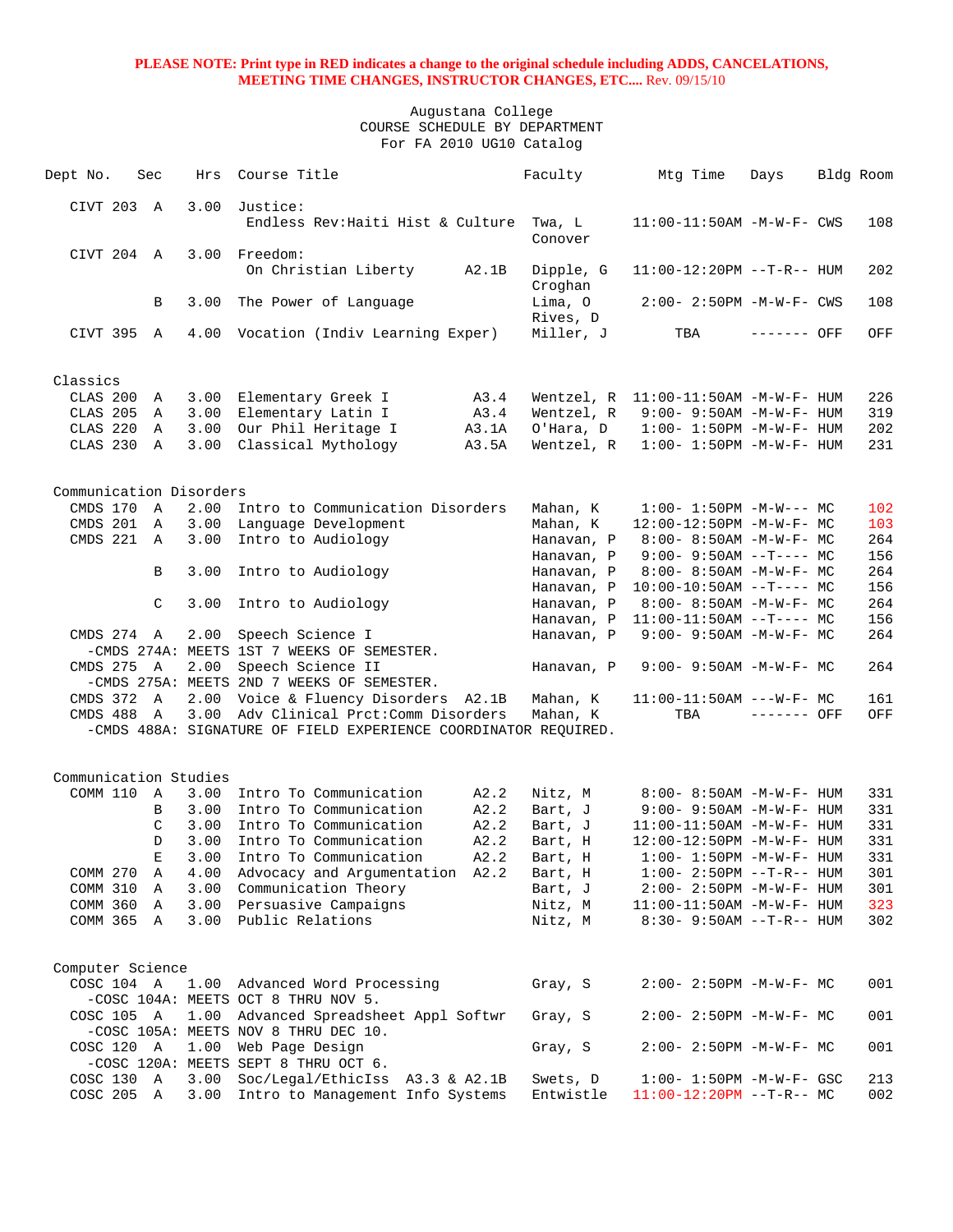| Dept No.                |             | Sec           | Hrs           | Course Title                                                        | Faculty     | Mtg Time                         | Days         | Bldg Room |
|-------------------------|-------------|---------------|---------------|---------------------------------------------------------------------|-------------|----------------------------------|--------------|-----------|
|                         | COSC 210    | A             | 4.00          | Computer Science I                                                  | Shum, S     | $10:40 - 11:50AM$ -M-W-F- GSC    |              | 34        |
|                         | COSC 225    | A             | 3.00          | WEB Programming                                                     | Shum, S     | 12:00-12:50PM -M-W-F- GSC        |              | 34        |
|                         | COSC 235 A  |               | 4.00          | Computer Organization                                               | Swets, D    | 8:30- 9:50AM --T-R-- GSC         |              | 213       |
|                         |             |               |               |                                                                     | Swets, D    | TBA                              | $------$ GSC |           |
|                         |             |               | Lecture & Lab |                                                                     |             |                                  |              |           |
|                         | COSC 241 A  |               | 3.00          | Management Information System II                                    | Entwistle   | $1:00-2:20PM --T-R--MC$          |              | 002       |
|                         | COSC 260    | Α             | 3.00          | Computer Science III                                                | Shum, S     | 9:00- 9:50AM -M-W-F- GSC         |              | 34        |
|                         | COSC 297 A  |               | 3.00          | <b>CANCELED</b>                                                     |             |                                  |              |           |
|                         | COSC 310 A  |               | 3.00          | Operating Systems                                                   | Swets, D    | $11:00-12:20PM$ --T-R-- GSC      |              | 213       |
|                         |             |               |               |                                                                     |             |                                  |              |           |
| Economics               |             |               |               |                                                                     |             |                                  |              |           |
|                         | ECON 120    | Α             | 3.00          | Principles of Economics I<br>A3.3                                   | Nesiba, R   | 11:00-11:50AM -M-W-F- MC         |              | 264       |
|                         |             | B             | 3.00          | Principles of Economics I<br>A3.3                                   | Nesiba, R   | 12:00-12:50PM -M-W-F- MC         |              | 264       |
|                         |             | $\mathsf C$   | 3.00          | Principles of Economics I<br>A3.3                                   | Eqqleston   | $11:00-12:20PM$ --T-R-- MC       |              | 153       |
|                         |             | D             | 3.00          | Principles of Economics I<br>A3.3                                   | Eggleston   | $1:00-2:20PM -T-R--MC$           |              | 153       |
|                         | ECON 121    | Α             | 3.00          | Principles of Economics II                                          | Eggleston   | 12:00-12:50PM -M-W-F- MC         |              | 153       |
|                         | ECON 270    | Α             | 4.00          | Statistics                                                          | Sorenson, D | 8:00- 8:50AM -M-W-F- MC          |              | 153       |
|                         |             | B             | 4.00          | Statistics                                                          | Sorenson, D | $9:00 - 9:50AM - M - W - F - MC$ |              | 153       |
|                         |             | C             | 4.00          | Statistics                                                          | Sougstad    | $2:00-2:50PM -M-W-F-MC$          |              | 153       |
|                         |             | $\mathbb{D}$  | 4.00          | Statistics                                                          | Sougstad    | TBA                              | $--TBA--$    |           |
|                         |             |               |               | -ECON 270A, B, C & D: MUST ALSO REGISTER FOR ECON 270L LAB SECTION. |             |                                  |              |           |
|                         | ECON 270L A |               | 0.00          | $ECON$ 270: Lab                                                     | Sorenson, D | $8:00 - 8:50AM$ ----R-- MC       |              | 001       |
|                         |             | B             | 0.00          | $ECON$ 270: Lab                                                     | Sougstad    | $1:00 - 1:50PM$ ----R-- MC       |              | 001       |
|                         |             | C             | 0.00          | $ECON$ 270: Lab                                                     | Sorenson, D | $3:00 - 3:50PM$ ----R-- MC       |              | 001       |
|                         |             | D             | 0.00          | ECON 270: Lab                                                       | Sorenson, D | $7:00 - 7:50PM$ ---W--- MC       |              | 001       |
|                         | ECON 297    | $\mathbb{A}$  | 3.00          | TOPICS:                                                             |             |                                  |              |           |
|                         |             |               |               | Economic Geography                                                  | Sorenson, D | $11:00-12:20PM$ --T-R-- MC       |              | 101       |
|                         | ECON 350 A  |               | 4.00          | Soc Science Research Meth A2.1B                                     | Schrader, S | $8:00 - 9:50AM -T-R--MC$         |              | 101       |
| Ed of Deaf/Hard Hearing |             |               |               |                                                                     |             |                                  |              |           |
|                         | EDHH 201 A  |               | 3.00          | Language Development                                                | Mahan, K    | 12:00-12:50PM -M-W-F- MC         |              | 103       |
|                         | EDHH 220    | A             | 3.00          | Foundations in Amer Deaf Culture                                    | Soukup, M   | $11:00-12:20PM$ --T-R-- MC       |              | 253       |
|                         | EDHH 221    | $\mathbb{A}$  | 3.00          | Intro to Audiology                                                  | Hanavan, P  | $8:00 - 8:50AM - M - W - F - MC$ |              | 264       |
|                         |             |               |               |                                                                     | Hanavan, P  | $9:00 - 9:50AM -T--- MC$         |              | 156       |
|                         |             | B             | 3.00          | Intro to Audiology                                                  | Hanavan, P  | $8:00 - 8:50AM - M - W - F - MC$ |              | 264       |
|                         |             |               |               |                                                                     | Hanavan, P  | $10:00-10:50AM$ --T---- MC       |              | 156       |
|                         |             | $\mathcal{C}$ | 3.00          | Intro to Audiology                                                  | Hanavan, P  | $8:00 - 8:50AM - M - W - F - MC$ |              | 264       |
|                         |             |               |               |                                                                     | Hanavan, P  | $11:00-11:50AM$ --T---- MC       |              | 156       |
|                         | EDHH 226    | Α             | 3.00          | American Sign Language I<br>A3.4                                    | Soukup, M   | $8:30 - 9:50AM -T-R-- MC$        |              | 253       |
|                         |             | B             | 3.00          | American Sign Language I<br>A3.4                                    | Gunderson   | $2:00-2:50PM -M-W-F-MC$          |              | 253       |
|                         |             | C             |               | 3.00 American Sign Language I A3.4                                  | Soukup, M   | $1:00-2:20AM --T-R--MC$          |              | 257       |
|                         |             |               |               | -EDHH 226A, B & C: REQUIRES INSTRUCTOR SIGNATURE.                   |             |                                  |              |           |
|                         | EDHH 274 A  |               |               | 2.00 Speech Science I                                               | Hanavan, P  | $9:00 - 9:50AM - M - W - F - MC$ |              | 264       |
|                         |             |               |               | -EDHH 274A: MEETS 1ST 7 WEEKS OF SEMESTER.                          |             |                                  |              |           |
|                         | EDHH 331 A  |               | 3.00          | American Sign Language III                                          | Steen, C    | $8:30 - 9:50AM -T-R-- MC$        |              | 102       |
|                         |             | В             | 3.00          | American Sign Language III                                          | Steen, C    | $11:00-12:20PM$ --T-R-- MC       |              | 102       |
|                         | EDHH 333 A  |               |               | 2.00 CANCELED                                                       |             |                                  |              |           |
|                         |             |               |               | EDHH 487 A 12.00 Student Teach: Deaf Education                      | Fiala, R    | TBA                              | ------- OFF  | OFF       |
|                         |             |               |               | -EDHH 487A: SIGNATURE OF FIELD EXPERIENCE COORDINATOR REQUIRED.     |             |                                  |              |           |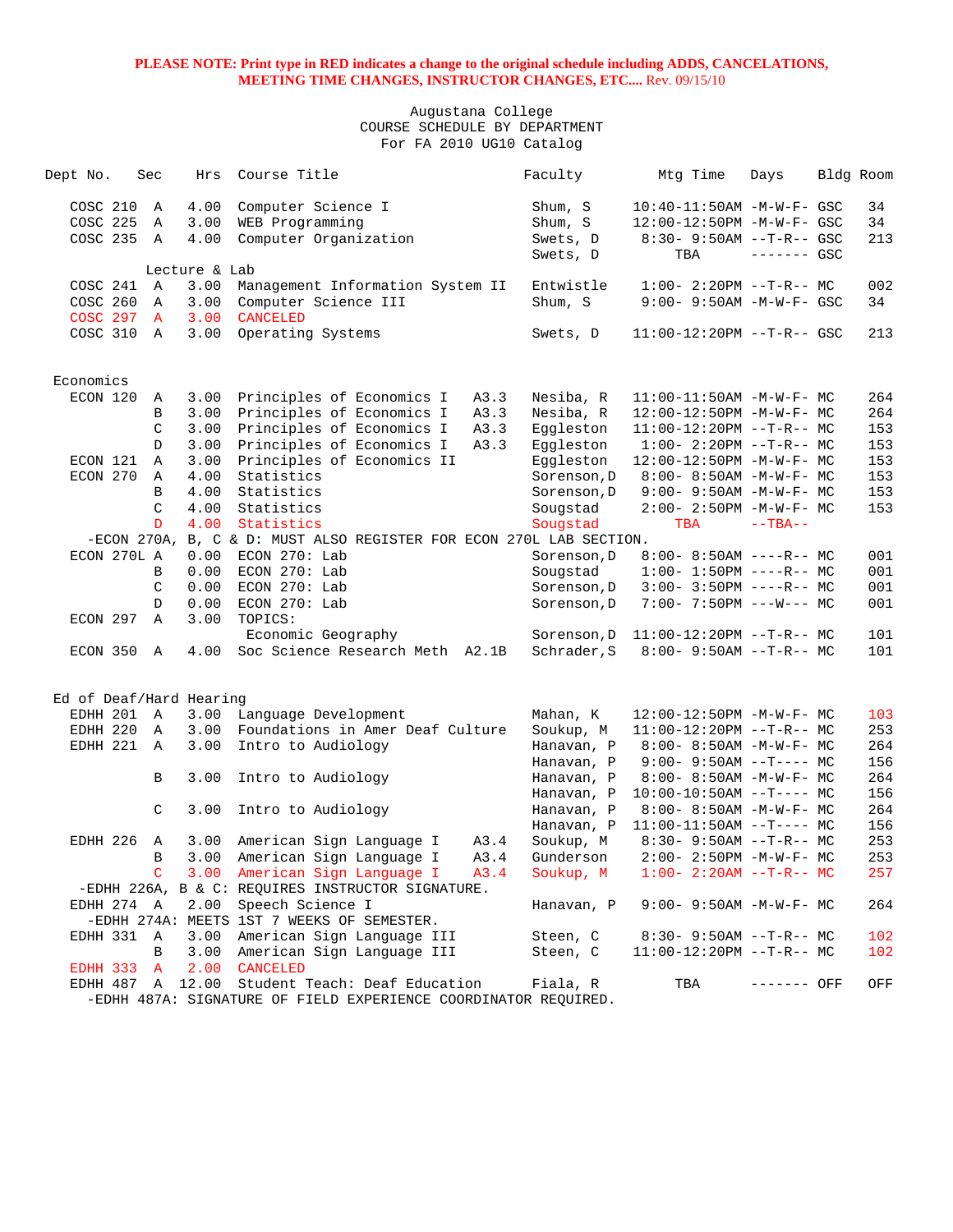| Dept No.         | Sec          | Hrs   | Course Title                                                                                                                    | Faculty     | Mtg Time                               | Days         | Bldg Room |     |
|------------------|--------------|-------|---------------------------------------------------------------------------------------------------------------------------------|-------------|----------------------------------------|--------------|-----------|-----|
| Education        |              |       |                                                                                                                                 |             |                                        |              |           |     |
| EDUC 110         | A            |       | 3.00 Foundations of Amer Educ<br>A3.3                                                                                           | Durr, A     | $1:00-2:20PM -T-R--MC$                 |              |           | 253 |
|                  | B            | 3.00  | A3.3<br>Foundations of Amer Educ                                                                                                |             | Hallenbeck 12:00-12:50PM -M-W-F- MC    |              |           | 257 |
|                  |              |       | -EDUC 110A & B: INTENDED FOR STUDENTS PURSUING ENTRANCE INTO TEACHER EDUC PROGRAM. REQUIRES<br>1-2 HRS PER WEEK IN AREA SCHOOL. |             |                                        |              |           |     |
| EDUC 197 A       |              | 2.00  | TOPICS:                                                                                                                         |             |                                        |              |           |     |
|                  |              |       | Classroom Management                                                                                                            | Durr, A     | $12:00-12:50PM$ --T-R-- MC             |              |           | 164 |
| EDUC 210         | Α            | 2.00  | Working With Families                                                                                                           | Johnson, M  | $9:00 - 9:50AM -T-R--MC$               |              |           | 220 |
| EDUC 219         | $\mathbb{A}$ | 2.00  | Tech & the Internet in Education                                                                                                | Hanavan, P  | $1:00-1:50PM -M-W--- MC$               |              |           | 220 |
|                  |              |       |                                                                                                                                 | Hanavan, P  | $1:00-1:50PM -M-W--- MC$               |              |           | 001 |
| EDUC 245 A       |              | 3.00  | Educ Psychology & Measurement                                                                                                   | Feinstein   | $9:00 - 9:50AM - M - W - F - MC$       |              |           | 257 |
|                  | B            | 3.00  | Educ Psychology & Measurement                                                                                                   | Feinstein   | $11:00-11:50AM$ -M-W-F- MC             |              |           | 164 |
| EDUC 275         | A            | 3.00  | Tch, Lrn, & Connect Classrm A2.1B                                                                                               | Ashworth    | 9:00- 9:50AM --T-R-- MC                |              |           | 164 |
|                  | B            | 3.00  | Tch, Lrn, & Connect Classrm A2.1B                                                                                               | Durr, A     | $11:00-11:50AM$ --T-R-- MC             |              |           | 164 |
|                  |              |       | -EDUC 275A & B: NOT OPEN TO FRESHMEN. EDUC 245 IS A PRE OR COREQUISITE FOR EDUC 275. REQUIRES                                   |             |                                        |              |           |     |
|                  |              |       | 4 HRS OF PRACTICUM PER WEEK SCHEDULED B/W 8AM-3PM. MUST ALSO REGISTER FOR                                                       |             |                                        |              |           |     |
|                  |              |       | 1 E-PORTFOLIO LAB WHICH MEETS APPROX. 4 TIMES DURING SEMESTER.                                                                  |             |                                        |              |           |     |
| EDUC 275L A      |              | 0.00  | EDUC 275: ePortfolio Lab I                                                                                                      |             | Andrews, SE   10:00-10:50AM ----R-- MC |              |           | 001 |
|                  | B            | 0.00  | EDUC 275: ePortfolio Lab I                                                                                                      |             |                                        |              |           | 001 |
|                  | C            | 0.00  | EDUC 275: ePortfolio Lab I                                                                                                      | Andrews, SE | $2:00-2:50PM$ ----R-- MC               |              |           | 001 |
|                  |              |       | -EDUC 275L A, B & C: MEETS 4 TIMES DURING SEMESTER ON SCHEDULED THURSDAYS.                                                      |             |                                        |              |           |     |
| EDUC 290 A       |              | 2.00  | Theory of Reading in Elem School                                                                                                | Wenger, L   | $8:00-9:50AM$ -----F- MC               |              |           | 164 |
|                  |              |       | -EDUC 290A: ADMITTED TEACHER EDUC STUDENTS ONLY. MUST ALSO REGISTER FOR EDUC 320 & 325.                                         |             |                                        |              |           |     |
|                  |              |       | REQUIRES 4-6 HRS OF OBSERVATION & PARTICIPATION IN AREA SCHOOLS.                                                                |             |                                        |              |           |     |
| EDUC 301 A       |              | 2.00  | Methods of Teach Elem&MS Science<br>-EDUC 301A: REQUIRES OBSERVATION & TEACHING IN ELEM SCHOOLS.                                | Olness, V   | $2:00 - 3:30PM -M-W--- GSC$            |              |           | 163 |
| EDUC 310         | E            | 3.00  | Sec School Methods: MDFL                                                                                                        | Ogdie, S    | $9:00 - 9:50AM - M - W - F - HUM$      |              |           | 321 |
|                  | G            | 3.00  | Sec School Methods: PHYS EDUC                                                                                                   | Greeno, M   | 7:00-10:00PM -M----- ELMN              |              |           | 241 |
|                  | I.           | 3.00  | Sec School Methods: SOC STUDIES                                                                                                 | Meader-Gra  | $5:30-8:30PM -M--- MC$                 |              |           | 253 |
|                  | K            | 3.00  | ART<br>-EDUC 310E, G, I & K: ADMITTED TEACHER EDUC STUDENTS ONLY.                                                               | Staff       | TBA                                    | $------$ CVA |           | 189 |
| EDUC 320 A       |              | 2.00  | Children's Lit & Language Arts                                                                                                  | Wenger, L   | $8:00 - 9:50AM - M--- M$               |              |           | 164 |
|                  |              |       | -EDUC 320A: ADMITTED TEACHER EDUC STUDENTS ONLY. MUST ALSO REGISTER FOR EDUC 290 & 325.                                         |             |                                        |              |           |     |
|                  |              |       | PLAN TO SPEND 2 HRS IN FIELD 1 MORNING PER WEEK.                                                                                |             |                                        |              |           |     |
| EDUC 325 A       |              | 2.00  | Teach of Read in Elem & Mid Sch                                                                                                 | Wenger, L   | $8:00 - 9:50AM$ ---W--- MC             |              |           | 164 |
|                  |              |       | -EDUC 325A: ADMITTED TEACHER EDUC STUDENTS ONLY. MUST ALSO REGISTER FOR EDUC 290 & 320.                                         |             |                                        |              |           |     |
|                  |              |       | PLAN TO SPEND 2 HRS IN FIELD 1 MORNING PER WEEK.                                                                                |             |                                        |              |           |     |
| EDUC 330         | A            | 3.00  | Middle School                                                                                                                   | Henry, S    | 6:00- 9:00PM ---W--- MC                |              |           | 164 |
| EDUC 335         | A            | 3.00  | Literacy in the Content Area                                                                                                    |             |                                        |              |           | 164 |
|                  |              |       | -EDUC 335A: ADMITTED TEACHER EDUC STUDENTS ONLY.                                                                                |             |                                        |              |           |     |
| EDUC 345 A       |              | 3.00  | Adolescent Development<br>A1.2                                                                                                  | Feinstein   | $1:00 - 1:50PM - M - W - F - MC$       |              |           | 253 |
|                  |              |       | -EDUC 345A: ADMITTED TEACHER EDUC STUDENTS ONLY.                                                                                |             |                                        |              |           |     |
| EDUC 350 A       |              | 2.00  | Teach Soc StElem&Mid Sch                                                                                                        | Ashworth    | $1:00-1:50PM -M-W--- MC$               |              |           | 164 |
|                  |              |       | -EDUC 350A: ADMITTED TEACHER EDUC STUDENTS ONLY. REQUIRES 4-6 HRS OF OBSERVATION &                                              |             |                                        |              |           |     |
|                  |              |       | PARTICIPATION IN AREA SCHOOLS.                                                                                                  |             |                                        |              |           |     |
| EDUC 355         | A            | 3.00  | Human Relations in Education                                                                                                    | Ashworth    | $1:00-2:20PM -T-R--MC$                 |              |           | 164 |
| EDUC 397         | A            | 3.00  | TOPICS:                                                                                                                         |             |                                        |              |           |     |
|                  |              |       | Foundations of ENL                                                                                                              | Gaudet, M   | $6:00 - 9:00PM$ ----R-- MC             |              |           | 164 |
| EDUC 470         | Α            | 12.00 | Student Teach: All Grades                                                                                                       | Fiala, R    | TBA                                    | ------- OFF  |           | OFF |
| EDUC 471         | A            | 12.00 | Student Teach: Middle School                                                                                                    | Fiala, R    | TBA                                    | ------- OFF  |           | OFF |
| EDUC 472         | A            | 12.00 | Student Teach: Elementary                                                                                                       | Fiala, R    | TBA                                    | ------- OFF  |           | OFF |
| EDUC 473 A 12.00 |              |       | Student Teach: Kindergarten                                                                                                     | Fiala, R    | TBA                                    | ------- OFF  |           | OFF |
| EDUC 474 A 12.00 |              |       | Student Teach: Secondary                                                                                                        | Fiala, R    | TBA                                    | ------- OFF  |           | OFF |
|                  |              |       | -EDUC 470, 471, 472, 473 & 474A: SIGNATURE OF FIELD EXPERIENCE COORDINATOR REQUIRED.                                            |             |                                        |              |           |     |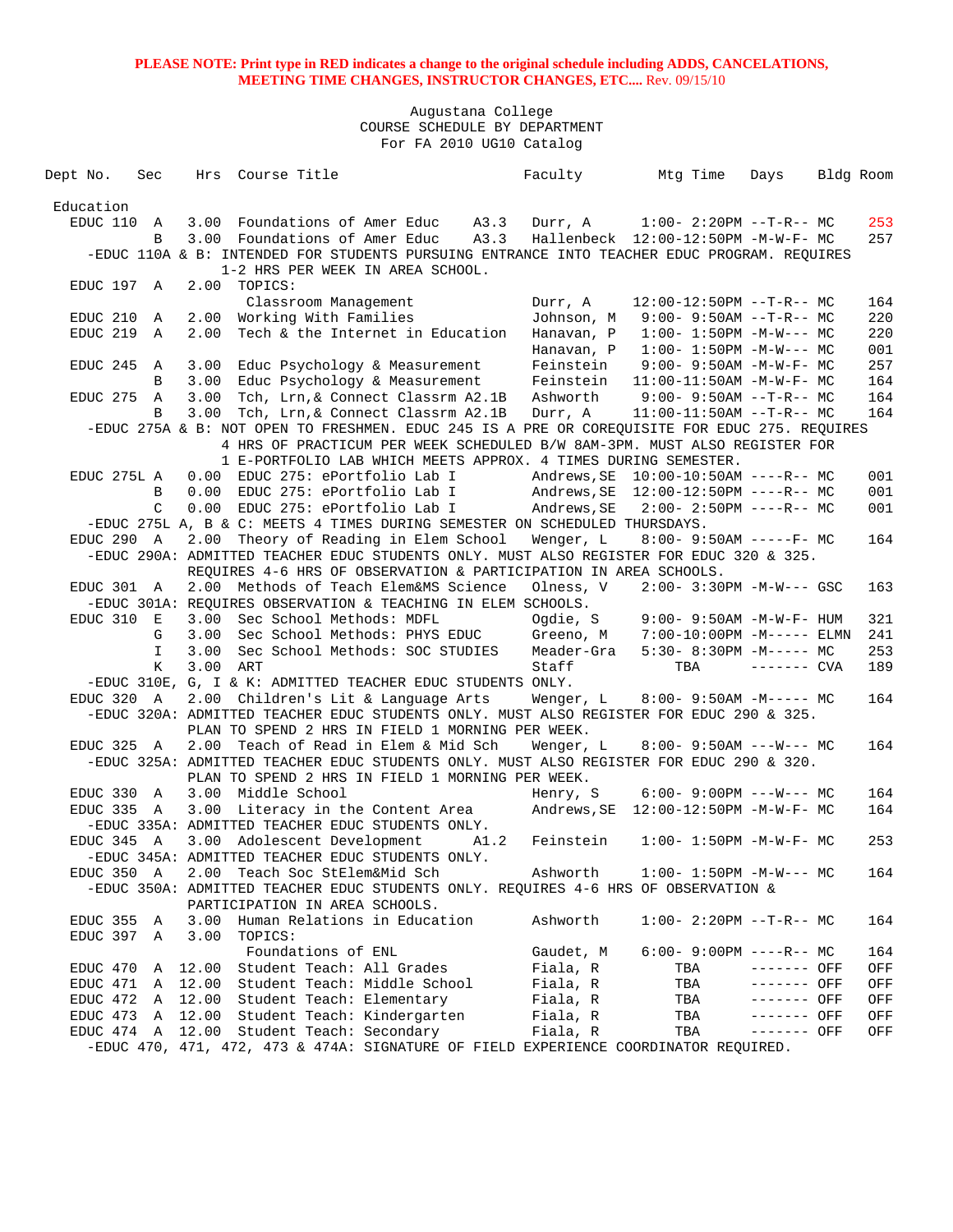| Dept No.                       | Sec          | Hrs                   | Course Title                                                                  |       | Faculty     | Mtg Time                                  | Days | Bldg Room |     |
|--------------------------------|--------------|-----------------------|-------------------------------------------------------------------------------|-------|-------------|-------------------------------------------|------|-----------|-----|
| English                        |              |                       |                                                                               |       |             |                                           |      |           |     |
| ENGL 110                       | Α            | 4.00                  | First-Year Composition                                                        | A2.1A | Ferrell     | 8:00- 8:50AM -MT-RF- HUM                  |      |           | 103 |
|                                | B            | 4.00                  | First-Year Composition                                                        | A2.1A | Rives, D    | 8:30- 9:50AM -M-W-F- HUM                  |      |           | 102 |
|                                | C            | 4.00                  | First-Year Composition                                                        | A2.1A | Ferrell     | 9:00- 9:50AM -MT-RF- HUM                  |      |           | 103 |
|                                | D            | 4.00                  | First-Year Composition                                                        | A2.1A | Holm, A     | 10:40-11:50AM -M-W-F- HUM                 |      |           | 103 |
|                                | Е            | 4.00                  | First-Year Composition                                                        | A2.1A | Harris, Mit | 12:00-12:50PM -MT-RF- HUM                 |      |           | 103 |
|                                | $\mathbf F$  | 4.00                  | First-Year Composition                                                        | A2.1A | Ferrell     | 2:00- 2:50PM -MT-RF- HUM                  |      |           | 102 |
|                                | $\mathbf V$  | 4.00                  | First-Year Composition                                                        | A2.1A | Jackson, C  | $1:00-1:50PM -MTWRF-HUM$                  |      |           | 103 |
|                                | W            | 4.00                  | First-Year Composition                                                        | A2.1A | Jackson, C  |                                           |      |           | 103 |
|                                |              |                       |                                                                               |       |             | 2:00- 2:50PM -MTWRF- HUM                  |      |           |     |
|                                |              |                       | -ENGL 110V & W: OPEN ONLY TO FROSH WHOSE ENGL & READ ACT AVERAGE 19 OR LOWER. |       |             |                                           |      |           |     |
| ENGL 115                       | A            | 3.00                  | News Reporting & Writing                                                      | A2.1B | Miller, J   | 2:00- 2:50PM -M-W-F- HUM                  |      |           | 201 |
| ENGL 200                       | Α            | 3.00                  | Literary Experience A2.1B & A3.5                                              |       | Looney, S   | $8:30 - 9:50AM -T-R-- HUM$                |      |           | 102 |
|                                | В            | 3.00                  | Literary Experience A2.1B & A3.5                                              |       | Boyens, B   | 9:00- 9:50AM -M-W-F- HUM                  |      |           | 231 |
|                                | C            | 3.00                  | Literary Experience A2.1B & A3.5                                              |       | Hanson, D   | $11:00-11:50AM$ -M-W-F- HUM               |      |           | 201 |
|                                | D            | 3.00                  | Literary Experience A2.1B & A3.5                                              |       | Jackson, C  | $11:00-12:20PM$ --T-R-- HUM               |      |           | 102 |
|                                | E            | 3.00                  | Literary Experience A2.1B & A3.5                                              |       | Hicks, P    | 12:00-12:50PM -M-W-F- HUM                 |      |           | 102 |
|                                | $\mathbf F$  | 3.00                  | Literary Experience A2.1B & A3.5                                              |       | Rives, D    | $1:00 - 2:20PM -T-R--HUM$                 |      |           | 201 |
|                                | G            | 3.00                  | Literary Experience A2.1B & A3.5                                              |       | Harris, Mit | 2:00- 2:50PM -M-W-F- HUM                  |      |           | 202 |
| ENGL 226                       | $\mathbb A$  | 3.00                  | World Literature II<br>A3.1B                                                  |       | Hanson, D   | 9:00- 9:50AM -M-W-F- HUM                  |      |           | 201 |
| ENGL 230                       | Α            | 3.00                  | Intro to British Literary Hist                                                |       | Hicks, P    | $11:00-12:20PM -T-R--HUM$                 |      |           | 123 |
| ENGL 239                       | Α            | 3.00                  | Advanced Journalism                                                           | A2.1B | Blank-Libr  | 12:00-12:50PM -M-W-F- HUM                 |      |           | 202 |
| ENGL 300                       | Α            | 3.00                  | Seminar in Earlier British Liter                                              |       | Harris, Mit | $1:00 - 2:20PM -T-R--HUM$                 |      |           | 106 |
| ENGL 301                       | Α            | 3.00                  | English Grammar                                                               |       | Dickinson   | 11:00-11:50AM -M-W-F- HUM                 |      |           | 102 |
| ENGL 304                       | Α            | 3.00                  | Creative Writing: Fiction A2.1B                                               |       | Hicks, P    | $6:00 - 9:00PM$ ---W--- HUM               |      |           | 106 |
| ENGL 311                       | Α            | 3.00                  | Advanced Composition                                                          | A2.1B | Looney, S   | 8:00- 8:50AM -M-W-F- HUM                  |      |           | 323 |
| ENGL 320                       | Α            | 3.00                  | Seminar in Earlier American Lit                                               |       | Hanson, D   | $1:00 - 1:50PM - M - W - F - HUM$         |      |           | 106 |
| ENGL 340                       | Α            | 3.00                  | Seminar in Non-Western Lit A3.6                                               |       | Looney, S   | 2:00- 2:50PM -M-W-F- HUM                  |      |           | 321 |
| Exercise Science<br>EXSC 277 A |              | 2.00                  | Motor Development                                                             |       |             | Melsted, $G$ $11:00-11:50AM$ --T-R-- ELMN |      |           | 230 |
| EXSC 325 A                     |              | 3.00                  | Kinesiology/Biomechanics                                                      |       | Scholten    | 8:00- 8:50AM -M-W-F- ELMN                 |      |           | 241 |
|                                |              | Lecture & Lab         |                                                                               |       |             |                                           |      |           |     |
| EXSC 360 A                     |              | 3.00                  | Fitness Measure & Exerc Prescrip                                              |       | Barkley, S  | $9:00 - 9:50AM - M - W - F - ELMN$        |      |           | 241 |
|                                |              |                       |                                                                               |       |             |                                           |      |           |     |
| EXSC 397 A                     |              | Lecture & Lab<br>3.00 | TOPICS:                                                                       |       |             |                                           |      |           |     |
|                                |              |                       |                                                                               |       |             |                                           |      |           |     |
|                                |              |                       | Strength/Conditioning Cert Prep                                               |       | Chambers    | 12:00-12:50PM -M-W-F- ELMN                |      |           | 180 |
|                                | В            | 3.00                  | Exercise Motivation                                                           |       | Gillham, A  | 8:30- 9:50AM --T-R-- ELMN                 |      |           | 241 |
| EXSC 490                       | A            | 1.00                  | Fitness Seminar                                                               |       | Barkley, S  | $9:00 - 9:50AM$ ----R-- ELMN              |      |           | 230 |
| FRENCH COURSES: See MDFL       |              |                       |                                                                               |       |             |                                           |      |           |     |
| General Studies                |              |                       |                                                                               |       |             |                                           |      |           |     |
| AIR SDSU A                     |              | 1.00                  | SDSU Air Force ROTC                                                           |       |             |                                           |      |           |     |
|                                |              |                       | 101: Aerospace Studies 100                                                    |       | Krueger, J  | 9:00- 9:50AM --T---- OFF                  |      |           | OFF |
|                                | В            | 1.00                  | 101: Aerospace Studies 100                                                    |       | Krueger, J  | $1:00-1:50PM$ ---W--- OFF                 |      |           | OFF |
|                                | C            | 1.00                  | 101: Aerospace Studies 100                                                    |       | Krueger, J  | 3:00- 3:50PM ----R-- OFF                  |      |           | OFF |
|                                | D            | 0.00                  | 101L: Aerospace Studies 100 Lab                                               |       | Krueger, J  | 4:00- 5:50PM ----R-- OFF                  |      |           | OFF |
|                                | Е            | 1.00                  | 201: Aerospace Studies 200                                                    |       | Krueger, J  | $10:00-10:50AM$ --T---- OFF               |      |           | OFF |
|                                | F            | 1.00                  | 201: Aerospace Studies 200                                                    |       | Krueger, J  | 2:00- 2:50PM ----R-- OFF                  |      |           | OFF |
|                                | G            | 0.00                  | 201L: Aerospace Studies 200 Lab                                               |       | Krueger, J  | $4:00 - 5:50PM$ ----R-- OFF               |      |           | OFF |
|                                | Η            | 3.00                  | 301: Aerospace Studies 300                                                    |       | Krueger, J  | 7:00- 8:15AM --T-R-- OFF                  |      |           | OFF |
|                                | $\mathbf{I}$ | 0.00                  | 301L: Aerospace Studies 300 Lab                                               |       | Krueger, J  | $4:00 - 5:50PM$ ----R-- OFF               |      |           | OFF |
|                                | J            | 3.00                  | 401: Aerospace Studies 400                                                    |       | Krueger, J  |                                           |      |           |     |
|                                | Κ            | 0.00                  |                                                                               |       |             | 7:00- 8:15AM --T-R-- OFF                  |      |           | OFF |
|                                |              |                       | 401L: Aerospace Studies 400 Lab                                               |       | Krueger, J  | $4:00 - 5:50PM$ ----R-- OFF               |      |           | OFF |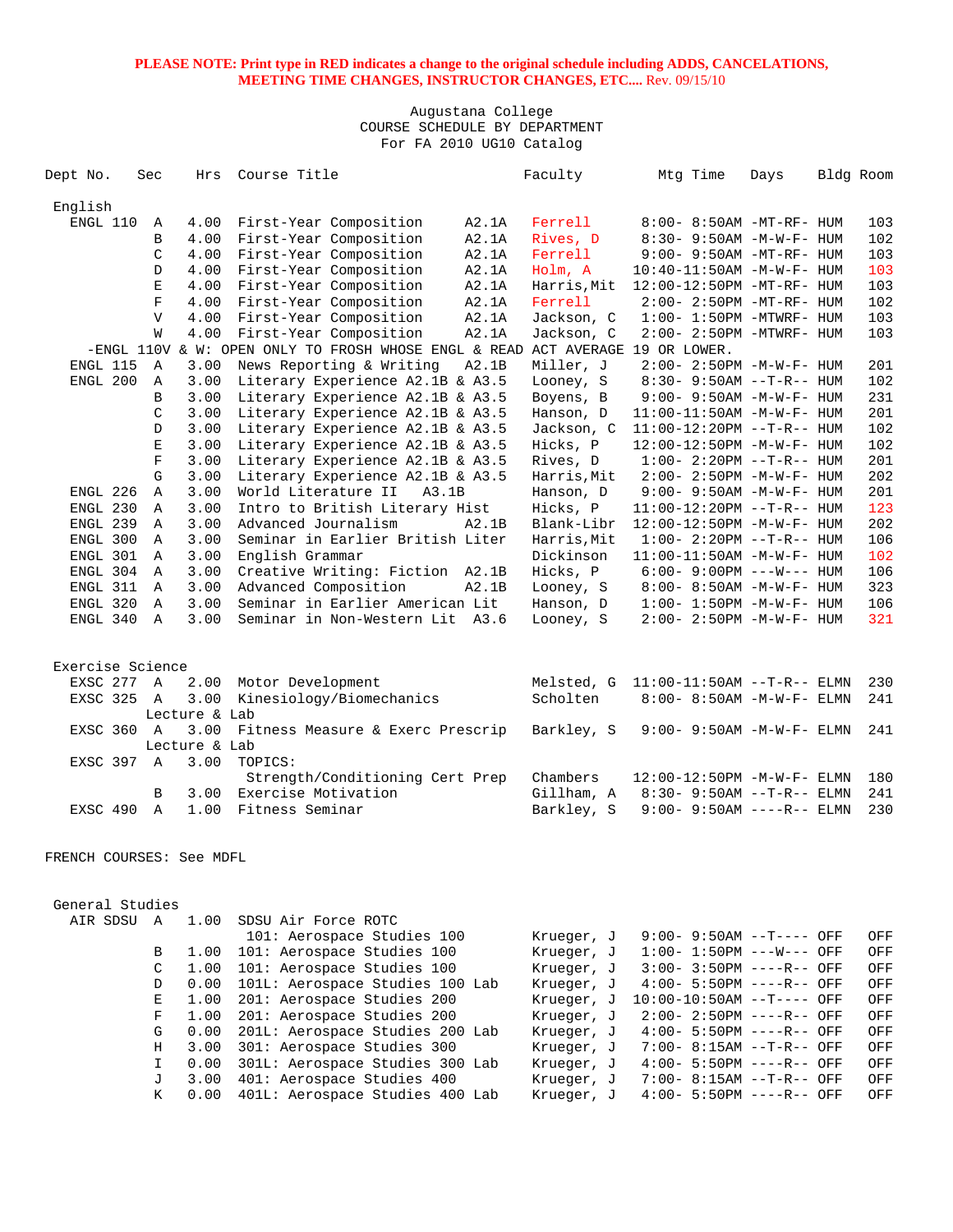Augustana College COURSE SCHEDULE BY DEPARTMENT For FA 2010 UG10 Catalog

| Dept No.                  | Sec           |      | Hrs Course Title                                                                                             |       | Faculty                       | Mtg Time                                                         | Days           | Bldg Room |             |
|---------------------------|---------------|------|--------------------------------------------------------------------------------------------------------------|-------|-------------------------------|------------------------------------------------------------------|----------------|-----------|-------------|
| GENL 097 A                |               | 1.00 | New Student Seminar<br>GENL 107 A 16.00 The Washington Semester<br>GENL 116 A 1.00 Becoming a Master Student | A1.1  | Staff<br>Lerseth<br>Dickinson | $10:00-10:50AM$ ----R-- HUM<br>TBA<br>$5:30 - 6:30PM -M--R--HUM$ | ------- OFF    |           | INTR<br>102 |
| GENL 492 A                |               | 3.00 | -GENL 116A: MEETS SEPT 9 THRU OCT 21.<br>Senior Capstone:                                                    | A4.3  |                               |                                                                  |                |           |             |
|                           |               |      | Uncovering the Leader in You                                                                                 |       | Isaacson, M                   | Gardner, S 12:00-12:50PM -M-W-F- MC                              |                |           | 202         |
|                           | B             |      | 3.00 Collision Crs: Right to Hlth/Resp                                                                       |       | Abbott, K<br>Bunger, S        | $6:30-9:30PM$ --T---- MC                                         |                |           | 201         |
|                           |               |      | ** SEE END OF SCHEDULE FOR COMPLETE CAPSTONE LISTINGS INCLUDING INTERIM 2011 AND SPRING 2011 **              |       |                               |                                                                  |                |           |             |
| Geography                 |               |      |                                                                                                              |       |                               |                                                                  |                |           |             |
| GEOG 297 A 3.00 TOPICS:   |               |      | Economic Geography                                                                                           |       |                               | Sorenson, $D = 11:00-12:20PM -T-R--MC$                           |                |           | 101         |
| GERMAN COURSES: See MDFL  |               |      |                                                                                                              |       |                               |                                                                  |                |           |             |
| Gerontology<br>GERO 220 A |               |      | 3.00 Social Gerontology                                                                                      |       | Schrader,S                    | $6:30-9:30PM --T---MC$                                           |                |           | 153         |
| Government/Intl Affairs   |               |      |                                                                                                              |       |                               |                                                                  |                |           |             |
| GOVT 110 A                |               | 3.00 | Intro to Government                                                                                          | A3.3  | Schotten                      | 12:00-12:50PM -M-W-F- MC                                         |                |           | 255         |
|                           | B             | 3.00 | Intro to Government                                                                                          | A3.3  | Lerseth                       | 11:00-11:50AM -M-W-F- MC                                         |                |           | 153         |
|                           | $\mathcal{C}$ | 3.00 | Intro to Government                                                                                          | A3.3  | Lerseth                       | $1:00 - 1:50PM -M-W-F-MC$                                        |                |           | 103         |
| GOVT 120 A                |               | 3.00 | Politics in a Diverse World A3.6                                                                             |       | Dndelinger                    | $8:30 - 9:50AM -T-R - M$                                         |                |           | 201         |
|                           | $\mathbf{B}$  | 3.00 | Politics in a Diverse World A3.6                                                                             |       | Dndelinger                    | $1:00-2:20PM -T-R--MC$                                           |                |           | 201         |
| GOVT 335 A                |               | 3.00 | Public Opinion, Media, Voting Be                                                                             |       | Lerseth                       | $8:00 - 8:50AM - M - W - F - MC$                                 |                |           | 103         |
| GOVT 345 A                |               | 3.00 | Ident Cnflct & Wld Pol A3.6&2.1B                                                                             |       | Dndelinger                    | $2:00 - 2:50PM -M-W-F-MC$                                        |                |           | 264         |
| GOVT 350 A                |               | 4.00 | Soc Science Research Meth A2.1B                                                                              |       | Schrader, S                   | $8:00 - 9:50AM -T-R-- MC$                                        |                |           | 101         |
| GOVT 360 A                |               | 4.00 | Con Law: Government Powers                                                                                   |       | Schotten                      | $1:00-2:50PM --T-R--MC$                                          |                |           | 264         |
| GOVT 390 A                |               | 2.00 | Research Seminar                                                                                             | A2.1B | Dndelinger                    | TBA                                                              | $------$ MC    |           |             |
| GOVT 391 A                |               | 2.00 | Honors Seminar                                                                                               | A2.1B | Dndelinger                    | TBA                                                              | $--- - - -$ MC |           |             |
| GREEK COURSES: See CLAS   |               |      |                                                                                                              |       |                               |                                                                  |                |           |             |

HEBREW COURSES: See RELI

| History  |                |      |                                   |       |            |                                   |     |
|----------|----------------|------|-----------------------------------|-------|------------|-----------------------------------|-----|
| HIST 110 | A              | 3.00 | Western Civilization I            | A3.1A | Conover    | $8:00 - 8:50AM - M - W - F - MC$  | 202 |
|          | <sub>R</sub>   | 3.00 | Western Civilization I            | A3.1A | Conover    | $9:00 - 9:50AM - M - W - F - MC$  | 202 |
|          | $\mathcal{C}$  | 3.00 | Western Civilization I            | A3.1A | Pehl, M    | 12:00-12:50PM -M-W-F- MC          | 201 |
|          | $\mathcal{D}$  | 3.00 | Western Civilization I            | A3.1A | Pehl, M    | $1:00-1:50PM -M-W-F-MC$           | 201 |
|          | F.,            | 3.00 | Western Civilization I            | A3.1A | Preston, M | $1:00-1:50PM -M-W-F-MC$           | 202 |
|          | F.             | 3.00 | Western Civilization I            | A3.1A | Preston, M | $2:00 - 2:50PM -M-W-F - MC$       | 202 |
| HIST 111 | $\overline{A}$ | 3.00 | Western Civilization II           | A3.1B | Preston, M | 11:00-11:50AM -M-W-F- MC          | 202 |
| HIST 112 | $\overline{A}$ | 3.00 | Art Hist I: Prehist-Renaiss A3.1A |       | Twa, L     | $9:00 - 9:50AM - M - W - F - GSC$ | 100 |
| HIST 114 | $\overline{A}$ | 3.00 | Western Civ. I (Honors)           | A3.1A | Dipple, G  | 8:30- 9:50AM --T-R-- MC           | 257 |
| HIST 120 | A              | 3.00 | American Exper. to 1877           | A3.1B | Wright, R  | $11:00-11:50AM - M-W-F - MC$      | 201 |
| HIST 315 | A              | 3.00 | Recent U.S. History               |       | Pehl, M    | $8:30 - 9:50AM -T-R-- MC$         | 202 |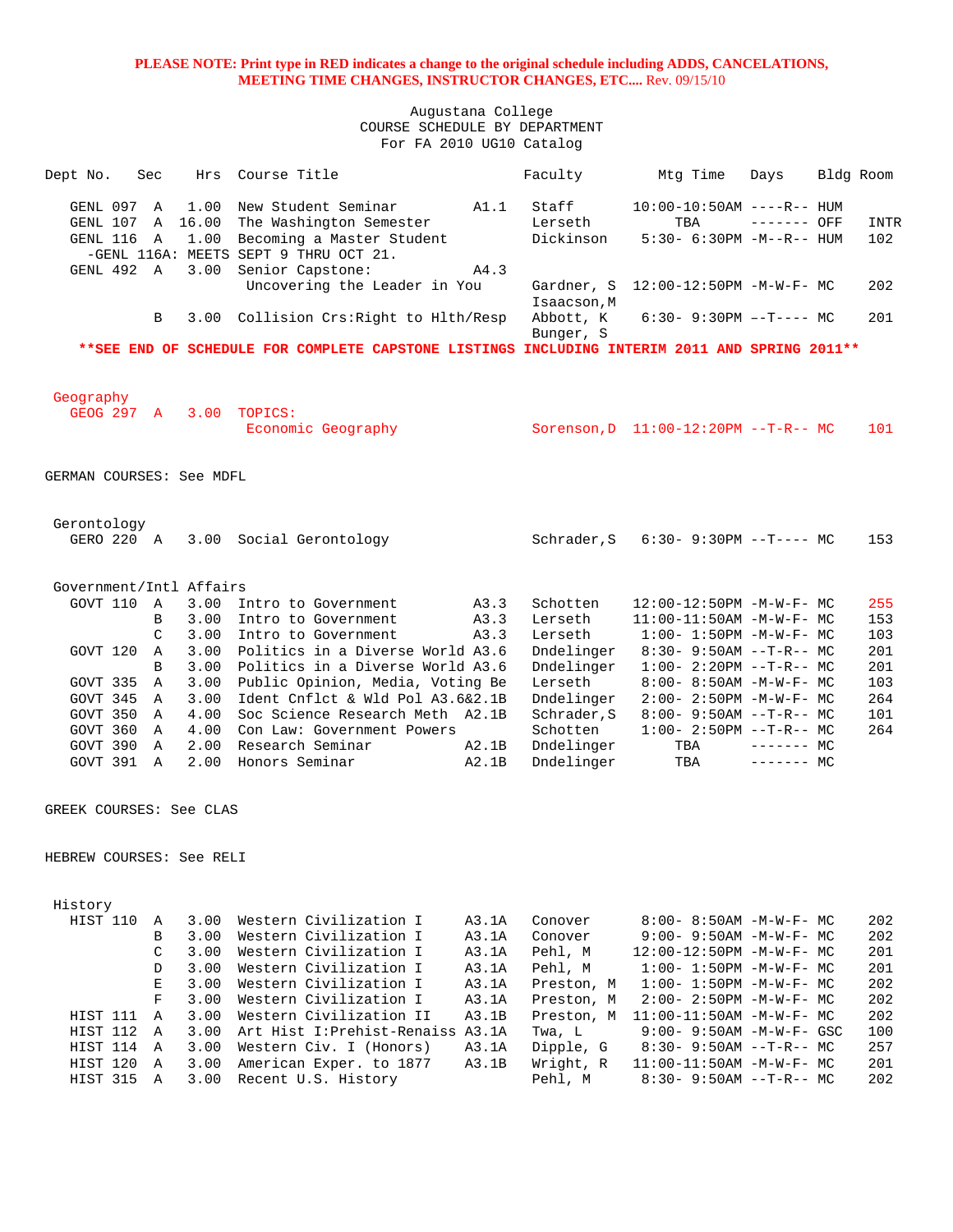| Dept No.                              | Sec            | Hrs          | Course Title                                                               |       | Faculty               | Mtg Time                                                 | Days         | Bldg Room |            |
|---------------------------------------|----------------|--------------|----------------------------------------------------------------------------|-------|-----------------------|----------------------------------------------------------|--------------|-----------|------------|
| HIST 324 A                            |                | 3.00         | The Reformation<br>On Christian Liberty                                    | A2.1B | Dipple, G             | $11:00-12:20PM$ --T-R-- HUM                              |              |           | 202        |
| HIST 397 A                            |                | 3.00         | TOPICS:                                                                    |       | Croghan               |                                                          |              |           |            |
|                                       |                |              | Endless Rev: Haiti Hist & Culture                                          |       | Twa, L<br>Conover     | $11:00-11:50AM$ -M-W-F- CWS                              |              |           | 108        |
| HIST 490 A                            |                | 3.00         | Senior Seminar                                                             | A2.1B | Dipple, G             | $1:00-2:20PM -T-R--MC$                                   |              |           | 252        |
| Health<br>HLTH 216 A                  |                |              | 2.00 Stress Management                                                     |       |                       | $Gillham, A 12:00-12:50PM -T-R-- ELMN$                   |              |           | 241        |
| HLTH 222 A                            |                | 2.00         | Nutrition & Exercise                                                       |       |                       | Barkley, S 11:00-11:50AM --T-R-- ELMN                    |              |           | 241        |
| HLTH 365 A                            |                | 2.00         | Medical Aspects of Sport                                                   |       | Boyens, S             | $2:00 - 3:40PM -M--- -$ ELMN                             |              |           | 241        |
| International Studies<br>INST 200 A   |                |              | 1.00 Living & Learning Abroad                                              |       | Grinager,D            | $3:00 - 3:50PM$ ----R-- HUM                              |              |           | 302        |
|                                       |                |              | -INST 200A: MEETS 2ND 7 WEEKS - OCT 27 THRU DEC 17.                        |       |                       |                                                          |              |           |            |
| Sign Lang. Interpreting<br>INTR 201 A |                | 2.00         | Intro to Interpreting                                                      |       | Gunderson             | $11:00-11:50AM$ -M-W--- MC                               |              |           | 220        |
| INTR 334 A                            |                | 3.00         | American Sign Language V                                                   |       | Steen, C              | $1:00-2:20PM -T-R--MC$                                   |              |           | 255        |
| INTR 340 A                            |                | 3.00         | Interpretation I                                                           |       | Dyce, M               | $10:40-11:50AM$ --T-R-- MC                               |              |           | 254        |
| INTR 344 A                            |                | 3.00         | Amer Sign Language to English II                                           |       | Dyce, M               | $8:30 - 9:50AM - M-W--- MC$                              |              |           | 254        |
| INTR 345 A                            |                | 3.00         | English to Amer Sign Language II                                           |       | Gunderson             | $8:30 - 9:50AM -T-R-- MC$                                |              |           | 254        |
| INTR 355 A                            |                | 3.00         | Interpreting Practicum                                                     |       | Dyce, M               | TBA                                                      | ------- OFF  |           |            |
| Journalism                            |                |              |                                                                            |       |                       |                                                          |              |           |            |
| JOUR 095 A                            |                | 1.00         | Journalism Participation<br>MIRROR                                         |       | Miller, J             | TBA                                                      | $------$ HUM |           | 222        |
|                                       | В              | 1.00         | EDDA                                                                       |       | Blank-Libr            | TBA                                                      | $------$ HUM |           | 221        |
| <b>JOUR 115</b>                       | A              | 3.00         | News Reporting & Writing                                                   | A2.1B | Miller, J             | 2:00- 2:50PM -M-W-F- HUM                                 |              |           | 201        |
| JOUR 239 A<br><b>JOUR 242 A</b>       |                | 3.00<br>3.00 | Advanced Journalism<br>Editorial Skills I: Copy Editing                    | A2.1B | Blank-Libr<br>Gale, D | 12:00-12:50PM -M-W-F- HUM<br>$11:00-12:20PM$ --T-R-- HUM |              |           | 202<br>226 |
| <b>JOUR 245</b>                       | $\overline{A}$ | 3.00         | Photojournalism                                                            |       | Blank-Libr            | $9:00 - 9:50AM - M - W - F - CVA$                        |              |           | 181A       |
| <b>JOUR 245</b>                       | $\mathbf{B}$   | 3.00         | Photojournalism                                                            |       | Blank-Libr            | $8:30 - 9:50AM -T-R--CVA$                                |              |           | 181A       |
| LATIN COURSES: See CLAS               |                |              |                                                                            |       |                       |                                                          |              |           |            |
| Mathematics                           |                |              |                                                                            |       |                       |                                                          |              |           |            |
| MATH 110 A                            |                | 3.00         | Structure of Mathematics                                                   |       | Smith, Jay            | $1:00 - 1:50PM - M - W - F - GSC$                        |              |           | 29         |
| MATH 113                              | A              | 3.00         | Methods of Teaching Elem Math                                              |       | Wenger, L             | $6:00-9:00PM -M----- MC$                                 |              |           | 164        |
| MATH 140                              | Α              | 3.00         | -MATH 113A: ADMITTED TEACHER EDUC STUDENTS ONLY.<br>Quantitative Reasoning | A2.3  | Knapp, E              | 8:00- 8:50AM -M-W-F- GSC                                 |              |           | 21         |
|                                       | B              | 3.00         | Quantitative Reasoning                                                     | A2.3  | Knapp, E              | 9:00- 9:50AM -M-W-F- GSC                                 |              |           | 21         |
|                                       | C              | 3.00         | Ouantitative Reasoning                                                     | A2.3  | Sorenson, T           | 12:00-12:50PM -M-W-F- GSC                                |              |           | 21         |
|                                       | $\mathbf{V}$   | 3.00         | Quantitative Reasoning                                                     | A2.3  | Sorenson, T           | $1:00-1:50PM -MTWRF-GSC$                                 |              |           | 21         |
| MATH 150                              | Α              | 4.00         | Pre-Calculus                                                               | A2.3  | Olson, C              | 11:00-11:50AM -MTW-F- GSC                                |              |           | 21         |
|                                       | B              | 4.00         | Pre-Calculus                                                               | A2.3  | Olson, C              | 2:00- 2:50PM -MTW-F- GSC                                 |              |           | 29         |
| MATH 151                              | $\mathbf{A}$   | 4.00         | Calculus I                                                                 | A2.3  | Olson, C              | 9:00- 9:50AM -MTW-F- GSC                                 |              |           | 29         |
|                                       | B              | 4.00         | Calculus I                                                                 | A2.3  | Gregg, M              | 2:00- 2:50PM -MTW-F- GSC                                 |              |           | 21         |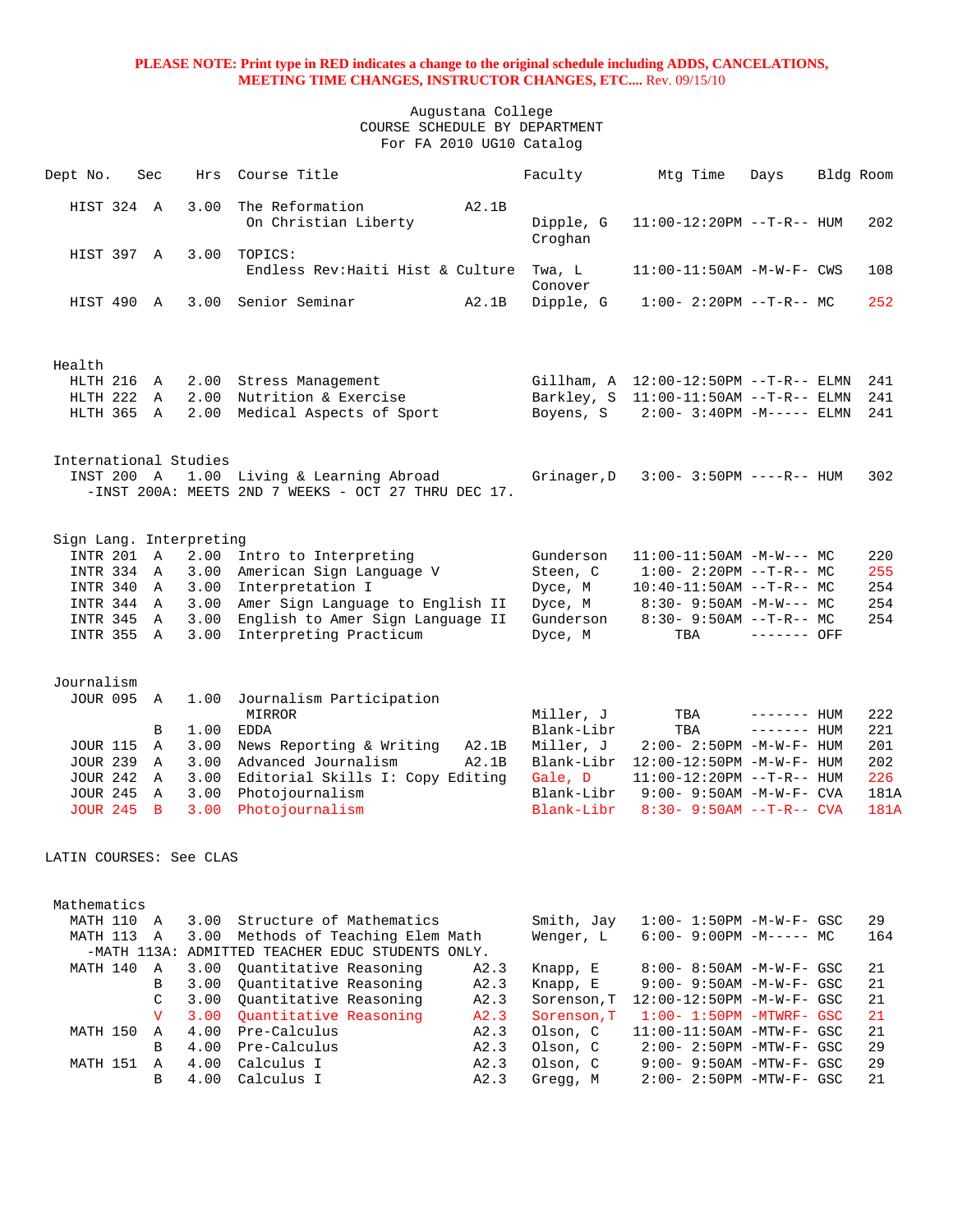| Dept No.    | Sec            | Hrs                      | Course Title                     |       | Faculty                | Mtg Time                                | Days         | Bldg Room |
|-------------|----------------|--------------------------|----------------------------------|-------|------------------------|-----------------------------------------|--------------|-----------|
| MATH 152    | A              | 4.00                     | Calculus II                      | A2.3  | Smith, Jay             | 8:00- 8:50AM -MTW-F- GSC                |              | 29        |
|             | B              | 4.00                     | Calculus II                      | A2.3  | Smith, Jay             | 11:00-11:50AM -MTW-F- GSC               |              | 29        |
| MATH 200    | Α              | 3.00                     | Foundations of Mathematics       |       | Gregg, M               | 8:00- 8:50AM -M-W-F- GSC                |              | 31        |
| MATH 310    | A              | 3.00                     | Differential Equations           |       | Gregg, M               | $8:30 - 9:50AM -T-R - GSC$              |              | 31        |
| MATH 315    | Α              | 3.00                     | Probability and Statistics       |       | Knapp, E               | $1:00 - 1:50PM - M - W - F - GSC$       |              | 31        |
| MATH 340    | Α              | 3.00                     | Abstract Algebra                 |       |                        | Sorenson, $T$ 11:00-12:20PM --T-R-- GSC |              | 31        |
|             |                |                          |                                  |       |                        |                                         |              |           |
|             |                | Modern Foreign Languages |                                  |       |                        |                                         |              |           |
| MDFL 120    | $\overline{A}$ | 3.00                     | Intro to French I                | A3.4  | Thompsen               | $9:00 - 9:50AM - M - W - F - HUM$       |              | 320       |
|             | B              | 3.00                     | Intro to French I                | A3.4  | Thompsen               | 11:00-11:50AM -M-W-F- HUM               |              | 320       |
| MDFL 130    | A              | 3.00                     | Intro to German I                | A3.4  | Lhotzky, M             | $9:00 - 9:50AM - M - W - F - HUM$       |              | 302       |
|             | B              | 3.00                     | Intro to German I                | A3.4  | Lhotzky, S             | 12:00-12:50PM -M-W-F- HUM               |              | 301       |
| MDFL 180    | Α              | 3.00                     | Intro to Spanish I               | A3.4  | Wheeler, D             | 8:00- 8:50AM -M-W-F- HUM                |              | 226       |
|             | B              | 3.00                     | Intro to Spanish I               | A3.4  | Wheeler, D             | $9:00 - 9:50AM - M - W - F - HUM$       |              | 226       |
|             | C              | 3.00                     | Intro to Spanish I               | A3.4  | Cabrera                | $11:00-11:50AM$ -M-W-F- HUM             |              | 321       |
|             | $\mathbb D$    | 3.00                     | Intro to Spanish I               | A3.4  | Wheeler, D             | 12:00-12:50PM -M-W-F- HUM               |              | 321       |
|             | E              | 3.00                     | Intro to Spanish I               | A3.4  | Cabrera                | $8:30 - 9:50AM -T-R-- HUM$              |              | 226       |
|             | $\mathbf F$    | 3.00                     | Intro to Spanish I               | A3.4  | Herman, E              | $11:00-12:20PM$ --T-R-- HUM             |              | 321       |
| MDFL 194    | $\mathbf{A}$   | 3.00                     | Politics in a Diverse World A3.6 |       | Dndelinger             | $8:30 - 9:50AM -T-R-- MC$               |              | 201       |
|             | B              | 3.00                     | Politics in a Diverse World A3.6 |       | Dndelinger             | $1:00-2:20PM -T-R--MC$                  |              | 201       |
| MDFL 220    | Α              | 4.00                     | Intermediate French I            |       | Fish, S                | $2:00 - 2:50PM - MTWR - - HUM$          |              | 320       |
| MDFL 230    | Α              | 4.00                     | Intermediate German I            |       | Lhotzky, S             | 2:00- 2:50PM -MTW-F- HUM                |              | 302       |
| MDFL 280    | Α              | 4.00                     | Intermediate Spanish I           |       | Oqdie, S               | 8:00- 8:50AM -MTW-F- HUM                |              | 301       |
|             | B              | 4.00                     | Intermediate Spanish I           |       | Herman, E              | 9:00- 9:50AM -MTWR-- HUM                |              | 301       |
|             | C              | 4.00                     | Intermediate Spanish I           |       | Ogdie, S               | $11:00-11:50AM$ -MTW-F- HUM             |              | 301       |
| MDFL 321    | Α              | 4.00                     | French Conv & Comp I             | A2.1B | Fish, S                | $11:00-11:50AM - MTWR--HUM$             |              | 325       |
| MDFL 381    | Α              | 4.00                     | Spanish Conv & Comp I            | A2.1B | Herman, E              | 10:40-11:50AM -M-W-F- HUM               |              | 319       |
| MDFL 397    | $\mathbb{A}$   | 3.00                     | TOPICS:                          |       |                        |                                         |              |           |
| MDFL 397A B |                | 3.00                     | The German Song<br>TOPICS:       |       | Lhotzky, S             | $1:00 - 1:50PM - M - W - F - HUM$       |              | 302       |
|             |                |                          | Latin American Culture/Civ       |       | Cabrera                | 12:00-12:50PM -M-W-F- HUM               |              | 302       |
| MDFL 400    | Α              | 1.00                     | Senior Project                   |       | Fish, S                | TBA                                     | $------$ HUM |           |
|             | B              | 1.00                     | Senior Project                   |       | Lhotzky, S             | TBA                                     | $------$ HUM |           |
|             | $\mathsf C$    | 1.00                     | Senior Project                   |       | Herman, E              | TBA                                     | $------$ HUM |           |
|             | D              | 1.00                     | Senior Project                   |       | Ogdie, S               | TBA                                     | ------- HUM  |           |
|             |                |                          |                                  |       |                        |                                         |              |           |
| Music       |                |                          |                                  |       |                        |                                         |              |           |
| MUSI 095    | A              | 1.00                     | Music Ensemble:                  |       |                        |                                         |              |           |
|             |                |                          | Augustana Choir                  |       | Johnson, J             | 3:55- 5:10PM -MTWR-- HUM                |              | 173       |
|             | B              | 1.00                     | Collegiate Chorale               |       | Svenningsn             | 12:00-12:50PM -M-W-F- HUM               |              | 173       |
|             | $\mathbb D$    | 1.00                     | Angelus                          |       | Grevlos, L             | 3:00- 3:50PM -MTW--- HUM                |              | 173       |
|             | Ε              | 1.00                     | Augustana Band                   |       | Ammann, B              | $4:00 - 5:30PM -M-WR-- HUM$             |              | 168       |
|             | $\mathbf F$    | 1.00                     | College/Community Band           |       | Schilf, P<br>Ammann, B | 7:00- 9:20PM ----R-- HUM                |              | 168       |
|             | L              | 1.00                     | Augustana Orchestra              |       | Stanichar              | $6:30-9:00PM$ U------ HUM               |              | 168       |
|             |                |                          |                                  |       | Stanichar              | $3:00-4:30PM -T--- HUM$                 |              | 168       |
|             |                |                          |                                  |       | Stanichar              | $3:00 - 4:30PM$ ---W--- HUM             |              | 178       |
|             | М              | 1.00                     | SD Symphony Chorus               |       | Johnson, J             | 7:00-10:00PM -M----- HUM                |              |           |
| MUSI 096    | Α              | 1.00                     | Chamber Music:                   |       |                        |                                         |              |           |
|             |                |                          | Opera Theatre Workshop           |       | Grevlos, L             | $3:00 - 3:50PM$ ----R-- HUM             |              | 121       |
|             |                |                          |                                  |       | Grevlos, L             | $3:00-4:50PM$ -----F- HUM               |              | 178       |
|             | В              | 1.00                     | Brass Quintet                    |       | Olson, S               | TBA                                     | $------$ HUM | 10        |
|             | C              | 1.00                     | Saxophone Quartet                |       | Ammann, B              | TBA                                     | ------- HUM  | 134       |
|             | D              | 1.00                     | Chamber Strings                  |       | Melik-Step             | TBA                                     | ------- HUM  | 152       |
|             | Е              | 1.00                     | Clarinet                         |       | Larson, A              | TBA                                     | ------- HUM  | 155       |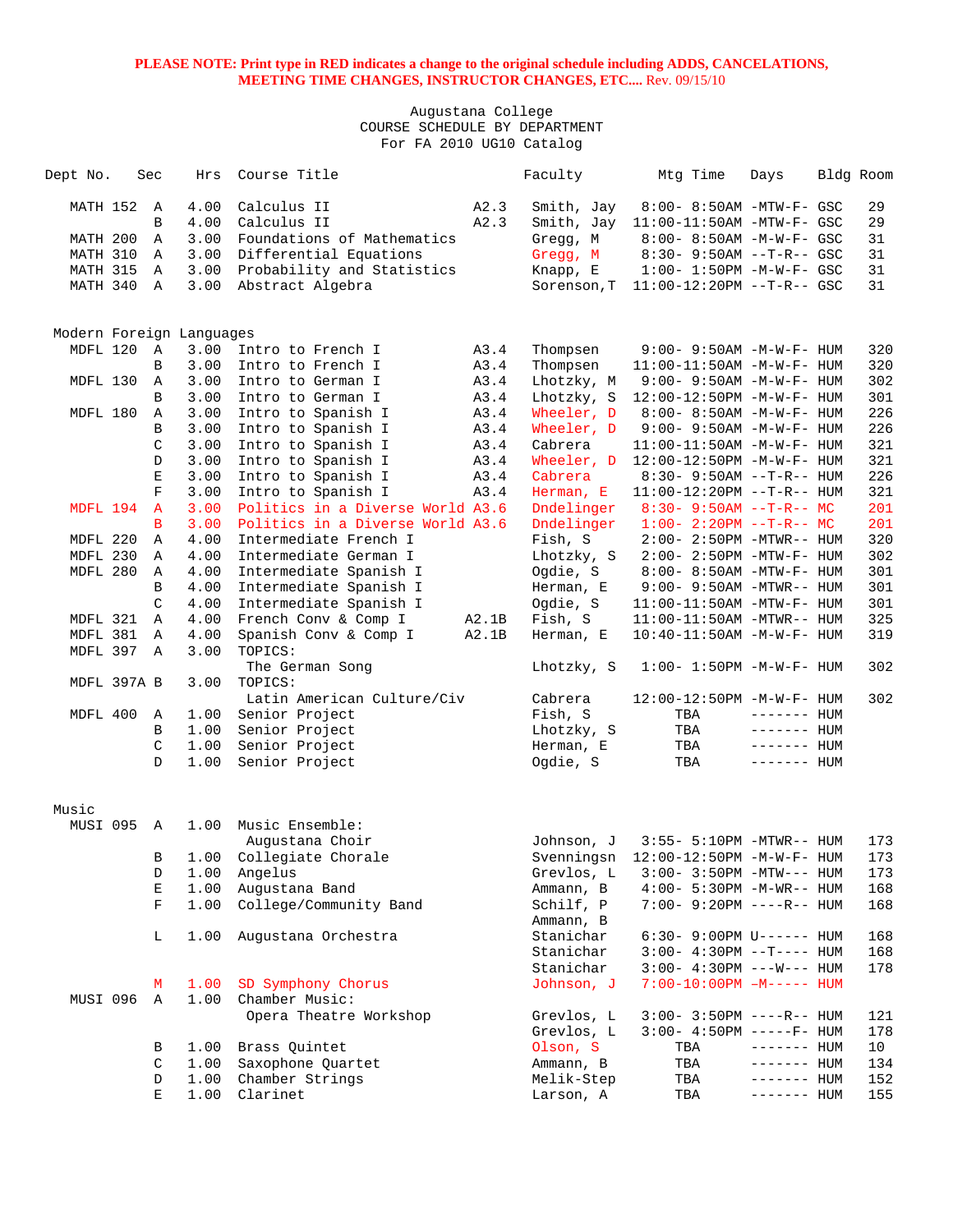| Dept No.        | Sec          | Hrs  | Course Title                                            | Faculty     | Mtg Time                          | Days               |            | Bldg Room |
|-----------------|--------------|------|---------------------------------------------------------|-------------|-----------------------------------|--------------------|------------|-----------|
|                 | F            | 1.00 | Flute Choir                                             | Anderson, E | $3:00-3:50PM -M--- HUM$           |                    |            | 178       |
|                 | Η            | 1.00 | Woodwind Quintet                                        | Tomkins, J  | <b>TBA</b>                        | TBA                | <b>HUM</b> |           |
|                 | I.           | 1.00 | Percussion Ensemble                                     | Pennington  | 6:30- 7:30PM ---W--- HUM          |                    |            | 168       |
|                 | K            | 1.00 | Trombone Choir                                          | Shoemaker   | $3:00 - 3:50PM$ ----R-- HUM       |                    |            | 178       |
|                 | L            | 1.00 | String Quartet                                          | Hufnagle    | TBA                               | $------$ HUM       |            | 50        |
|                 | М            | 1.00 | Jazz Lab                                                | Schilf, P   | $6:30 - 7:20PM -M-----$ HUM       |                    |            | 168       |
|                 | N            | 1.00 | Northlanders Jazz Combo                                 | Isackson, M | $6:00 - 7:15PM -T--- HUM$         |                    |            | 168       |
|                 | 0            | 1.00 | Accompanying Lab                                        | Reid, D     | $12:00-12:50PM$ --T---- HUM       |                    |            | 178       |
|                 | $\, {\bf P}$ | 1.00 | Vocal Lab-Instrumental Ed Majors                        | Johnson, J  | $8:00 - 8:50AM$ ---W--- HUM       |                    |            | 173       |
|                 |              |      | -MUSI 096P: MUST BE TAKEN IN CONJUNCTION WITH MUSI 250. |             |                                   |                    |            |           |
|                 | Q            | 1.00 | Mallet Keyboard Ensemble<br>Chamber Music Ensemble:     | Pennington  | $10:00-10:50AM$ ----R-- HUM       |                    |            | 144       |
| MUSI 097        | A            | 1.00 | Chamber Choir                                           |             |                                   |                    |            |           |
|                 |              |      |                                                         | Johnson, J  | $5:15- 6:15PM -M-W--- HUM$        |                    |            | 173       |
|                 | B            | 1.00 | Brass Choir                                             | Schilf, P   | $3:00 - 3:50PM -M-W---$ HUM       |                    |            | 168       |
|                 | C            | 1.00 | Northlanders Jazz Band                                  | Schilf, P   | $5:30-6:20PM -M--- HUM$           |                    |            | 178       |
|                 |              |      |                                                         | Schilf, P   | $4:45-5:35PM -T--- HUM$           |                    |            | 178       |
| MUSI 110        | Α            | 3.00 | The Understanding of Music A3.5B                        | Johnson, S  | $11:00-11:50AM$ -M-W-F- HUM       |                    |            | 121       |
|                 | B            | 3.00 | The Understanding of Music A3.5B                        | Johnson, S  | 12:00-12:50PM -M-W-F- HUM         |                    |            | 121       |
| MUSI 111        | $\mathbb{A}$ | 3.00 | History of Jazz<br>A3.5B                                | Joyce, R    | $1:00 - 1:50PM - M - W - F - HUM$ |                    |            | 121       |
| MUSI 120        | A            | 2.00 | Music Theory I:<br>A3.5B                                | Andrews, R  | $1:00 - 1:50PM - M - W - F - HUM$ |                    |            | 145       |
|                 |              |      | Basic Concepts and Skills                               |             |                                   |                    |            |           |
|                 | B            | 2.00 | Music Theory I:<br>A3.5B                                | Svenningsn  | 2:00- 2:50PM -M-W-F- HUM          |                    |            | 121       |
| MUSI 120L A     |              | 1.00 | Aural Skills Lab                                        | Svanoe, K   | $1:00 - 1:50PM -T-R--HUM$         |                    |            | 145       |
|                 | B            | 1.00 | Aural Skills Lab                                        | Svanoe, K   | 2:00- 2:50PM --T-R-- HUM          |                    |            | 145       |
| MUSI 152        | A            | 1.00 | Beg Class Piano: Music Majors                           | Schempp, M  | $8:00 - 8:50AM - M-W---$ HUM      |                    |            | 146       |
|                 | B            | 1.00 | Beg Class Piano: Music Majors                           | Schempp, M  | 8:00- 8:50AM --T-R-- HUM          |                    |            | 146       |
| MUSI 161        | A            | 1.00 | Private Instruction: Strings                            |             |                                   |                    |            |           |
|                 |              |      | Violin-30 min.                                          | Zamora, C   | TBA                               | $------$ HUM       |            | 11        |
|                 | AΜ           | 1.00 | Violin-50 min.                                          | Zamora, C   | TBA                               | $------$ HUM       |            | 11        |
|                 | B            | 1.00 | Viola-30 min.                                           | Chiang, I   | TBA                               | $------$ HUM       |            | 11        |
|                 | BM           | 1.00 | Viola-50 min.                                           | Chiang, I   | TBA                               | ------- HUM        |            | 11        |
|                 | C            | 1.00 | Violoncello-30 min.                                     | Hufnagle    | TBA                               | ------- HUM        |            | 24        |
|                 | CM           | 1.00 | Violoncello-50 min.                                     | Hufnagle    | TBA                               | $------$ HUM       |            | 24        |
|                 | D            | 1.00 | Bass-30 min.                                            | Chiarello   | TBA                               | $------$ HUM       |            | 5         |
|                 | DM           | 1.00 | Bass-50 min.                                            | Chiarello   | TBA                               | $------HHUM$       |            | 5         |
|                 | Е            | 1.00 | Guitar-30 min.                                          | Gunderson   | TBA                               | $------$ HUM       |            | 34        |
|                 | $\mathbf F$  | 1.00 | Harp-30 min.                                            | Vorhes, A   | TBA                               | ------- HUM        |            | 151       |
|                 | FM           | 1.00 | Harp-50 min.                                            | Vorhes, A   | TBA                               | ------- HUM        |            | 151       |
| MUSI 161A A     |              | 1.00 | Private Instruction: Strings                            |             |                                   |                    |            |           |
|                 |              |      | Violin-30 min.                                          | Lutow, J    | TBA                               | ------- HUM        |            | 24        |
|                 | AΜ           | 1.00 | Violin-50 min.                                          | Lutow, J    | TBA                               | ------- <b>HUM</b> |            | 24        |
| MUSI 161B A     |              | 1.00 | Private Instruction: Strings                            |             |                                   |                    |            |           |
|                 |              |      | Violincello-30 min.                                     | Melik-Step  | TBA                               | ------- <b>HUM</b> |            | 152       |
|                 | AΜ           | 1.00 | Violincello-50 min.                                     | Melik-Step  | TBA                               | ------- HUM        |            | 152       |
| <b>MUSI 162</b> | Α            | 1.00 | Private Instruction: Woodwinds                          |             |                                   |                    |            |           |
|                 |              |      | Flute-30 min.                                           | Masek, P    | TBA                               | ------- HUM        |            | 154       |
|                 | AΜ           | 1.00 | Flute-50 min.                                           | Masek, P    | TBA                               | ------- HUM        |            | 154       |
|                 | В            | 1.00 | Oboe-30 min.                                            | Stanichr, K | TBA                               | ------- <b>HUM</b> |            | 157       |
|                 | BM           | 1.00 | Oboe-50 min.                                            | Stanichr, K | TBA                               | ------- HUM        |            | 157       |
|                 | C            | 1.00 | Clarinet-30 min.                                        | Hill, C     | TBA                               | ------- HUM        |            | 155       |
|                 |              |      |                                                         | Larson, A   |                                   |                    |            |           |
|                 | CМ           | 1.00 | Clarinet-50 min.                                        | Hill, C     | TBA                               | ------- HUM        |            | 155       |
|                 |              |      |                                                         | Larson, A   |                                   |                    |            |           |
|                 | D            | 1.00 | Bassoon-30 min.                                         | Tomkins, J  | TBA                               | ------- HUM        |            | 157       |
|                 | DM           | 1.00 | Bassoon-50 min.                                         | Tomkins, J  | TBA                               | ------- HUM        |            | 157       |
|                 | Е            | 1.00 | Saxophone-30 min.                                       | Isackson, M | TBA                               | ------- HUM        |            | 134       |
|                 | ЕM           | 1.00 | Saxophone-50 min.                                       | Ammann, B   | TBA                               | ------- HUM        |            | 134       |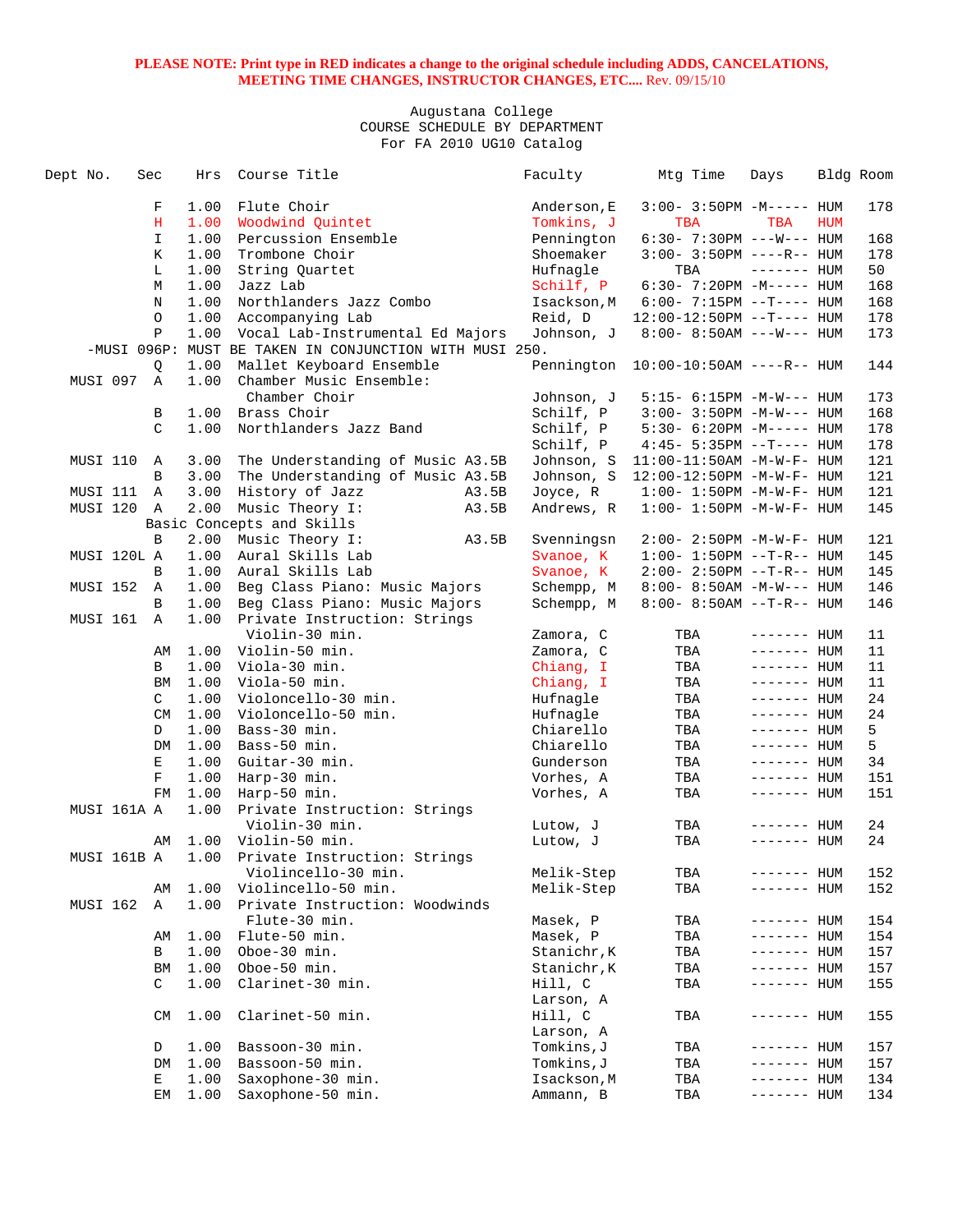| Dept No.        |             | Sec            | Hrs  | Course Title                      | Faculty     | Mtg Time                     | Days               | Bldg Room |
|-----------------|-------------|----------------|------|-----------------------------------|-------------|------------------------------|--------------------|-----------|
|                 |             |                |      |                                   |             |                              |                    |           |
|                 | MUSI 162A A |                | 1.00 | Private Instruction: Woodwinds    |             |                              |                    |           |
|                 |             | B              | 1.00 | Oboe-30 min.                      | Paul, J     | TBA                          | $------$ HUM       | 157       |
|                 |             | <b>BM</b>      | 1.00 | Oboe-50 min.                      | Paul, J     | TBA                          | ------- HUM        | 157       |
| <b>MUSI 163</b> |             | Α              | 1.00 | Private Instruction: Brass Winds  |             |                              |                    |           |
|                 |             |                |      | Horn-30 min.                      | Rygg, J     | TBA                          | ------- HUM        | 7         |
|                 |             | AΜ             | 1.00 | Horn-50 min.                      | Rygg, J     | TBA                          | $------$ HUM       | 7         |
|                 |             | В              | 1.00 | Trumpet-30 min.                   | Olson, S    | TBA                          | $------$ HUM       | 10        |
|                 |             | BM             | 1.00 | Trumpet-50 min.                   | Olson, S    | TBA                          | $------$ HUM       | 10        |
|                 |             | C              | 1.00 | Trombone-30 min.                  | Shoemaker   | TBA                          | $------$ HUM       | 149       |
|                 |             | <b>CM</b>      | 1.00 | Trombone-50 min.                  | Shoemaker   | TBA                          | $------$ HUM       | 149       |
|                 |             | D              | 1.00 | Euphonium-30 min.                 | Shoemaker   | TBA                          | ------- HUM        | 149       |
|                 |             | DM             | 1.00 | Euphonium-50 min.                 | Shoemaker   | TBA                          | ------- HUM        | 149       |
|                 |             | Е              | 1.00 | Tuba-30 min.                      | Andersen, M | TBA                          | ------- HUM        | 4         |
|                 |             | EM             | 1.00 | Tuba-50 min.                      | Andersen, M | TBA                          | ------- <b>HUM</b> | 4         |
| MUSI 164        |             | A              | 1.00 | Private Instruction: Percussion   |             |                              |                    |           |
|                 |             |                |      | Percussion-30 min.                | Pennington  | $3:00 - 3:50PM$ ----R-- HUM  |                    | 144       |
|                 |             | AΜ             | 1.00 | Percussion-50 min.                | Pennington  | $3:00 - 3:50PM$ ----R-- HUM  |                    | 144       |
| <b>MUSI 165</b> |             | $\mathbb A$    | 1.00 | Private Instruction: Piano        |             |                              |                    |           |
|                 |             |                |      | Piano-30 min.                     | Andrews, R  | TBA                          | $------$ HUM       | 160       |
|                 |             |                |      |                                   | Steen, S    | TBA                          | $------$ HUM       | 158       |
|                 |             |                |      |                                   | Svanoe, K   | TBA                          | $------$ HUM       |           |
|                 |             | AΜ             | 1.00 | Piano-50 min.                     | Andrews, R  | TBA                          | $------$ HUM       | 160       |
|                 |             |                |      |                                   | Steen, S    | TBA                          | $------$ HUM       | 158       |
|                 |             |                |      |                                   | Svanoe, K   | TBA                          | $------$ HUM       |           |
|                 |             | B              | 1.00 | Piano-30 min.                     | Andrews, R  | TBA                          | $------$ HUM       | 160       |
|                 |             | BM             | 1.00 | Piano-50 min.                     | Andrews, R  | TBA                          | $------$ HUM       | 160       |
| MUSI 166        |             | Α              | 1.00 | Private Instruction: Keyboard     |             |                              |                    |           |
|                 |             |                |      | Organ-30 min.                     | Schempp, M  | TBA                          | $------$ HUM       |           |
|                 |             | AΜ             | 1.00 | Organ-50 min.                     | Schempp, M  | TBA                          | $------$ HUM       |           |
|                 |             | B              | 1.00 | Harpsichord-30 min.               | Schempp, M  | TBA                          | $------$ HUM       |           |
|                 |             | BM             | 1.00 | Harpsichord-50 min.               | Schempp, M  | TBA                          | $------$ HUM       |           |
| <b>MUSI 167</b> |             | A              | 1.00 | Private Instruction: Voice        |             |                              |                    |           |
|                 |             |                |      | Voice-30 min.                     | Staff       | TBA                          | $------$ HUM       |           |
|                 |             | AΜ             | 1.00 | Voice-50 min.                     | Staff       | TBA                          | $------$ HUM       |           |
|                 |             | B              | 1.00 | Voice-30 min.                     | Grevlos, L  | TBA                          | $------$ HUM       | 139       |
|                 |             | BM             | 1.00 | Voice-50 min.                     | Grevlos, L  | TBA                          | $------$ HUM       | 139       |
|                 |             | C              | 1.00 | Voice-30 min.                     | Koch, C     | TBA                          | ------- HUM        | 140       |
|                 |             | CM             | 1.00 | Voice-50 min.                     | Koch, C     | TBA                          | $------$ HUM       | 140       |
|                 |             | D              | 1.00 | Voice-30 min.                     | Schreck, J  | TBA                          | ------- HUM        | 153       |
|                 |             | DM             | 1.00 | Voice-50 min.                     | Schreck, J  | TBA                          | $------$ HUM       | 153       |
|                 |             | Е              | 1.00 | Voice-30 min.                     | Carter, J   | TBA                          | ------- HUM        | 150       |
|                 |             | EМ             | 1.00 | Voice-50 min.                     | Carter, J   | TBA                          | ------- HUM        | 150       |
|                 |             | F              | 1.00 | Voice-30 min.                     | Svenningsn  | TBA                          | ------- <b>HUM</b> | 140       |
|                 |             | FM             | 1.00 | Voice-50 min.                     | Svenningsn  | TBA                          | $------$ HUM       | 140       |
|                 |             | G              | 1.00 | Voice-30 min.                     | Barnard, M  | TBA                          | ------- HUM        | 153       |
|                 |             | GM             | 1.00 | Voice-50 min.                     | Barnard, M  | TBA                          | ------- HUM        | 153       |
|                 |             | Н              | 1.00 | Voice-30 min.                     | Lodine, E   | TBA                          | ------- HUM        | 150       |
|                 |             | HM             | 1.00 | Voice-50 min.                     | Lodine, E   | TBA                          | ------- HUM        | 150       |
| MUSI 191        |             | Α              | 1.00 | Intro to Notational Software      | Joyce, R    | $8:00 - 8:50AM - M---HUM$    |                    | 121       |
| MUSI 210        |             | Α              | 3.00 | Music Hist & Lit to 1750<br>A3.1A | Stanichar   | $11:00-12:20PM --T-R--HUM$   |                    | 121       |
|                 | MUSI 214 A  |                | 3.00 | MusHist/Lit-NonWest A2.1B & A3.6  | Pennington  | $1:00 - 2:20PM -T-R--HUM$    |                    | 121       |
| MUSI 220        |             | A              | 2.00 | Music Theory III:                 | Andrews, R  | $2:00 - 2:50PM -M-W-F - HUM$ |                    | 145       |
|                 |             |                |      | Chromaticism & Formal Practices   |             |                              |                    |           |
|                 | MUSI 220L A |                | 1.00 | Aural Skills III                  | Svanoe, K   | $11:00-11:50AM$ --T-R-- HUM  |                    | 145       |
| MUSI 230        |             | $\overline{A}$ | 2.00 | Music, Theatre & Dance - Elem Cl  | Johnson, S  | 11:00-11:50AM --T-R-- HUM    |                    | 173       |
| MUSI 236        |             | $\mathbb{A}$   | 2.00 | Singer's Diction                  | Grevlos, L  | $9:00 - 9:50AM -T-R-- HUM$   |                    | 145       |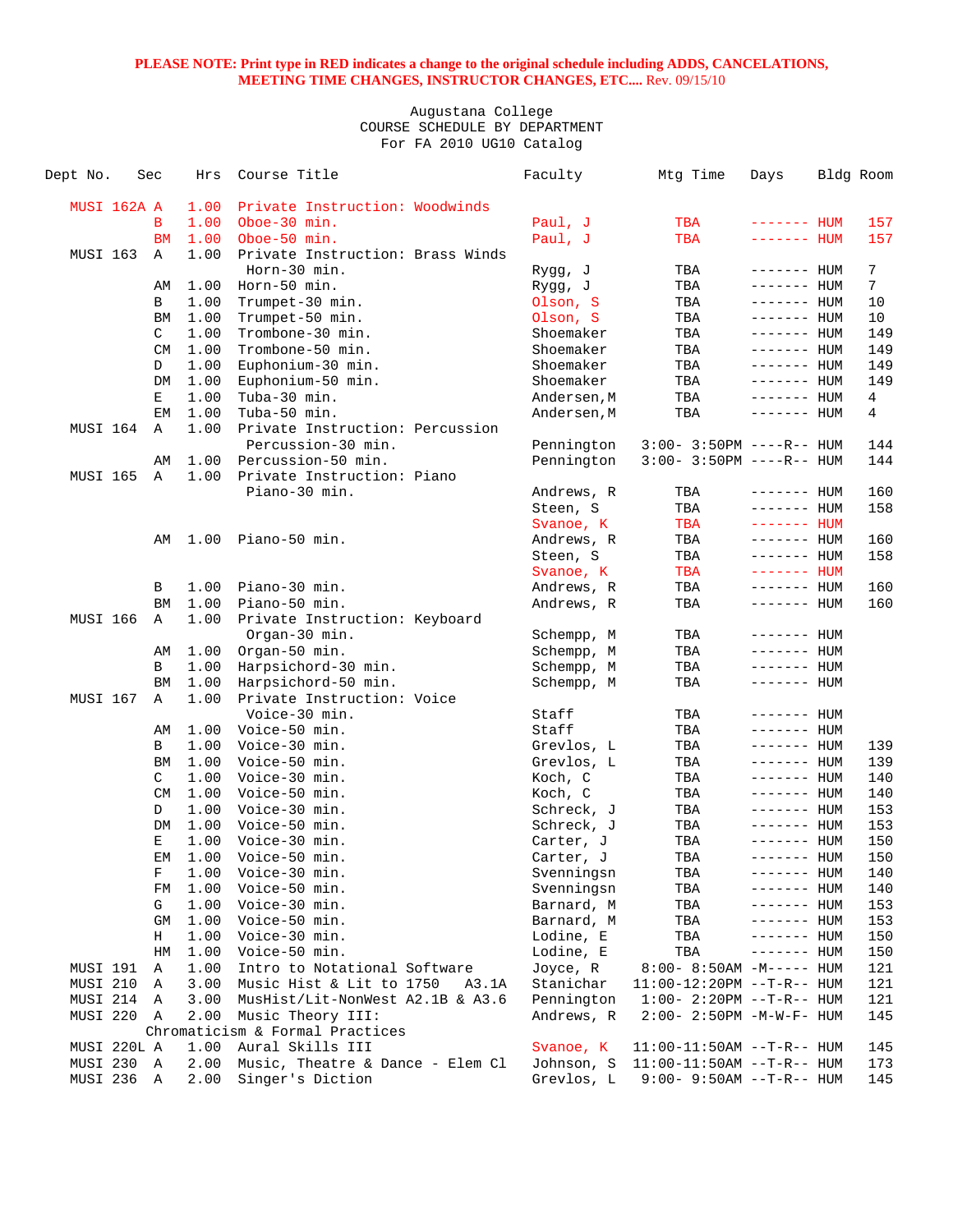| Dept No. |                 | Sec                     | Hrs          | Course Title                                                                             | Faculty                  | Mtg Time                                                 | Days          | Bldg Room  |
|----------|-----------------|-------------------------|--------------|------------------------------------------------------------------------------------------|--------------------------|----------------------------------------------------------|---------------|------------|
|          | MUSI 250        | A                       | 3.00         | Brass Pedagogy & Performance<br>-MUSI 250A: MUST BE TAKEN IN CONJUNCTION WITH MUSI 096P. | Schilf, P                | 8:00- 8:50AM -MT-RF- HUM                                 |               | 168        |
|          | MUSI 252        | $\overline{A}$          | 3.00         | Woodwind Pedagogy & Performance                                                          | Ammann, B                | 9:00- 9:50AM -MT-RF- HUM                                 |               | 168        |
|          | MUSI 300        | $\mathbb{A}$            | 3.00         | Fundamentals of Conducting                                                               | Stanichar                | $1:00 - 1:50PM -M-W-F - HUM$                             |               | 168        |
|          | MUSI 310        | A                       | 3.00         | Secondary Instrumental Methods                                                           | Schilf, P                | $9:00 - 9:50AM - M - W - F - HUM$                        |               | 121        |
|          | MUSI 311        | A                       | 3.00         | Secondary Choral Methods                                                                 | Johnson, J               | $9:00 - 9:50AM - M - W - F - HUM$                        |               | 173        |
|          | MUSI 320        | A                       | 3.00         | Music Theory V:                                                                          | Andrews, R               | 11:00-11:50AM -M-W-F- HUM                                |               | 145        |
|          |                 |                         |              | 20th Cent Compositional Pract                                                            |                          |                                                          |               |            |
|          | MUSI 321 A      |                         | 2.00         | Instrumentation & Arranging                                                              | Pennington<br>Pennington | 11:00-11:50AM --T-R-- HUM<br>$11:00-11:50AM$ --T-R-- HUM |               | 146<br>103 |
|          |                 | Native American Studies |              |                                                                                          |                          |                                                          |               |            |
|          | NAST 320 A      |                         |              | 3.00 Native American Social Sys A3.6                                                     | Bunger                   | $6:30 - 9:30PM -M--- - M$                                |               | 201        |
| Nursing  |                 |                         |              |                                                                                          |                          |                                                          |               |            |
|          | NURS 200        | Α                       | 3.00         | Intro to Professional Nursing                                                            | Thelen                   | $2:00 - 2:50PM -M-W-F - GSC$                             |               | 207        |
|          |                 | B                       | 3.00         | Intro to Professional Nursing                                                            | Thelen                   | $3:00 - 3:50PM -M-W-F - GSC$                             |               | 207        |
|          | NURS 324        | $\mathbf{A}$            | 3.00         | Health Pattern Recognition/Nutri                                                         | Reiff, V                 | $11:00-11:50AM$ -M-W--- GSC                              |               | 121        |
|          |                 |                         |              |                                                                                          | Reiff, V                 | $1:30-3:30PM --T---$ OFF                                 |               | OFF        |
|          |                 | В                       | 3.00         | Health Pattern Recognition/Nutri                                                         | Reiff, V                 | $12:00-12:50PM -M-W--- GSC$                              |               | 121        |
|          |                 |                         |              |                                                                                          | Reiff, V                 | $1:30 - 3:30PM$ ----R-- OFF                              |               | OFF        |
|          | <b>NURS 326</b> | $\mathbb{A}$            | 4.00         | Nursing Therapeutics                                                                     | Herrmann                 | 11:00-11:50AM -M-W--- GSC                                |               | 241        |
|          |                 |                         |              |                                                                                          | Herrmann                 | 7:00- 1:30PM ----R-- OFF                                 |               | OFF        |
|          |                 | B                       | 4.00         | Nursing Therapeutics                                                                     | Herrmann                 | $12:00-12:50PM -M-W--- GSC$                              |               | 207        |
|          |                 |                         |              |                                                                                          | Herrmann                 | 7:00- 1:30PM --T---- OFF                                 |               | OFF        |
|          | NURS 328        | Α                       | 3.00         | Pathophysiology                                                                          | Schroeder                | 8:00- 8:50AM -M-W-F- GSC                                 |               | 121        |
|          |                 | B                       | 3.00         | Pathophysiology                                                                          | Schroeder                | 9:00- 9:50AM -M-W-F- GSC                                 |               | 121        |
|          | NURS 420        | Α                       | 3.00         | Behavioral Health Nursing                                                                | Fritz, K                 | $3:00-4:20PM -M-W--- MC$                                 |               | 201        |
|          | NURS 425        | Α                       | 2.00         | Behavioral Health Nursing Lab                                                            | Fritz, K                 | 7:00-11:50AM -M----- OFF                                 |               | OFF        |
|          |                 | B                       | 2.00         | Behavioral Health Nursing Lab                                                            | Fritz, K                 | 7:00-11:50AM --T---- OFF                                 |               | OFF        |
|          |                 | C                       | 2.00         | Behavioral Health Nursing Lab                                                            | Fritz, K                 | 7:00-11:50AM ---W--- OFF                                 |               | OFF        |
|          | NURS 430        | D<br>$\mathbb{A}$       | 2.00<br>3.00 | Behavioral Health Nursing Lab                                                            | Christenso               | 7:00-11:50AM ----R-- OFF<br>$3:00 - 4:20PM -M-W---$ GSC  |               | OFF<br>121 |
|          |                 |                         |              | Community Health Nursing<br>Community Health Nursing Lab                                 | Waltman, P<br>Abbott, K  |                                                          |               |            |
|          | NURS 435        | Α<br>B                  | 2.00<br>2.00 | Community Health Nursing Lab                                                             | Abbott, K<br>Waltman, P  | 7:00-11:50AM -M----- OFF<br>7:00-11:50AM --T---- OFF     |               | OFF<br>OFF |
|          |                 | $\mathcal{C}$           | 2.00         | Community Health Nursing Lab                                                             | Waltman, P               | $7:00-11:50AM$ ---W--- OFF                               |               | OFF        |
|          |                 | D                       | 2.00         | Community Health Nursing Lab                                                             | Abbott, K                | 7:00-11:50AM ----R-- OFF                                 |               | OFF        |
|          | NURS 441        | A                       | 4.00         | Adult Health Nursing II                                                                  | White, L                 | $1:00-1:50PM -M-W--- MC$                                 |               | 255        |
|          |                 |                         |              |                                                                                          | Nelson, Mry              | 7:00- 3:30PM --T---- OFF                                 |               | OFF        |
|          |                 | В                       | 4.00         | Adult Health Nursing II                                                                  | White, L                 | $2:00 - 2:50PM -M-W--- MC$                               |               | 255        |
|          |                 |                         |              |                                                                                          | White, L                 | 7:00- 3:30PM ----R-- OFF                                 |               | OFF        |
|          | NURS 450        | Α                       | 3.00         | Perspectives Prof Nursing A2.1B                                                          | Isaacson, M              | $1:00 - 1:50PM - M - W - F - GSC$                        |               | 121        |
|          |                 | B                       | 3.00         | Perspectives Prof Nursing A2.1B                                                          | Isaacson, M              | $2:00 - 2:50PM - M - W - F - GSC$                        |               | 121        |
|          |                 | Physical Education      |              |                                                                                          |                          |                                                          |               |            |
|          | PE 095          | Α                       | 1.00         | Intercollegiate Athletics                                                                |                          |                                                          |               |            |
|          |                 |                         |              | Cross Country                                                                            | Hellman, T               | TBA                                                      | $------$ ELMN | 105        |
|          |                 | В                       | 1.00         | Football                                                                                 | Aldrich, M               | TBA                                                      | $------$ ELMN | 105        |
|          |                 | $\mathcal{C}$           | 1.00         | Golf                                                                                     | Holm, J                  | TBA                                                      | $------ELMN$  | 105        |
|          |                 |                         |              | -PE 095C: IF GOLF TAKEN FOR CREDIT IN FALL, IT CANNOT BE TAKEN FOR CREDIT IN SPRING.     |                          |                                                          |               |            |
|          |                 | D                       | 1.00         | Soccer                                                                                   | Barkus, B                | TBA                                                      | $------$ ELMN | 105        |
|          |                 | E                       | 1.00         | Volleyball                                                                               | Buckley, A               | TBA                                                      | $------$ ELMN | 105        |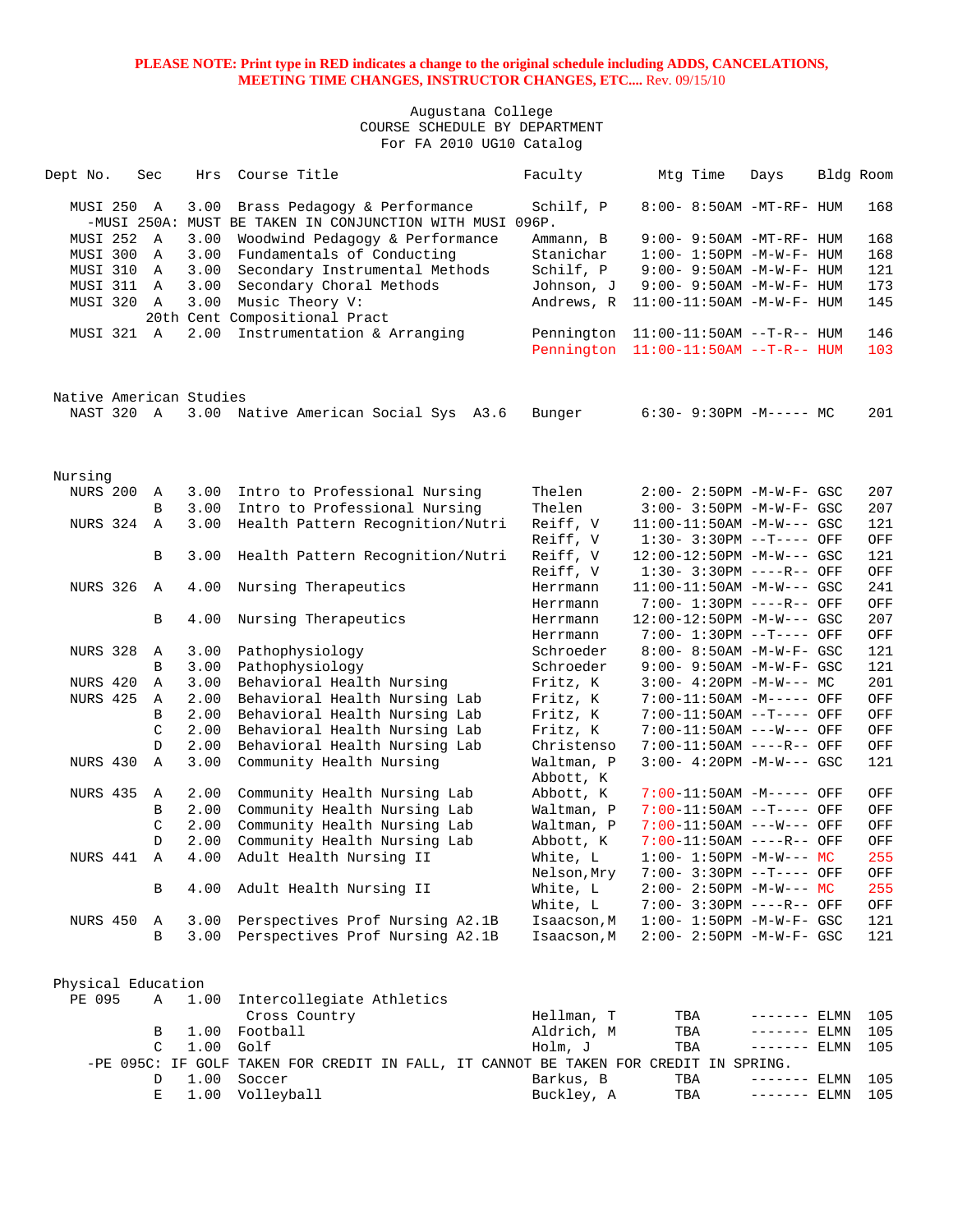| Dept No. |        | Sec          |      | Hrs Course Title                                                                           |      | Faculty               | Mtg Time                                                    | Days          | Bldg Room |            |
|----------|--------|--------------|------|--------------------------------------------------------------------------------------------|------|-----------------------|-------------------------------------------------------------|---------------|-----------|------------|
|          |        | F            |      | 1.00 Cheer Team                                                                            |      | Sheley                | TBA                                                         | $------ELMN$  |           | 105        |
|          |        |              |      | -PE 095F: IF CHEER TEAM TAKEN FOR CREDIT IN FALL, IT CANNOT BE TAKEN FOR CREDIT IN SPRING. |      |                       |                                                             |               |           |            |
|          |        | G            |      | 1.00 Basketball (Men)                                                                      |      | Billeter              | TBA                                                         | $------$ ELMN |           | 105        |
|          |        |              |      | -PE 095G: IF BASKETBALL TAKEN FOR CREDIT IN FALL, IT CANNOT BE TAKEN FOR CREDIT IN SPRING. |      |                       |                                                             |               |           |            |
|          |        | H            |      | 1.00 Basketball (Women)                                                                    |      | Krauth, D             | TBA                                                         | $------ELMN$  |           | 105        |
|          |        |              |      | -PE 095H: IF BASKETBALL TAKEN FOR CREDIT IN FALL, IT CANNOT BE TAKEN FOR CREDIT IN SPRING. |      |                       |                                                             |               |           |            |
|          |        | I.           |      | 1.00 Wrestling                                                                             |      | Reitmeier             | TBA                                                         | $------$ ELMN |           | 105        |
|          |        |              |      | -PE 0951: IF WRESTLING TAKEN FOR CREDIT IN FALL, IT CANNOT BE TAKEN FOR CREDIT IN SPRING.  |      |                       |                                                             |               |           |            |
|          |        | J            | 1.00 | Tennis (Men)                                                                               |      | Holm, J               | TBA                                                         | $------ELMN$  |           | 105        |
|          |        |              |      | -PE 095J: IF TENNIS TAKEN FOR CREDIT IN FALL, IT CANNOT BE TAKEN FOR CREDIT IN SPRING.     |      |                       |                                                             |               |           |            |
|          |        | K            |      | 1.00 Tennis (Women)                                                                        |      | Holm, J               | TBA                                                         | $------ELMN$  |           | 105        |
|          |        |              |      | -PE 095K: IF TENNIS TAKEN FOR CREDIT IN FALL, IT CANNOT BE TAKEN FOR CREDIT IN SPRING.     |      |                       |                                                             |               |           |            |
|          | PE 100 | A            | 1.00 | Physical Educ Activities                                                                   | A1.3 |                       |                                                             |               |           |            |
|          |        |              |      | Dance Aerobics/Zumba                                                                       |      | Loeslie, K            | $8:00 - 8:50AM - M - W - - -$ ELMN                          |               |           | 224        |
|          |        | В            | 1.00 | Health Fitness                                                                             |      | Vahrenkamp            | $8:00 - 8:50AM -T-R--ELMN$                                  |               |           | 230        |
|          |        | C            |      | 1.00 Women's Weight Training                                                               |      | Loeslie, K            | $8:00 - 8:50AM -T-R-- ELMN$                                 |               |           | 233        |
|          |        | D            | 1.00 | Racquetball Fitness                                                                        |      | Olinger, S            | $9:00 - 9:50AM -M-W---$ ELMN                                |               |           | 135        |
|          |        | Ε            | 1.00 | Bootcamp Fitness                                                                           |      | Stavenger             | $9:00 - 9:50AM -M-W---$ ELMN                                |               |           | 105        |
|          |        | $\mathbf F$  | 1.00 | Karate                                                                                     |      | Azzara, C             | $9:00 - 9:50AM -T-R--ELMN$                                  |               |           | 224        |
|          |        | G            | 1.00 | Weight Training                                                                            |      | Evenson, J            | $9:00 - 9:50AM -T-R--ELMN$                                  |               |           | 233        |
|          |        | Н            | 1.00 | Racquetball Fitness                                                                        |      | Olinger, S            | $9:00 - 9:50AM -T-R--ELMN$                                  |               |           | 135        |
|          |        | I.           | 1.00 | Tennis/Net Sports                                                                          |      | Stavenger             | $11:00-11:50AM -M-W---$ ELMN                                |               |           | 105        |
|          |        | J            | 1.00 | Golf/Rec Sports                                                                            |      | Trumbauer             | $11:00-11:50AM$ --T-R-- ELMN                                |               |           | 105        |
|          |        |              |      | -PE 100J: \$5 ADDITIONAL FEE FOR RANGE BALLS.                                              |      |                       |                                                             |               |           |            |
|          |        | K            | 1.00 | Bicycling                                                                                  |      | Thier, J              | $11:00-12:40PM --T-R-- ELMN$                                |               |           | 105        |
|          |        |              |      | -PE 100K: MEETS 1ST 7 WEEKS OF SEMESTER - SEPT 8 THRU OCT 23.                              |      |                       |                                                             |               |           |            |
|          |        | L            | 1.00 | Physical Conditioning                                                                      |      | Nordin, J             | 12:00-12:50PM -M-W--- ELMN                                  |               |           | 105<br>224 |
|          |        | М<br>N       | 1.00 | 1.00 Group Aerobic Exercise<br>Physical Conditioning                                       |      |                       | Moravec, $G$ 12:00-12:50PM --T-R-- ELMN                     |               |           | 105        |
|          |        | $\circ$      | 1.00 | Hiking                                                                                     |      | Van Dam<br>Evenson, J | $1:00 - 1:50PM -M-W---$ ELMN<br>$1:00 - 2:40PM -T-R-- ELMN$ |               |           | 105        |
|          |        |              |      | -PE 1000: MEETS 1ST 7 WEEKS OF SEMESTER - SEPT 8 THRU OCT 23.                              |      |                       |                                                             |               |           |            |
|          |        | P            | 1.00 | Weight Training                                                                            |      | Van Dam               | $1:00 - 1:50PM -T-R-- ELMN$                                 |               |           | 233        |
|          |        | Q            |      | 1.00 Weight Training                                                                       |      | Yates, S              | $2:00 - 2:50PM -M-W---$ ELMN                                |               |           | 233        |
|          |        | R            | 1.00 | Health Fitness                                                                             |      | Vahrenkamp            | $2:00 - 2:50PM -T-R-- ELMN$                                 |               |           | 230        |
|          |        | T            | 1.00 | Fitness Swimming                                                                           |      | Barkley, S            | $2:00 - 2:50PM -T-R-- ELMN$                                 |               |           | 113        |
|          | PE 210 | Α            | 3.00 | Introduction to Sport Management                                                           |      |                       | VanLaecken 11:00-11:50AM -M-W-F- ELMN                       |               |           | 241        |
|          | PE 230 | Α            | 2.00 | First Aid & CPR                                                                            |      | Kindt, S.             | $12:00-12:50PM -M-W---$ ELMN                                |               |           | 230        |
|          | PE 232 | Α            | 2.00 | Theory of Coaching Basketball                                                              |      | Trumbauer             | $1:00-1:50PM -MTWR--ELMN$                                   |               |           | 180        |
|          |        |              |      | -PE 232A: MEETS 2ND 7 WEEKS OF SEMESTER - OCT 27 THRU DEC 17.                              |      |                       |                                                             |               |           |            |
|          | PE 237 | Α            | 2.00 | Theory of Coaching Football                                                                |      | Olinger, S            | $1:00-1:50PM -MTWR--ELMN$                                   |               |           | 180        |
|          |        |              |      | -PE 237A: MEETS 1ST 7 WEEKS OF SEMESTER - SEPT 8 THRU OCT 23.                              |      |                       |                                                             |               |           |            |
|          | PE 238 | Α            |      | 2.00 Theory of Coaching Soccer                                                             |      | Barkus, B             | $2:00 - 2:50PM -M-W---$ ELMN                                |               |           | 230        |
|          | PE 252 | A            |      | 1.00 Outdoor Education                                                                     |      | Greeno, M             | 8:30- 9:50AM --T---- OFF                                    |               |           | OFF        |
|          | PE 265 | Α            | 2.00 | Health, PE & Movement in Elem Cl                                                           |      | Fiala, R              | 12:00-12:50PM --T-R-- ELMN                                  |               |           | 230        |
|          | PE 280 | Α            |      | 3.00 Prevention & Care of Athl Injuri                                                      |      | Gerry, B              | $11:00-11:50AM - M-W-F- ELMN$                               |               |           | 230        |
|          | PE 395 | Α            |      | 4.00 Internship                                                                            |      |                       |                                                             |               |           |            |
|          |        |              |      | Fitness                                                                                    |      | Barkley, S            | TBA                                                         | ------- OFF   |           | OFF        |
|          |        |              |      | -PE 395A: MUST HAVE APPROVAL & SIGNATURE OF S. BARKLEY.                                    |      |                       |                                                             |               |           |            |
|          |        | $\mathbf{B}$ |      | 4.00 Coaching                                                                              |      | Evenson, J            | TBA                                                         | ------- OFF   |           | OFF        |
|          |        |              |      | -PE 395B: MUST HAVE APPROVAL & SIGNATURE OF J. EVENSON.                                    |      |                       |                                                             |               |           |            |
|          |        | C            |      | 4.00 Sport Management I                                                                    |      | Holm, J               | TBA                                                         | ------- OFF   |           | OFF        |
|          |        |              |      | -PE 395C: MUST HAVE APPROVAL & SIGNATURE OF J. HOLM.                                       |      |                       |                                                             |               |           |            |
|          | PE 495 | Α            |      | 4.00 Internship                                                                            |      |                       |                                                             |               |           |            |
|          |        |              |      | Sport Management II                                                                        |      | Holm, J               | TBA                                                         | ------- OFF   |           | OFF        |
|          |        |              |      | -PE 495A: MUST HAVE APPROVAL & SIGNATURE OF J. HOLM.                                       |      |                       |                                                             |               |           |            |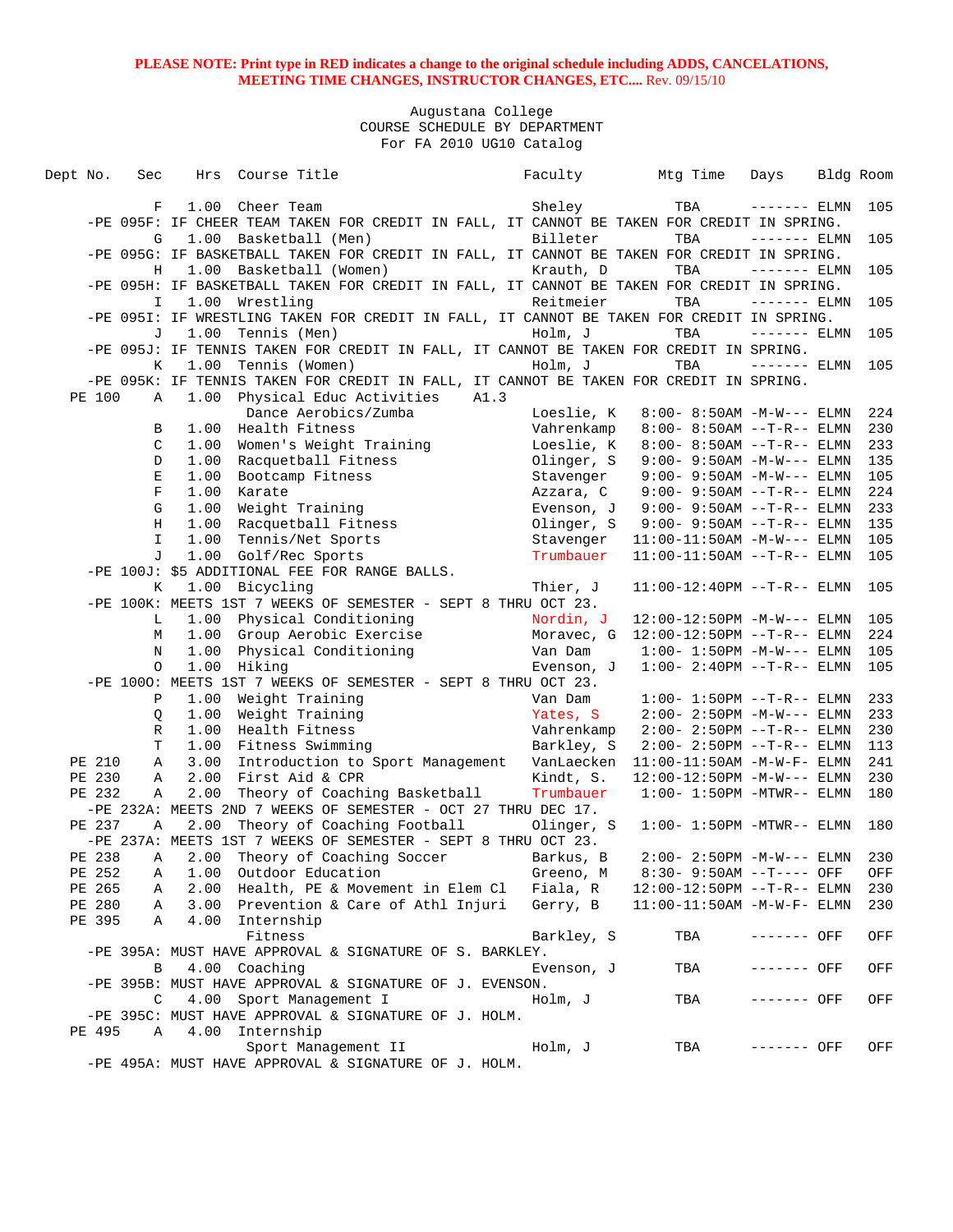| Dept No.        | Sec           | Hrs           | Course Title                         |       | Faculty          | Mtg Time                          | Days         | Bldg Room |
|-----------------|---------------|---------------|--------------------------------------|-------|------------------|-----------------------------------|--------------|-----------|
| Philosophy      |               |               |                                      |       |                  |                                   |              |           |
| PHIL 110 A      |               | 3.00          | Dimensions of the Self               | A1.2  | O'Hara, D        | 8:00- 8:50AM -M-W-F- HUM          |              | 201       |
| PHIL 120 A      |               | 3.00          | Critical Thinking                    | A2.2  | Ulven, K         | $2:00 - 2:50PM -M-W-F - HUM$      |              | 319       |
| PHIL 200 A      |               | 3.00          | Reason, Faith, Srch Meaning          | A4.2  | Minister         | 11:00-11:50AM -M-W-F- HUM         |              | 231       |
|                 | B             | 3.00          | Reason, Faith, Srch Meaning          | A4.2  | Minister         | 12:00-12:50PM -M-W-F- HUM         |              | 201       |
| PHIL 220 A      |               | 3.00          | Our Phil Heritage I                  | A3.1A | O'Hara, D        | $1:00 - 1:50PM -M -W -F - HUM$    |              | 202       |
| PHIL 297 A      |               | 3.00          | TOPICS:                              |       |                  |                                   |              |           |
|                 |               |               | The Ethics of Food                   |       | Minister         | $2:00 - 2:50PM -M-W-F - HUM$      |              | 123       |
| PHIL 332 A      |               | 3.00          | Seminar                              |       |                  |                                   |              |           |
|                 |               |               | American Philosophy                  |       | O'Hara, D        | $6:00 - 9:00PM -M---$ HUM         |              | 218       |
| Physics         |               |               |                                      |       |                  |                                   |              |           |
| PHYS 110 A      |               |               | 3.00 From Atoms To Stars             | A3.2  | Alton            | $11:00-12:20PM$ --T-R-- GSC       |              | 201       |
| PHYS 201 A      |               |               | 4.00 Physics for Life Science I A3.2 |       | Engebretsn       | $1:00 - 1:50PM - M - W - F - GSC$ |              | 201       |
|                 |               |               |                                      |       | Engebretsn       | $9:00-10:50AM$ --T---- GSC        |              | 211       |
|                 |               | Lecture & Lab |                                      |       |                  |                                   |              |           |
|                 | B             | 4.00          | Physics for Life Science I A3.2      |       | Engebretsn       | $1:00 - 1:50PM -M-W-F - GSC$      |              | 201       |
|                 |               |               |                                      |       | Engebretsn       | 11:00-12:50PM --T---- GSC         |              | 211       |
|                 | C             | 4.00          | Physics for Life Science I A3.2      |       | Engebretsn       | $1:00 - 1:50PM - M - W - F - GSC$ |              | 201       |
|                 |               |               |                                      |       | Engebretsn       | $1:00-2:50PM -T---GSC$            |              | 211       |
| PHYS 221 A      |               |               | 4.00 General Physics I               | A3.2  | Alton            | $1:00 - 1:50PM - M - W - F - GSC$ |              | 207       |
|                 |               |               |                                      |       | Alton            | 10:40-12:30PM ----R-- GSC         |              | 211       |
|                 |               | Lecture & Lab |                                      |       |                  |                                   |              |           |
|                 | B             |               | 4.00 General Physics I               | A3.2  | Alton            | $1:00 - 1:50PM - M - W - F - GSC$ |              | 207       |
|                 |               |               |                                      |       | Alton            | $1:00-2:50PM$ ----R-- GSC         |              | 211       |
|                 | C             | 4.00          | General Physics I                    | A3.2  | Alton            | $1:00 - 1:50PM -M-W-F - GSC$      |              | 207       |
|                 |               |               |                                      |       | Alton            | $3:00-4:50PM$ ----R-- GSC         |              | 211       |
| PHYS 235 A      |               |               | 4.00 Computer Organization           |       | Swets, D         | $8:30 - 9:50AM -T-R - GSC$        |              | 213       |
|                 |               |               |                                      |       | Swets, D         | TBA                               | $------$ GSC |           |
|                 |               | Lecture & Lab |                                      |       |                  |                                   |              |           |
| PHYS 281 A      |               |               | 2.00 Intermediate Laboratory         |       | Alton            | $1:00 - 1:50PM -T---$ GSC         |              | 210       |
|                 |               |               |                                      |       | Grau, N          |                                   |              |           |
|                 |               |               |                                      |       | Alton            | $2:00 - 4:50PM -T---$ GSC         |              | 214       |
|                 |               |               |                                      |       | Grau, N          |                                   |              |           |
|                 | B             | 2.00          | Intermediate Laboratory              |       | Alton            | $1:00 - 1:50PM -T---$ GSC         |              | 210       |
|                 |               |               |                                      |       | Grau, N<br>Alton | $2:00-4:50PM$ ----R-- GSC         |              | 214       |
|                 |               |               |                                      |       | Grau, N          |                                   |              |           |
|                 | C             | 2.00          | Intermediate Laboratory              |       | Alton            | $1:00-1:50PM$ --T---- GSC         |              | 210       |
|                 |               |               |                                      |       | Grau, N          |                                   |              |           |
|                 |               |               |                                      |       | Alton            | $2:00 - 4:50PM$ ---W--- GSC       |              | 214       |
|                 |               |               |                                      |       | Grau, N          |                                   |              |           |
| PHYS 361 A      |               | 3.00          | Electromagnetic Theory               |       | Alton            | 9:00- 9:50AM -M-W-F- GSC          |              | 210       |
| PHYS 371 A      |               | 3.00          | Modern Physics I                     |       | Grau, N          | $11:00-11:50AM$ -M-W-F- GSC       |              | 207       |
| PHYS 391 A      |               | 3.00          | Senior Thesis                        |       | Alton            | TBA                               | $------$ GSC |           |
|                 |               |               |                                      |       |                  |                                   |              |           |
| Psychology      |               |               |                                      |       |                  |                                   |              |           |
| PSYC 110        | Α             | 3.00          | Self & Others: Psych Persp           | A3.3  | Nedelsky, M      | $8:00 - 8:50AM - M - W - F - MC$  |              | 255       |
|                 | B             | 3.00          | Self & Others: Psych Persp           | A3.3  | Nedelsky, M      | $9:00 - 9:50AM - M - W - F - MC$  |              | 255       |
|                 | $\mathcal{C}$ | 3.00          | Self & Others: Psych Persp           | A3.3  | DeVita, C        | $11:00-12:20PM$ --T-R-- MC        |              | 202       |
| <b>PSYC 115</b> | $\mathbb A$   | 3.00          | General Psychology                   | A3.3  | Zell, A          | $1:00-1:50PM -M-W-F-MC$           |              | 257       |
|                 | B             | 3.00          | General Psychology                   | A3.3  | Zell, A          | $2:00 - 2:50PM -M-W-F - MC$       |              | 257       |
|                 |               |               |                                      |       |                  |                                   |              |           |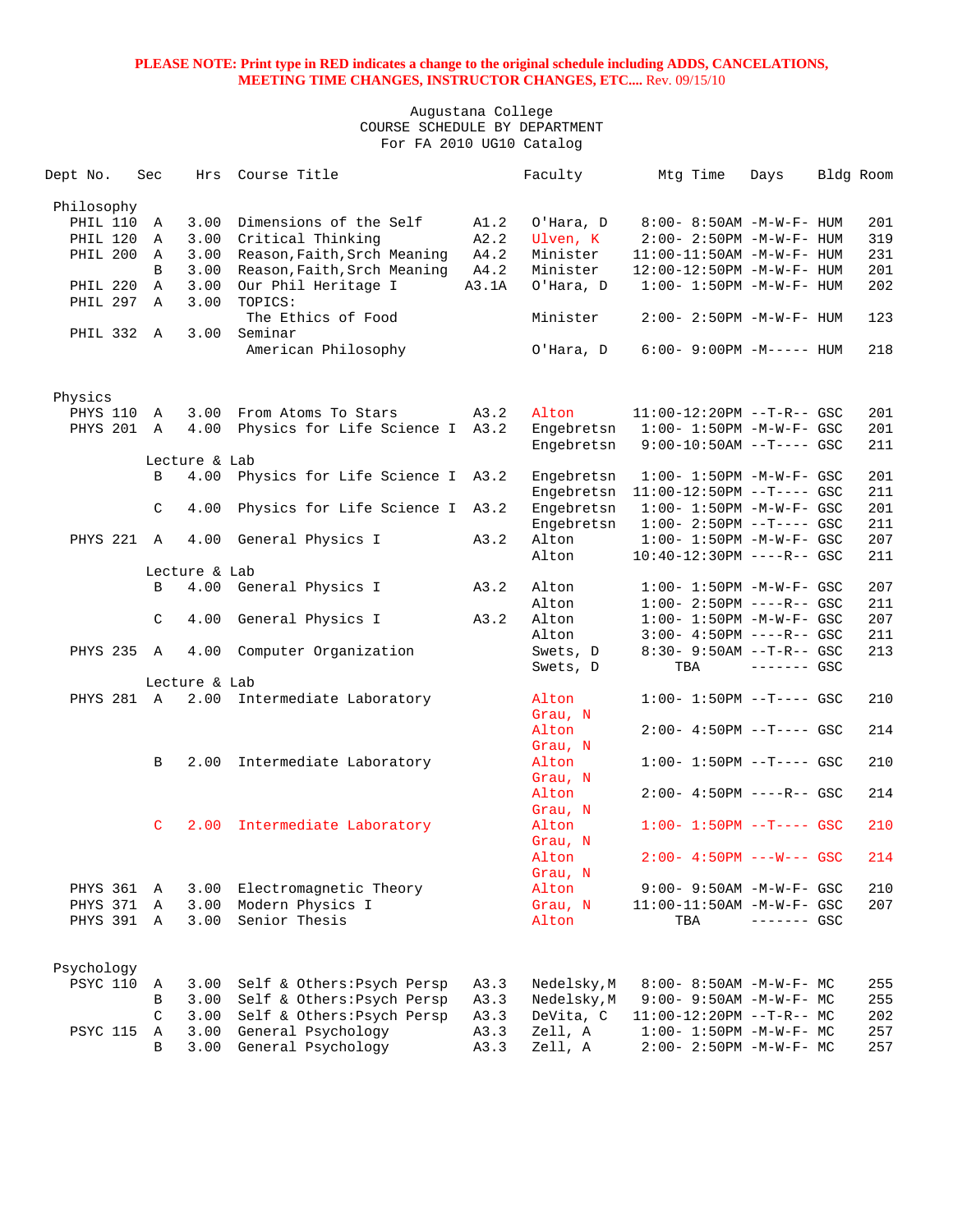| Dept No.        |                     | Sec           | Hrs  | Course Title                                                               |       | Faculty     | Mtg Time                          | Days        | Bldg Room |
|-----------------|---------------------|---------------|------|----------------------------------------------------------------------------|-------|-------------|-----------------------------------|-------------|-----------|
| <b>PSYC 125</b> |                     | Α             | 3.00 | Life-Span Human Development A1.2                                           |       | Babcock, E  | $8:00 - 8:50AM - M - W - F - MC$  |             | 201       |
|                 |                     | B             | 3.00 | Life-Span Human Development A1.2                                           |       | Babcock, E  | $9:00 - 9:50AM - M - W - F - MC$  |             | 201       |
|                 |                     | C             | 3.00 | Life-Span Human Development A1.2                                           |       | Lima, O     | $11:00-11:50AM$ -M-W-F- MC        |             | 253       |
|                 |                     | D             | 3.00 | Life-Span Human Development A1.2                                           |       | Lima, O     | 12:00-12:50PM -M-W-F- MC          |             | 253       |
| PSYC 270        |                     | Α             | 4.00 | Statistics                                                                 |       | Sorenson, D | $8:00 - 8:50AM - M - W - F - MC$  |             | 153       |
|                 |                     | B             | 4.00 | Statistics                                                                 |       | Sorenson, D | 9:00- 9:50AM -M-W-F- MC           |             | 153       |
|                 |                     | C             | 4.00 | Statistics                                                                 |       | Sougstad    | $2:00 - 2:50PM -M-W-F - MC$       |             | 153       |
|                 |                     | $\mathbb{D}$  | 4.00 | Statistics                                                                 |       |             |                                   | $--TBA--$   |           |
|                 |                     |               |      | -PSYC 270A, B, C & D: MUST ALSO REGISTER FOR PSYC 270L LAB SECTION.        |       | Sougstad    | TBA                               |             |           |
|                 | PSYC 270L A         |               |      |                                                                            |       |             |                                   |             |           |
|                 |                     |               | 0.00 | PSYC 270: Lab                                                              |       | Sorenson, D | $8:00 - 8:50AM$ ----R-- MC        |             | 001       |
|                 |                     | B             | 0.00 | PSYC 270: Lab                                                              |       | Sougstad    | $1:00-1:50PM$ ----R-- MC          |             | 001       |
|                 |                     | C             | 0.00 | PSYC 270: Lab                                                              |       | Sorenson, D | $3:00-3:50PM$ ----R-- MC          |             | 001       |
|                 |                     | D             | 0.00 | PSYC 270: Lab                                                              |       | Sorenson, D | $7:00-7:50PM$ ---W--- MC          |             | 001       |
| <b>PSYC 311</b> |                     | $\mathbb A$   | 4.00 | Abnormal Psychology                                                        |       | Nedelsky, M | $8:00 - 9:50AM -T-R-- MC$         |             | 153       |
| PSYC 321        |                     | Α             | 4.00 | Counseling & Psychotherapy                                                 |       | DeVita, C   | $1:00-2:50PM -T-R--MC$            |             | 202       |
| PSYC 330        |                     | A             | 3.00 | Cognitive Psychology                                                       | A2.1B | Babcock, E  | $11:00-12:20PM$ --T-R-- MC        |             | 257       |
| <b>PSYC 350</b> |                     | Α             | 4.00 | Soc Science Research Meth A2.1B                                            |       | Schrader, S | $8:00 - 9:50AM -T-R-- MC$         |             | 101       |
|                 | <b>PSYC 361</b>     | A             | 3.00 | Directed Research                                                          |       | Babcock, E  | TBA                               | $------$ MC |           |
|                 |                     | B             | 3.00 | Directed Research                                                          |       | Lima, O     | TBA                               | $------MC$  |           |
|                 |                     |               |      | -PSYC 361A & B: INSTRUCTOR SIGNATURE REQUIRED. VARIABLE CREDIT 1-3 CR HRS. |       |             |                                   |             |           |
|                 | <b>PSYC 391 A</b>   |               |      | 4.00 Practicum                                                             |       | DeVita, C   | TBA                               | ------- OFF | OFF       |
|                 |                     |               |      | -PSYC 391A: INSTRUCTOR SIGNATURE REQUIRED. VARIABLE CREDIT 2-4 CR HRS.     |       |             |                                   |             |           |
| Religion        |                     |               |      |                                                                            |       |             |                                   |             |           |
|                 | RELI 101            | Α             | 3.00 | Intro to Biblical Hebrew I                                                 |       | Storm, J    | $1:00 - 2:20PM -T-R--HUM$         |             | 227       |
| RELI 110        |                     | Α             | 3.00 | Exploring Christian Faith                                                  | A4.1  | Mebust, K.  | 8:30- 9:50AM --T-R-- HUM          |             | 201       |
|                 |                     | В             | 3.00 | Exploring Christian Faith                                                  | A4.1  | Mebust, K.  | $11:00-12:20PM -T-R--HUM$         |             | 201       |
|                 |                     | $\mathcal{C}$ | 3.00 | Exploring Christian Faith                                                  | A4.1  | Bowman, R   | $1:00 - 2:20PM -T-R-- HUM$        |             | 226       |
|                 |                     | D             | 3.00 | Exploring Christian Faith                                                  | A4.1  | Bowman, R   | $3:00-4:20PM -T-R--HUM$           |             | 226       |
|                 |                     | E             | 3.00 | Exploring Christian Faith                                                  | A4.1  | Haar, M     | 9:00- 9:50AM -M-W-F- HUM          |             | 202       |
|                 |                     | $\mathbf F$   | 3.00 | Exploring Christian Faith                                                  | A4.1  | Haar, M     | $11:00-11:50AM$ -M-W-F- HUM       |             | 202       |
|                 |                     | G             | 3.00 | Exploring Christian Faith                                                  | A4.1  | Jungling    | $1:00 - 1:50PM - M - W - F - HUM$ |             | 201       |
|                 |                     | I.            | 3.00 | Exploring Christian Faith                                                  | A4.1  | Anderson, J | $11:00-12:20PM -T-R--HUM$         |             | 302       |
|                 | RELI 197            | $\mathbf{A}$  | 1.00 | TOPICS:                                                                    |       |             |                                   |             |           |
|                 |                     |               |      | Hebrew Readings                                                            |       |             |                                   |             |           |
|                 |                     |               |      |                                                                            |       | Storm, J    | $12:00-12:50PM -M-----$ HUM       |             | 218       |
| RELI 200        |                     | Α             | 3.00 | Reason, Faith, Srch Meaning                                                | A4.2  | Minister    | $11:00-11:50AM$ -M-W-F- HUM       |             | 231       |
|                 |                     | B             | 3.00 | Reason, Faith, Srch Meaning                                                | A4.2  | Minister    | 12:00-12:50PM -M-W-F- HUM         |             | 201       |
| RELI 218        |                     | Α             | 3.00 | Hope and the Future                                                        | A4.2  | Swanson, R  | 9:00- 9:50AM -M-W-F- HUM          |             | 123       |
| RELI 219        |                     | Α             | 3.00 | God, Suffering, & Evil                                                     | A4.2  | Mebust, K.  | 8:00- 8:50AM -M-W-F- HUM          |             | 123       |
| RELI 224        |                     | Α             | 3.00 | The Lutheran Reformation                                                   | A4.2  | Croghan     | 2:00- 2:50PM -M-W-F- HUM          |             | 231       |
|                 | RELI <sub>232</sub> | $\mathbf{A}$  | 3.00 | Christian Ethics                                                           | A4.2  | Jungling    | $1:00 - 2:20PM -T-R--HUM$         |             | 202       |
| RELI 251        |                     | Α             | 3.00 | Judaism, Islam & Chr Faith A4.2                                            |       | Haar, M     | $8:30-9:50AM --T-R--HUM$          |             | 202       |
| RELI 300        |                     | Α             | 3.00 | Sem in Theo & Hermeneutical Meth                                           |       | Bowman, R   | $11:00-12:20PM -T-R--HUM$         |             | 227       |
|                 | RELI 332            | A             | 3.00 | Seminar in Contemporary Theology                                           |       | Jungling    | $11:00-12:20PM$ --T-R-- HUM       |             | 231       |
|                 |                     |               |      |                                                                            |       |             |                                   |             |           |
| Sociology       |                     |               |      |                                                                            |       |             |                                   |             |           |
| SOCI 110        |                     | Α             | 3.00 | Contemporary Society                                                       | A3.3  | Sehested    | 8:00- 8:50AM -M-W-F- MC           |             | 253       |
|                 |                     | В             | 3.00 | Contemporary Society                                                       | A3.3  | Sehested    | $9:00 - 9:50AM -M-W-F - MC$       |             | 253       |
|                 |                     | C             | 3.00 | Contemporary Society                                                       | A3.3  | Swart, W    | $11:00-11:50AM$ -M-W-F- MC        |             | 255       |
|                 |                     | D             | 3.00 | Contemporary Society                                                       | A3.3  | Bunger      | $8:30 - 9:50AM -T-R-- MC$         |             | 255       |
|                 |                     | Е             | 3.00 | Contemporary Society                                                       | A3.3  | Sehested    | $2:00 - 2:50PM -M-W-F - MC$       |             | 201       |
| SOCI 210        |                     | Α             | 3.00 | Sociology of Families                                                      |       | Schrader, S | $12:00-12:50PM -M-W-F-MC$         |             | 102       |
| SOCI 220        |                     | Α             | 3.00 | Social Gerontology                                                         |       | Schrader, S | $6:30-9:30PM --T---MC$            |             | 153       |
|                 | SOCI 271            | Α             | 3.00 | Cultural Anthropology                                                      | A3.6  | Rosenthal   | $7:00-10:00PM$ ---W--- HUM        |             | 301       |
|                 | SOCI 291            | $\mathbf{A}$  | 3.00 | <b>CANCELED</b>                                                            |       |             |                                   |             |           |
|                 |                     |               |      |                                                                            |       |             |                                   |             |           |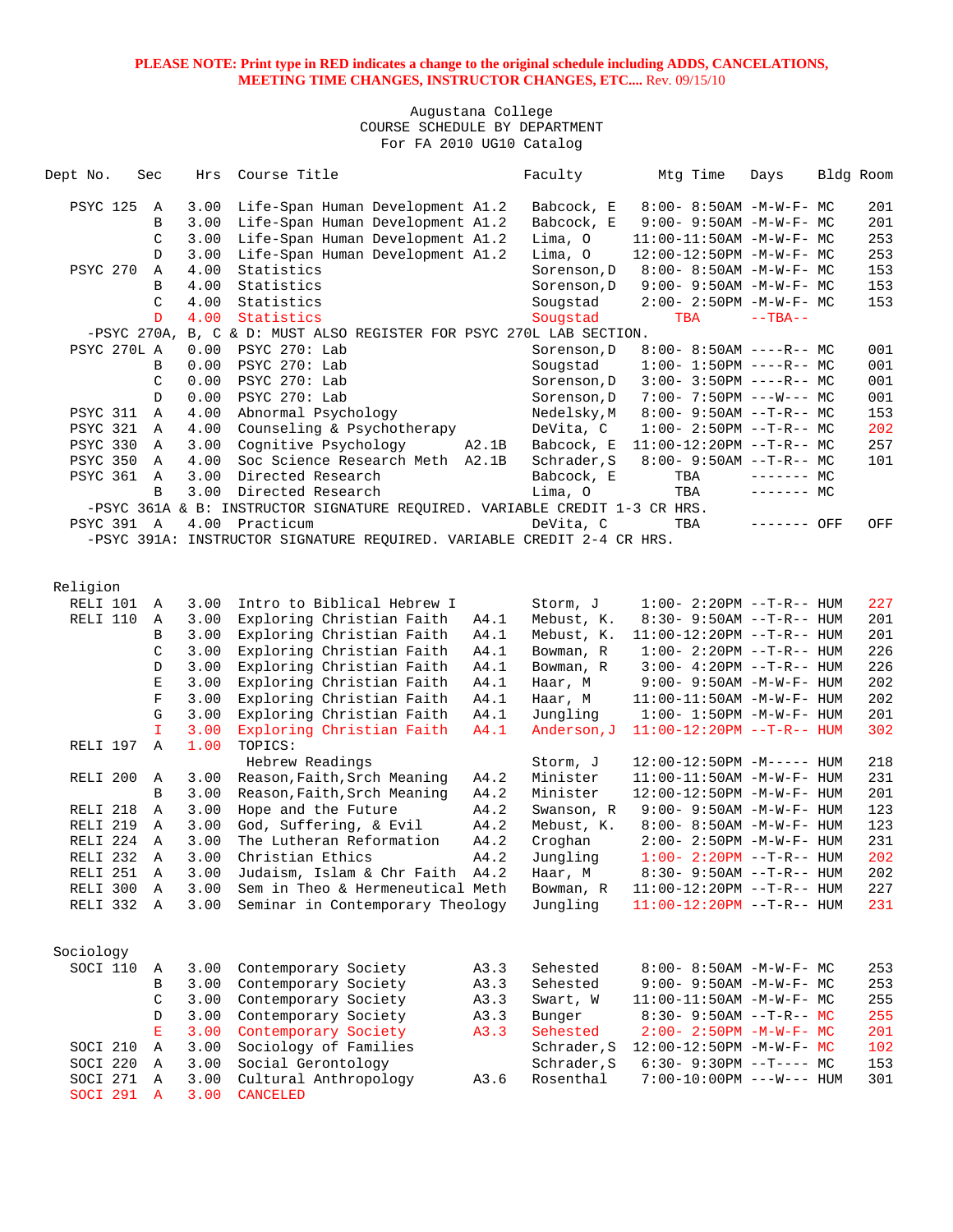### Augustana College COURSE SCHEDULE BY DEPARTMENT For FA 2010 UG10 Catalog

| Dept No. Sec |  | Hrs Course Title                                                                                                               | Faculty                          | Mtq Time | Davs                                                                         | Bldg Room |                   |
|--------------|--|--------------------------------------------------------------------------------------------------------------------------------|----------------------------------|----------|------------------------------------------------------------------------------|-----------|-------------------|
| SOCI 350 A   |  | SOCI 320 A 3.00 Native American Social Sys A3.6<br>4.00 Soc Science Research Meth A2.1B<br>SOCI 360 A 4.00 Sociological Theory | Bunger<br>Schrader,S<br>Swart, W |          | 6:30- 9:30PM -M----- MC<br>$8:00-9:50AM -T-R--MC$<br>1:00- 2:50PM --T-R-- MC |           | 201<br>101<br>120 |

SPANISH COURSES: See MDFL

| Special Education        |       |                                                                                           |            |                                     |             |     |     |
|--------------------------|-------|-------------------------------------------------------------------------------------------|------------|-------------------------------------|-------------|-----|-----|
| SPED 110<br>A            | 3.00  | Foundations of Amer Educ<br>A3.3                                                          | Durr, A    | 1:00- 2:20PM --T-R-- MC             |             |     | 253 |
| R                        | 3.00  | A3.3<br>Foundations of Amer Educ                                                          |            | Hallenbeck 12:00-12:50PM -M-W-F- MC |             |     | 257 |
|                          |       | -SPED 110A & B: INTENDED FOR STUDENTS PURSUING ENTRANCE TO TEACHER EDUC PROGRAM. REOUIRES |            |                                     |             |     |     |
|                          |       | 1-2 HRS PER WEEK IN AREA SCHOOL.                                                          |            |                                     |             |     |     |
| SPED 210<br>A            | 2.00  | Working with Families                                                                     | Johnson, M | $9:00 - 9:50AM -T-R--MC$            |             |     | 220 |
| SPED 230<br>A            | 3.00  | Intr to Dev & Cognitive Impairmt                                                          | Bacon, J   | $6:00 - 9:00PM -T--- MC$            |             |     | 255 |
| SPED 240<br>$\mathbb{A}$ | 3.00  | Teaching in Inclusive Schools                                                             | Johnson, M | $11:00-12:20PM --T-R--MC$           |             |     | 201 |
| SPED 250<br>$\mathbb{A}$ | 3.00  | Intro to Troubled Children & Yth                                                          | VanBockern | $8:30 - 9:50AM -T-R-- MC$           |             |     | 264 |
| SPED 260<br>$\mathbf{A}$ | 3.00  | Intro to Learn & Lang Disabiliti                                                          | Hallenbeck | $8:00 - 8:50AM - M - W - F - MC$    |             |     | 257 |
| SPED 306<br>$\mathbb{A}$ | 2.00  | Secondary Programs in Spec Educ                                                           | Johnson, M | $1:00-1:50PM --T-R--MC$             |             |     | 102 |
| SPED 310<br>A            | 3.00  | Assmt of Chld & Yth w/ Disabilit                                                          | Bacon, J   | $11:00-12:20PM -T-R-- MC$           |             |     | 161 |
| SPED 360<br>A            | 3.00  | Educ Chl & Yth w/ Learn & Lang D                                                          | Hallenbeck | $2:00 - 2:50PM - M - W - F - MC$    |             |     | 102 |
| SPED 480<br>$\mathbb{A}$ | 12.00 | Student Teach: Emot/Behav Prob                                                            | Fiala, R   | TBA                                 | --------    | OFF | OFF |
| SPED 481<br>$\mathbb A$  | 12.00 | Student Teach: Cognitive Impair.                                                          | Fiala, R   | TBA                                 | ------- OFF |     | OFF |
| SPED 484<br>$\mathbb{A}$ | 12.00 | Student Teach: Physical Disabilit                                                         | Fiala, R   | TBA                                 | ------- OFF |     | OFF |
| SPED 486<br>$\mathbb{A}$ | 12.00 | Student Teach: Learning Disabilit                                                         | Fiala, R   | TBA                                 | ------- OFF |     | OFF |
|                          |       | -SPED 480, 481, 484 & 486A: SIGNATURE OF FIELD EXPERIENCE COORDINATOR REOUIRED.           |            |                                     |             |     |     |

| Theatre |  |                                               |       |                                           |     |
|---------|--|-----------------------------------------------|-------|-------------------------------------------|-----|
|         |  | THEA 095 A 1.00 Theatre Backstage Practicum   |       | Ftzsmmn, RJ 7:00-9:30PM ---W--- EMC       | 207 |
|         |  | THEA 096 A 1.00 Theatre Performance Practicum |       | $Workman$ . D TBA $-----$ EMC             | 207 |
|         |  | THEA 121 A 3.00 Acting I                      |       | Workman, $D = 10:40-11:50AM -M-W-F-EMC$   | 207 |
|         |  | THEA 136 A 3.00 Stagecraft                    |       | $F$ tzsmmn, RJ $9:00-9:50$ AM -M-W-F- EMC | 200 |
|         |  | THEA 215 A 3.00 Theatre Hist & Lit I          | A3.1A | Ftzsmmn, J 1:00- 1:50PM -M-W-F- HUM       | 123 |
|         |  | THEA 320 A 3.00 Acting III                    |       | Ftzsmmn, J $12:40 - 2:20PM -T-R--EMC$     | 203 |
|         |  | THEA 325 A 3.00 Directing II                  |       | Workman, $D = 11:00-12:20PM -T-R--EMC$    | 203 |
|         |  | THEA 350 A 1.00 Senior Seminar                |       | Ftzsmmn, RJ 3:00-3:50PM -M----- EMC       | 200 |

#### **GRADUATE COURSES**

| Education<br>EDUC 555        | A              | 3.00 | Human Relations in Education                                            | Ashworth  | $1:00-2:20PM --T-R--MC$               | 164 |
|------------------------------|----------------|------|-------------------------------------------------------------------------|-----------|---------------------------------------|-----|
| EDUC 597                     | $\mathbb{A}$   | 3.00 | TOPICS:<br>Foundation of ENL                                            | Gaudet, M | $6:00 - 9:00PM$ ----R-- MC            | 164 |
| Nursing<br>NURS 634 A        |                |      | 3.00 Adv Community-Focused Nursing I                                    | Staff     | TBA<br>------- GSC                    |     |
| Physical Education<br>PE 610 | $\mathbb A$    | 3.00 | Seminar:<br>Success in Coaching                                         |           | Jerstad, S 10:00- 10:50AM --T--- ELMN | 230 |
| <b>SAL 600</b>               | $\overline{A}$ |      | Sports Administration and Leadership<br>3.00 Intro to Graduate Research |           | $Gillham. A 6:00-9:00PM -M----- MC$   | 101 |